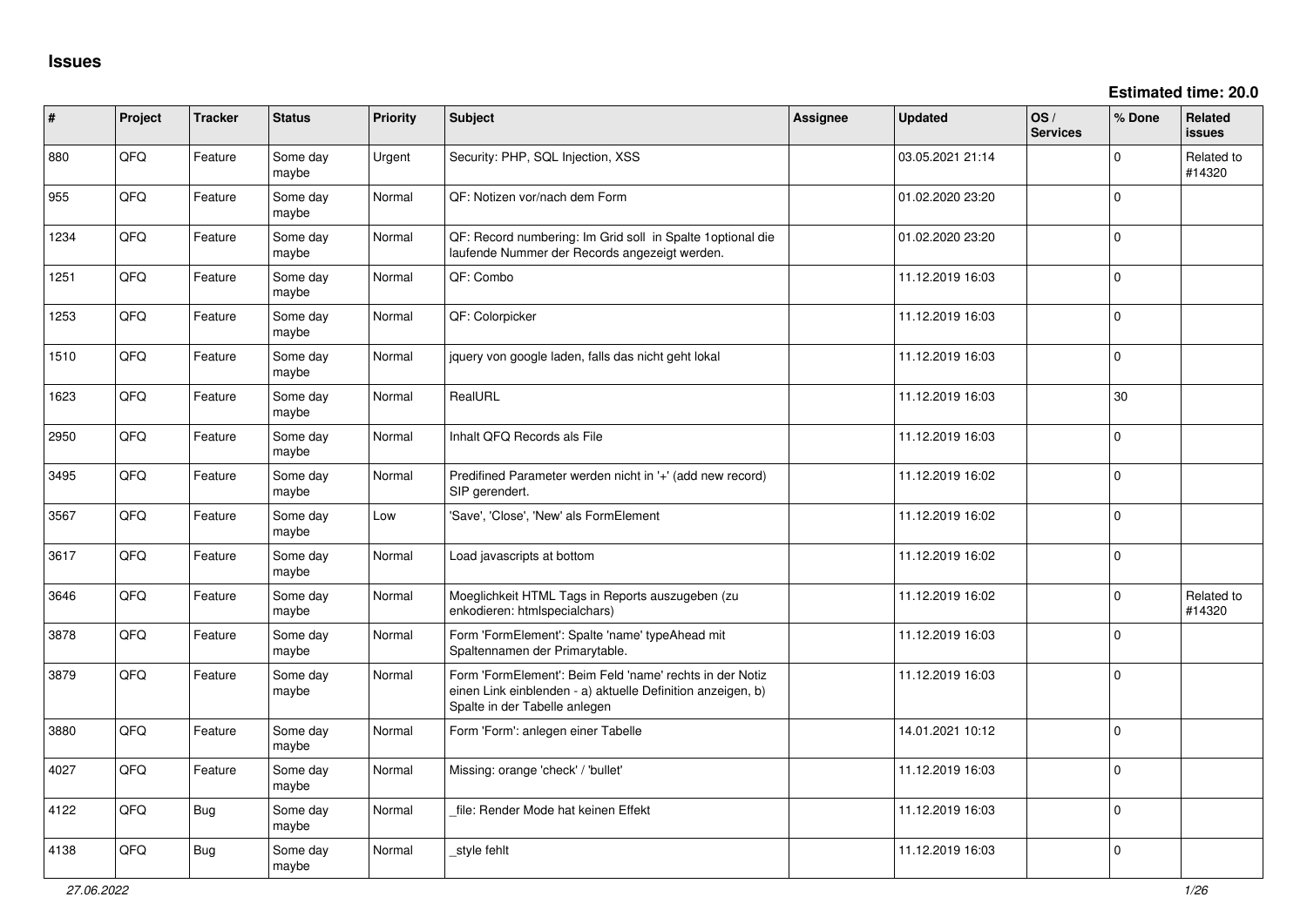| #    | Project | <b>Tracker</b> | <b>Status</b>     | <b>Priority</b> | <b>Subject</b>                                                                                                                                                | <b>Assignee</b> | <b>Updated</b>   | OS/<br><b>Services</b> | % Done      | Related<br><b>issues</b>                    |
|------|---------|----------------|-------------------|-----------------|---------------------------------------------------------------------------------------------------------------------------------------------------------------|-----------------|------------------|------------------------|-------------|---------------------------------------------|
| 4194 | QFQ     | Feature        | In Progress       | Normal          | Bootstrap 4 ist jetzt offiziel                                                                                                                                |                 | 03.05.2021 20:47 |                        | $\Omega$    | Related to<br>#10114                        |
| 4433 | QFQ     | Feature        | Some day<br>maybe | Normal          | Log when SIP will be destroyed by QFQ for any (security)<br>reason                                                                                            |                 | 01.02.2020 23:20 |                        | $\Omega$    | Related to<br>#4432,<br>Related to<br>#5458 |
| 4435 | QFQ     | Feature        | Some day<br>maybe | Normal          | Report: striptags - specify allowed tags                                                                                                                      |                 | 01.02.2020 23:20 |                        | $\mathbf 0$ |                                             |
| 4439 | QFQ     | Feature        | Some day<br>maybe | Normal          | Log: report all actions fired by an FE Element, incl. the<br>original directive (slaveld, sqllnsert, )                                                        |                 | 01.02.2020 23:20 |                        | $\mathbf 0$ | Related to<br>#4432,<br>Related to<br>#5458 |
| 4440 | QFQ     | Feature        | Some day<br>maybe | Normal          | Manual.rst: explain how to. expand PHP Session to 4h                                                                                                          |                 | 11.12.2019 16:02 |                        | $\mathbf 0$ |                                             |
| 4441 | QFQ     | <b>Bug</b>     | Some day<br>maybe | Normal          | \$_SERVER Vars sollten nur aus dem Store genommen<br>werden - Code entsprechend anpassen.                                                                     |                 | 11.12.2019 16:02 |                        | $\mathbf 0$ |                                             |
| 4442 | QFQ     | Feature        | Some day<br>maybe | Normal          | Special Column Name: _link - new symbol G (Glyph) to<br>choose any available symbol                                                                           |                 | 11.12.2019 16:02 |                        | $\mathbf 0$ |                                             |
| 4443 | QFQ     | Feature        | Some day<br>maybe | Normal          | Form: multiple secondary tables                                                                                                                               |                 | 01.02.2020 23:20 |                        | $\mathbf 0$ |                                             |
| 4444 | QFQ     | Feature        | Some day<br>maybe | Normal          | FE.type=upload: detect mime type                                                                                                                              |                 | 11.12.2019 16:02 |                        | $\mathbf 0$ | Related to<br>#4303                         |
| 4445 | QFQ     | Feature        | Some day<br>maybe | Normal          | template group: Option to simulate fieldset                                                                                                                   |                 | 28.06.2021 14:11 |                        | $\mathbf 0$ |                                             |
| 4446 | QFQ     | Feature        | Some day<br>maybe | Normal          | New FE get same feldContainerId as last modifed FE                                                                                                            |                 | 01.02.2020 23:20 |                        | $\Omega$    |                                             |
| 4536 | QFQ     | Feature        | Some day<br>maybe | Normal          | FE upload: problem with delete if mutliple uploads an<br>FE.name="                                                                                            |                 | 01.02.2020 23:20 |                        | $\mathbf 0$ |                                             |
| 4546 | QFQ     | <b>Bug</b>     | Some day<br>maybe | Normal          | NH: SIP storage is destroyed                                                                                                                                  |                 | 01.02.2020 23:20 |                        | $\mathbf 0$ |                                             |
| 4551 | QFQ     | Feature        | Some day<br>maybe | Normal          | Set 'pills' via dynamicUpdate to show/hide/disabled                                                                                                           |                 | 01.02.2020 23:20 |                        | $\mathbf 0$ | Related to<br>#3752                         |
| 4626 | QFQ     | Feature        | Some day<br>maybe | Normal          | Mobile View: 'classBody=qfq-form-right' makes no sense                                                                                                        |                 | 01.02.2020 23:20 |                        | 0           |                                             |
| 4627 | QFQ     | Feature        | Some day<br>maybe | Normal          | dbupdate: all tables - check 'create', 'modified' if it is possible<br>to change to default 'CURRENT_TIMESTAMP' and modified<br>'ON UPDATE CURRENT_TIMESTAMP' |                 | 01.02.2020 23:20 |                        | 0           |                                             |
| 4640 | QFQ     | Feature        | Some day<br>maybe | Normal          | Rename System Forms                                                                                                                                           |                 | 01.02.2020 23:20 |                        | $\mathbf 0$ |                                             |
| 4719 | QFG     | Feature        | Some day<br>maybe | Normal          | Custom Message in Client in case of 'Browser tab close,<br>modification will be lost'                                                                         |                 | 01.02.2020 23:20 |                        | 0           |                                             |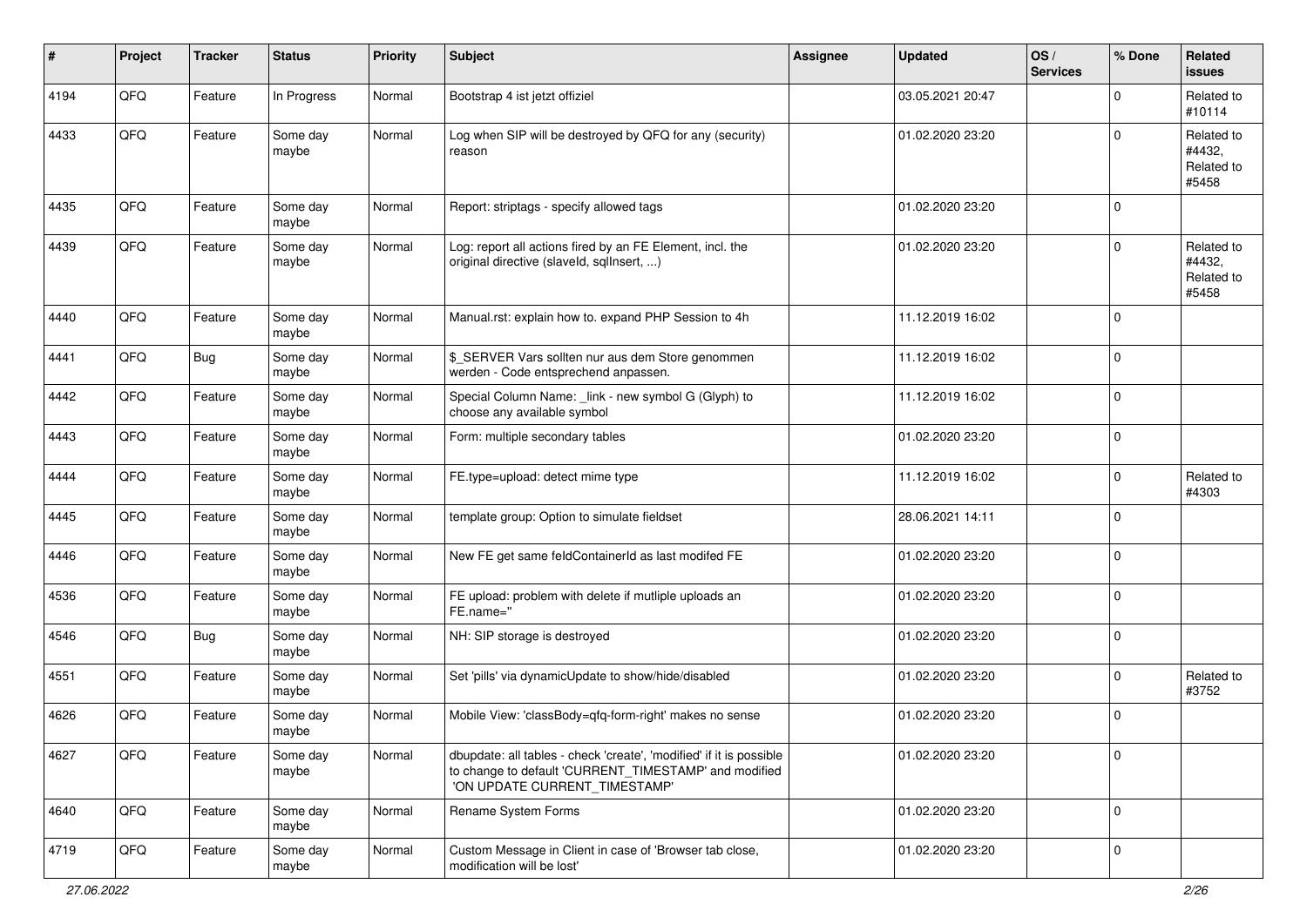| #    | Project | <b>Tracker</b> | <b>Status</b>     | <b>Priority</b> | <b>Subject</b>                                                                    | <b>Assignee</b> | <b>Updated</b>   | OS/<br><b>Services</b> | % Done      | Related<br><b>issues</b> |
|------|---------|----------------|-------------------|-----------------|-----------------------------------------------------------------------------------|-----------------|------------------|------------------------|-------------|--------------------------|
| 4816 | QFQ     | Feature        | Some day<br>maybe | Normal          | Templates for QFQ Reports (Tables, Radios, )                                      |                 | 01.02.2020 23:20 |                        | $\Omega$    |                          |
| 4974 | QFQ     | Feature        | Some day<br>maybe | Normal          | Long polling - inform all listening clients of changes                            |                 | 11.12.2019 16:02 |                        | $\Omega$    |                          |
| 5129 | QFQ     | Feature        | Some day<br>maybe | Normal          | Reports: SQL fuer x Achse und y Achse                                             |                 | 11.12.2019 16:02 |                        | $\Omega$    |                          |
| 5160 | QFQ     | Feature        | Some day<br>maybe | Normal          | QFQ collaborative / together.js, ShareJS, y-js, collaborative,                    |                 | 11.12.2019 16:02 |                        | $\Omega$    |                          |
| 5342 | QFQ     | Feature        | Some day<br>maybe | Normal          | link - with HTML Attributes                                                       |                 | 01.02.2020 23:20 |                        | $\Omega$    | Related to<br>#14077     |
| 5452 | QFQ     | Feature        | Some day<br>maybe | Normal          | Thumbnails from PDF: bad quality                                                  |                 | 01.02.2020 23:20 |                        | $\Omega$    |                          |
| 5455 | QFQ     | Feature        | Some day<br>maybe | Normal          | Mail Redirects grld abhaengig                                                     |                 | 01.02.2020 23:20 |                        | $\mathbf 0$ |                          |
| 5783 | QFQ     | Feature        | Some day<br>maybe | Normal          | <b>BPMN View/Edit</b>                                                             |                 | 11.12.2019 16:02 |                        | $\Omega$    |                          |
| 5805 | QFQ     | Feature        | Some day<br>maybe | Normal          | TypeAHead SQL value instead of key stored                                         |                 | 01.02.2020 23:19 |                        | $\Omega$    | Related to<br>#5444      |
| 5850 | QFQ     | Feature        | Some day<br>maybe | Normal          | Deployment: In QFQ Doc best practice fuer zeitgemaesses<br>Deployment beschreiben |                 | 01.02.2020 23:20 |                        | $\Omega$    |                          |
| 5851 | QFQ     | Feature        | Some day<br>maybe | Normal          | Queue System implementieren: MQTT, RabbitMQ                                       |                 | 01.02.2020 23:20 |                        | $\Omega$    | Related to<br>#5715      |
| 5877 | QFQ     | Bug            | Some day<br>maybe | Normal          | FE.type=note:bsColumn strange behaviour                                           |                 | 01.02.2020 23:19 |                        | $\mathbf 0$ |                          |
| 5892 | QFQ     | Feature        | Some day<br>maybe | Normal          | QFQ should use T3 API to manipulate FE GROUP<br>membership                        |                 | 01.02.2020 23:20 |                        | $\Omega$    |                          |
| 5893 | QFQ     | Feature        | Some day<br>maybe | Normal          | Edit on double-click                                                              |                 | 01.02.2020 23:19 |                        | $\Omega$    | Related to<br>#5894      |
| 5895 | QFQ     | Feature        | Some day<br>maybe | Normal          | Tutorial: List of all QFQ Features                                                |                 | 01.02.2020 23:19 |                        | $\Omega$    |                          |
| 5923 | QFQ     | Feature        | Some day<br>maybe | Normal          | fillStoreSystemBySqlLate                                                          |                 | 01.02.2020 23:19 |                        | $\Omega$    |                          |
| 6083 | QFQ     | Feature        | Some day<br>maybe | Normal          | Dynamic Update: Value Check via SQL                                               |                 | 11.12.2019 16:02 |                        | $\Omega$    |                          |
| 6084 | QFQ     | Feature        | Some day<br>maybe | Normal          | New escape type: 'D' - convert date                                               |                 | 01.02.2020 23:19 |                        | $\Omega$    |                          |
| 6288 | QFQ     | Feature        | Some day<br>maybe | Normal          | Best Practice: Erklaeren wie man ein Formular ganz in<br>'weiss' erstellen kann   |                 | 11.12.2019 16:02 |                        | $\Omega$    |                          |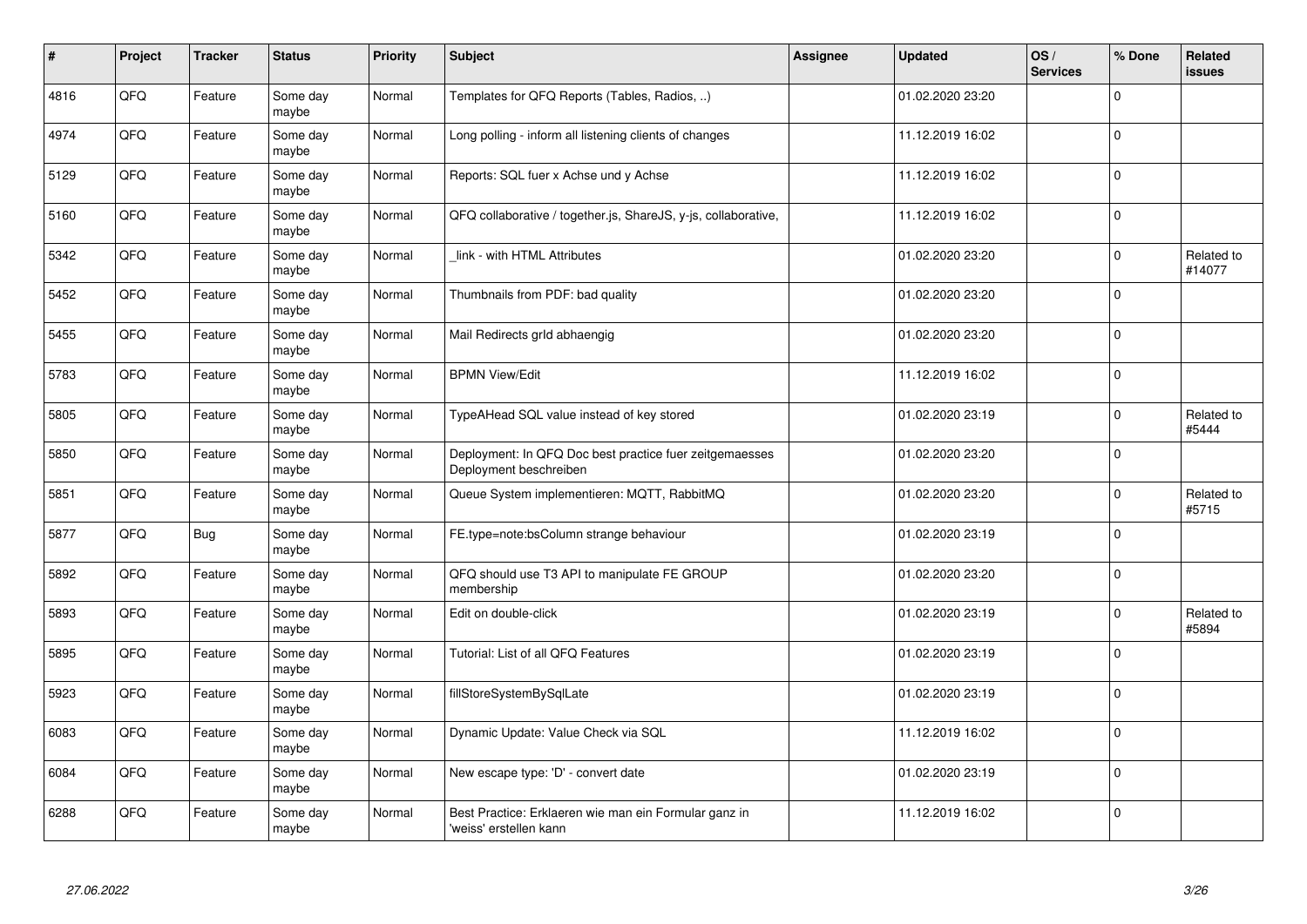| #    | Project | <b>Tracker</b> | <b>Status</b>     | <b>Priority</b> | <b>Subject</b>                                                                       | <b>Assignee</b> | <b>Updated</b>   | OS/<br><b>Services</b> | % Done      | Related<br><b>issues</b> |
|------|---------|----------------|-------------------|-----------------|--------------------------------------------------------------------------------------|-----------------|------------------|------------------------|-------------|--------------------------|
| 6299 | QFQ     | Feature        | Some day<br>maybe | Normal          | Attack detection: log table with invalid SIP access                                  |                 | 11.12.2019 16:02 |                        | 0           | Related to<br>#3947      |
| 6515 | QFQ     | Feature        | Some day<br>maybe | Normal          | Formular: Felder dynamisch ein/ausblenden                                            |                 | 11.12.2019 16:02 |                        | $\mathbf 0$ |                          |
| 6704 | QFQ     | Feature        | Some day<br>maybe | Normal          | Upload Mode: Bilder in Notizen rechts sollen aktuellen<br>Upload repräsentieren.     |                 | 01.02.2020 23:19 |                        | $\Omega$    | Related to<br>#3264      |
| 6992 | QFQ     | Feature        | Some day<br>maybe | Normal          | DB exception: Syntax Highlight                                                       |                 | 11.12.2019 16:01 |                        | $\mathbf 0$ | Related to<br>#5450      |
| 7100 | QFQ     | Feature        | Some day<br>maybe | Normal          | Download: log access, max downloads, time limit                                      |                 | 01.02.2020 23:19 |                        | $\mathbf 0$ |                          |
| 7101 | QFQ     | Bug            | Some day<br>maybe | Normal          | 'form' in SIP and 'report' - breaks                                                  |                 | 01.02.2020 23:20 |                        | $\Omega$    |                          |
| 7104 | QFQ     | Feature        | Some day<br>maybe | Normal          | Manual: hint about escaping if '\r' appears in mail body                             |                 | 11.12.2019 16:01 |                        | $\Omega$    |                          |
| 7105 | QFQ     | Feature        | Some day<br>maybe | Normal          | Beispiel wie man in einer zweiten Tabelle speichert.                                 |                 | 11.12.2019 16:01 |                        | $\Omega$    |                          |
| 7106 | QFQ     | Feature        | Some day<br>maybe | Normal          | Beispiel Nummerierung von Rows in Report                                             |                 | 11.12.2019 16:01 |                        | $\mathbf 0$ |                          |
| 7108 | QFQ     | Feature        | Some day<br>maybe | Normal          | QFQ Wrap Elements                                                                    |                 | 11.12.2019 16:01 |                        | $\Omega$    |                          |
| 7229 | QFQ     | Feature        | Some day<br>maybe | Normal          | New FormElement.type: Button                                                         |                 | 01.02.2021 12:32 |                        | $\mathbf 0$ |                          |
| 7278 | QFQ     | Feature        | Some day<br>maybe | Normal          | Form: Wert vordefinieren der immer gesetzt wird                                      |                 | 02.05.2021 09:27 |                        | $\Omega$    |                          |
| 7281 | QFQ     | Bug            | Some day<br>maybe | Normal          | Subrecords: on large screen separator line too short                                 |                 | 01.02.2020 23:19 |                        | $\Omega$    |                          |
| 7402 | QFQ     | Bug            | Some day<br>maybe | Normal          | thumbnail cache: outdated picture when permission denied<br>and permission resolved. |                 | 01.02.2020 23:20 |                        | $\Omega$    |                          |
| 7921 | QFQ     | Feature        | Some day<br>maybe | Normal          | Rest API Export: URL kuerzer machen                                                  |                 | 01.02.2020 23:19 |                        | $\mathbf 0$ |                          |
| 8056 | QFQ     | Feature        | Some day<br>maybe | Normal          | Termin Organisation (Reservation)                                                    |                 | 01.02.2020 23:19 |                        | $\Omega$    | Related to<br>#8658      |
| 9020 | QFQ     | <b>Bug</b>     | Some day<br>maybe | Normal          | radio mit buttonClass und dynamicUpdate lassen sich nicht<br>kombinieren             |                 | 11.12.2019 16:01 |                        | $\Omega$    |                          |
| 9024 | QFQ     | Bug            | Some day<br>maybe | Normal          | QFQ Einarbeitung                                                                     |                 | 01.02.2020 15:56 |                        | $\mathbf 0$ |                          |
| 9126 | QFQ     | <b>Bug</b>     | Some day<br>maybe | Normal          | hidden Form elements are present in page source                                      |                 | 02.01.2021 18:41 |                        | $\mathbf 0$ |                          |
| 9853 | QFG     | Feature        | New               | Normal          | Check das SQL / QFQ / Mail Logfile geschrieben wird                                  |                 | 09.01.2020 11:15 |                        | $\mathbf 0$ |                          |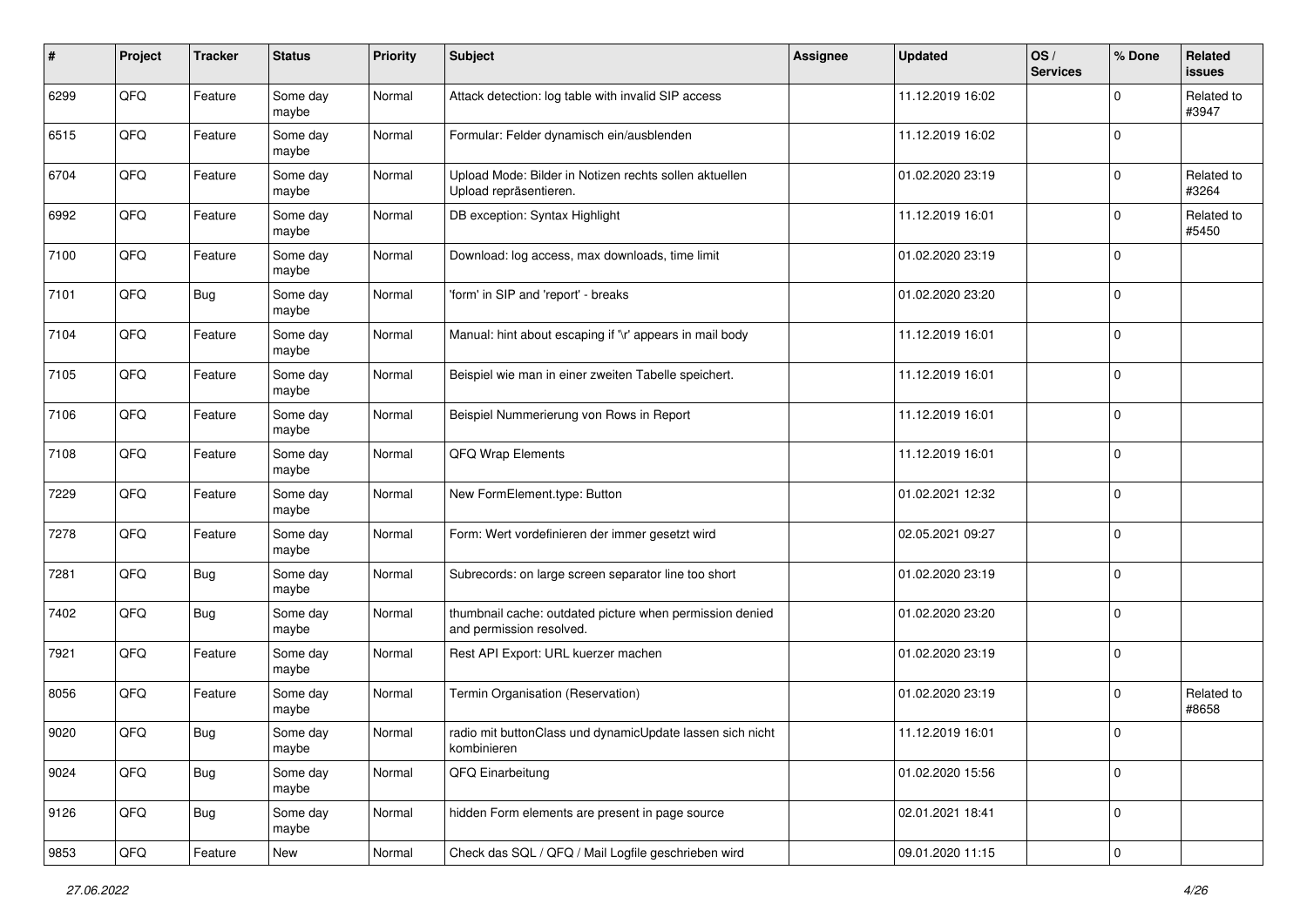| ∦     | Project    | <b>Tracker</b> | <b>Status</b>     | <b>Priority</b> | <b>Subject</b>                                                             | Assignee        | <b>Updated</b>   | OS/<br><b>Services</b> | % Done      | Related<br><b>issues</b>                    |
|-------|------------|----------------|-------------------|-----------------|----------------------------------------------------------------------------|-----------------|------------------|------------------------|-------------|---------------------------------------------|
| 9855  | QFQ        | Bug            | <b>New</b>        | Normal          | <b>Required Check</b>                                                      |                 | 01.02.2020 15:56 |                        | $\Omega$    |                                             |
| 10114 | QFQ        | Feature        | <b>New</b>        | High            | Symbol (Link): 'G:' (Glyphicon) replaced by 'i:' (icon)                    |                 | 07.12.2021 17:19 |                        | $\Omega$    | Related to<br>#3797,<br>Related to<br>#4194 |
| 10324 | QFQ        | <b>Bug</b>     | <b>New</b>        | Normal          | Excel Export mit Template funktioniert nur, wenn Template<br>vor uid kommt |                 | 30.03.2020 11:20 |                        | $\Omega$    | Related to<br>#10257                        |
| 10345 | QFQ        | Feature        | <b>New</b>        | Normal          | Templates - Patterns QFQ Style                                             |                 | 03.05.2021 21:01 |                        | $\Omega$    | Related to<br>#10713                        |
| 10384 | QFQ        | Feature        | <b>New</b>        | Normal          | Parameter Exchange QFQ Instances                                           |                 | 07.05.2020 09:38 |                        | $\Omega$    |                                             |
| 10738 | QFQ        | Feature        | Some day<br>maybe | Normal          | CORS headers for external API requests                                     |                 | 10.06.2020 14:00 |                        | $\Omega$    |                                             |
| 10759 | QFQ        | <b>Bug</b>     | <b>New</b>        | Normal          | emptyMeansNull - Feld falsch aktualisiert                                  |                 | 12.11.2020 23:45 |                        | $\Omega$    |                                             |
| 10763 | QFQ        | Feature        | <b>New</b>        | Normal          | form accessed and submitted despite logout?                                |                 | 16.06.2020 11:43 |                        | $\mathbf 0$ |                                             |
| 10766 | QFQ        | <b>Bug</b>     | New               | High            | Radiobutton / parameter.buttonClass=btn-default: dynamic<br>update         |                 | 03.05.2021 21:12 |                        | $\Omega$    | Related to<br>#11237                        |
| 10874 | QFQ        | Feature        | <b>New</b>        | Normal          | Erstellen eines Foreign Keys in der Tabelle "FormElement"                  |                 | 13.07.2020 10:11 |                        | $\Omega$    |                                             |
| 10890 | QFQ        | <b>Bug</b>     | <b>New</b>        | Normal          | AutoCron hangs                                                             |                 | 20.07.2020 13:56 |                        | $\Omega$    |                                             |
| 11195 | QFQ        | <b>Bug</b>     | <b>New</b>        | Low             | Dynamic Update: Note not updated if new text is empty<br>(v20.4)           |                 | 25.09.2020 11:14 |                        | $\Omega$    |                                             |
| 11522 | QFQ        | <b>Bug</b>     | <b>New</b>        | Normal          | Aus/Einblenden von Reitern                                                 |                 | 13.11.2020 14:58 |                        | $\Omega$    |                                             |
| 11534 | QFQ        | Feature        | <b>New</b>        | Normal          | Report: Action on selected rows - Table batchprocessing<br>feature         |                 | 18.11.2020 08:15 |                        | $\mathbf 0$ |                                             |
| 11535 | QFQ        | Feature        | <b>New</b>        | Normal          | Ability to create SQL columns in frontend QFQ forms                        |                 | 17.11.2020 12:11 |                        | $\mathbf 0$ |                                             |
| 11715 | QFQ        | <b>Bug</b>     | <b>New</b>        | Normal          | acceptZeroAsRequired and requiredOffButMark do not<br>coincide             |                 | 08.12.2020 12:13 |                        | $\Omega$    |                                             |
| 11716 | <b>OFO</b> | Feature        | <b>New</b>        | Normal          | Form an beliebiger Stelle im Report anzeigen                               |                 | 09.12.2020 09:47 |                        | $\Omega$    |                                             |
| 11850 | QFQ        | Feature        | <b>New</b>        | Urgent          | Wizard Form: basierend auf einer Tabelle eine Form<br>anlegen.             |                 | 03.05.2021 21:12 |                        | $\Omega$    | Blocked by<br>#8082                         |
| 12038 | QFQ        | Feature        | <b>New</b>        | Normal          | a) STORE_VAR: filenameOnlyStripUniq, b) SP:<br>QSTRIPUNIQ()                |                 | 17.02.2021 23:55 |                        | $\Omega$    |                                             |
| 12039 | QFQ        | Feature        | <b>New</b>        | Normal          | Missing htmlSpecialChar() in pre processing on form submit                 |                 | 18.02.2021 00:09 |                        | $\Omega$    | Related to<br>#14320                        |
| 12135 | QFQ        | Feature        | <b>New</b>        | Normal          | Subrecord: Notiz                                                           |                 | 24.04.2021 16:58 |                        | $\Omega$    |                                             |
| 12156 | QFQ        | Feature        | New               | Normal          | Form: Optional disable 'leave page'                                        |                 | 03.05.2021 20:45 |                        | $\mathbf 0$ |                                             |
| 14185 | QFQ        | Feature        | <b>New</b>        | Normal          | External/Autocron.php - better suitable directory                          | Support: System | 28.05.2022 11:03 |                        | $\Omega$    |                                             |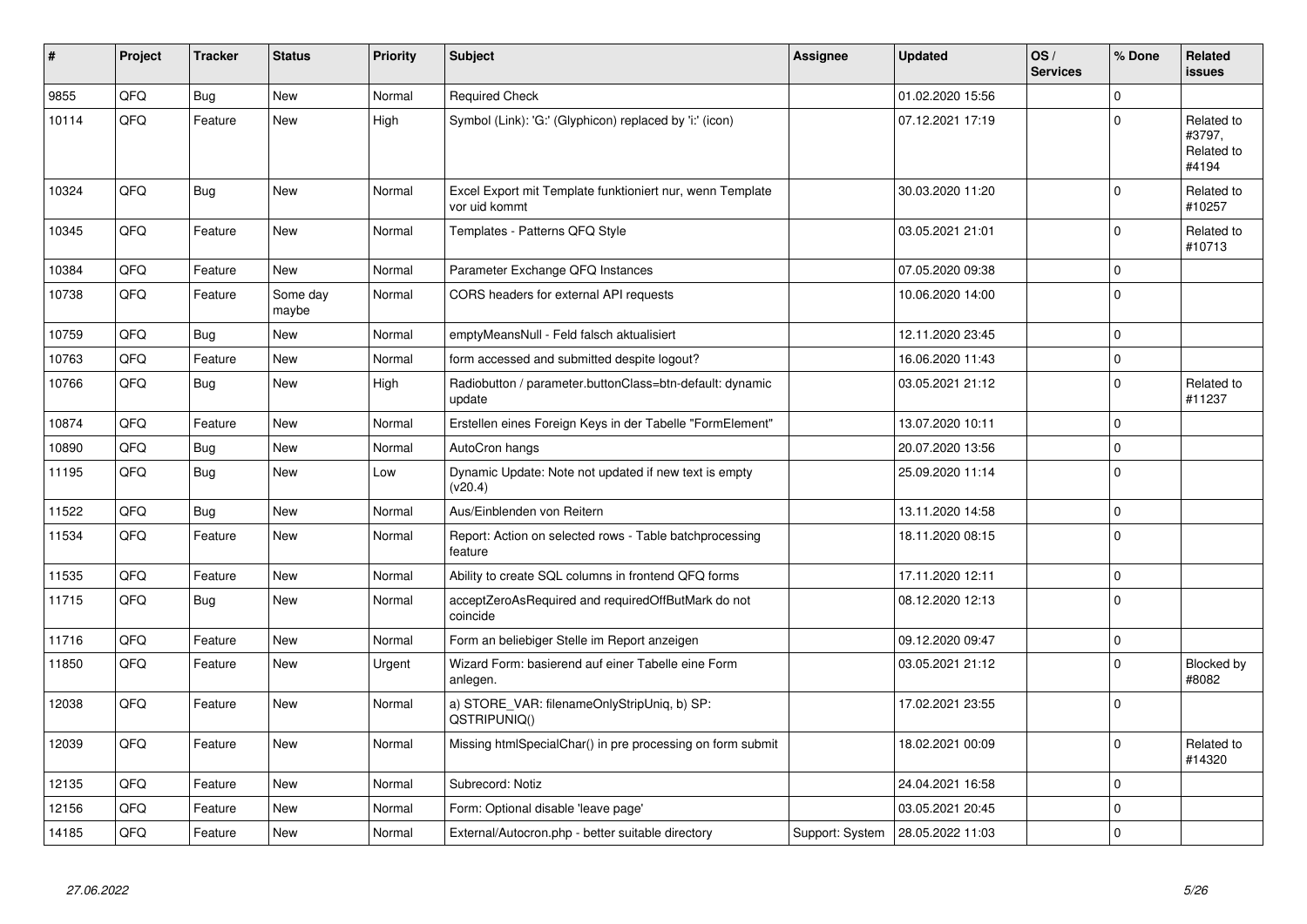| ∦    | Project | <b>Tracker</b> | <b>Status</b>     | Priority | <b>Subject</b>                                                                                                                                           | <b>Assignee</b> | <b>Updated</b>   | OS/<br><b>Services</b> | % Done       | Related<br><b>issues</b> |
|------|---------|----------------|-------------------|----------|----------------------------------------------------------------------------------------------------------------------------------------------------------|-----------------|------------------|------------------------|--------------|--------------------------|
| 2063 | QFQ     | Bug            | Some day<br>maybe | Normal   | Pills auf 'inaktiv' setzen falls keine Element auf dem Pill<br>sichtbar sind.                                                                            | Benjamin Baer   | 11.12.2019 16:03 |                        | <sup>n</sup> | Related to<br>#3752      |
| 2665 | QFQ     | Bug            | Priorize          | Normal   | Dynamic Update funktioniert nicht, wenn beim<br>entsprechenden FormElement eine size angegeben ist.                                                      | Benjamin Baer   | 03.01.2022 08:12 |                        | 30           |                          |
| 3415 | QFQ     | Feature        | Some day<br>maybe | Normal   | FE Login Box Templatefile                                                                                                                                | Benjamin Baer   | 11.12.2019 16:02 |                        | $\Omega$     |                          |
| 3692 | QFQ     | Feature        | Some day<br>maybe | Normal   | QFQ Webseite                                                                                                                                             | Benjamin Baer   | 11.12.2019 16:02 |                        | $\Omega$     | Related to<br>#5033      |
| 4398 | QFQ     | Bug            | Some day<br>maybe | Normal   | Typeahead: mouse click in a prefilled input opens a single<br>item dropdown with the current value - click on it seems to<br>set the value, not the key. | Benjamin Baer   | 01.02.2020 23:20 |                        | 0            | Related to<br>#4457      |
| 4420 | QFQ     | Feature        | Some day<br>maybe | Normal   | Client: Local Storage - store the changes of a form, local in<br>the browser.                                                                            | Benjamin Baer   | 11.12.2019 16:02 |                        | $\mathbf 0$  |                          |
| 4454 | QFQ     | <b>Bug</b>     | Some day<br>maybe | Normal   | Required Elements: multiple elements in a row - whole row<br>marked if only one input is empty.                                                          | Benjamin Baer   | 01.02.2020 23:20 |                        | $\Omega$     |                          |
| 4457 | QFQ     | Bug            | Priorize          | Normal   | typeahead: pressing return to select an item, saves the form<br>and closes the form.                                                                     | Benjamin Baer   | 03.01.2022 08:01 |                        | $\Omega$     | Related to<br>#4398      |
| 5024 | QFQ     | Feature        | Some day<br>maybe | Normal   | Fabric: Generate PDF with edits                                                                                                                          | Benjamin Baer   | 01.02.2020 23:20 |                        | $\Omega$     | Related to<br>#10704     |
| 5366 | QFQ     | Feature        | Priorize          | Normal   | Saving with keyboard shortcuts                                                                                                                           | Benjamin Baer   | 21.03.2022 09:47 |                        | 0            |                          |
| 5389 | QFQ     | Feature        | Some day<br>maybe | Normal   | QFQ Design: Multline label / note                                                                                                                        | Benjamin Baer   | 01.02.2020 23:19 |                        | $\Omega$     |                          |
| 5562 | QFQ     | Feature        | Priorize          | Normal   | Drag'n'Drop fuer Uploads                                                                                                                                 | Benjamin Baer   | 21.03.2022 09:52 |                        | $\Omega$     | Related to<br>#9706      |
| 6140 | QFQ     | Bug            | Priorize          | Normal   | QFQ DnD Sort: Locked fields                                                                                                                              | Benjamin Baer   | 21.03.2022 09:56 |                        | $\mathbf 0$  |                          |
| 6224 | QFQ     | Feature        | Priorize          | Normal   | Dynamic update: fade in/out fields                                                                                                                       | Benjamin Baer   | 21.03.2022 09:50 |                        | $\Omega$     |                          |
| 6566 | QFQ     | Bug            | Priorize          | Normal   | Link Function 'delete': provided parameter missing on page<br>reload                                                                                     | Benjamin Baer   | 03.01.2022 08:08 |                        | $\Omega$     |                          |
| 6801 | QFQ     | Feature        | Priorize          | Normal   | Fabric: Maximize / Fulllscreen                                                                                                                           | Benjamin Baer   | 21.03.2022 09:56 |                        | $\Omega$     |                          |
| 6870 | QFQ     | Feature        | Priorize          | Normal   | Click on '_link' triggers an API call                                                                                                                    | Benjamin Baer   | 03.01.2022 08:25 |                        | $\mathbf 0$  |                          |
| 6970 | QFQ     | Feature        | Some day<br>maybe | Normal   | tablesorter: default fuer 'sortReset' aendern von 'Ctrl' zu 'Alt'                                                                                        | Benjamin Baer   | 01.02.2020 23:21 |                        | $\Omega$     |                          |
| 6972 | QFQ     | Feature        | Some day<br>maybe | Normal   | Fabric Clipboard / cross browser tab                                                                                                                     | Benjamin Baer   | 01.02.2020 23:21 |                        | $\Omega$     |                          |
| 7602 | QFQ     | Feature        | ToDo              | High     | Multi Select: with checkboxes                                                                                                                            | Benjamin Baer   | 22.03.2022 09:07 |                        | $\Omega$     |                          |
| 7730 | QFQ     | Feature        | Priorize          | Normal   | SELECT Box: title in between                                                                                                                             | Benjamin Baer   | 01.02.2020 23:22 |                        | $\Omega$     |                          |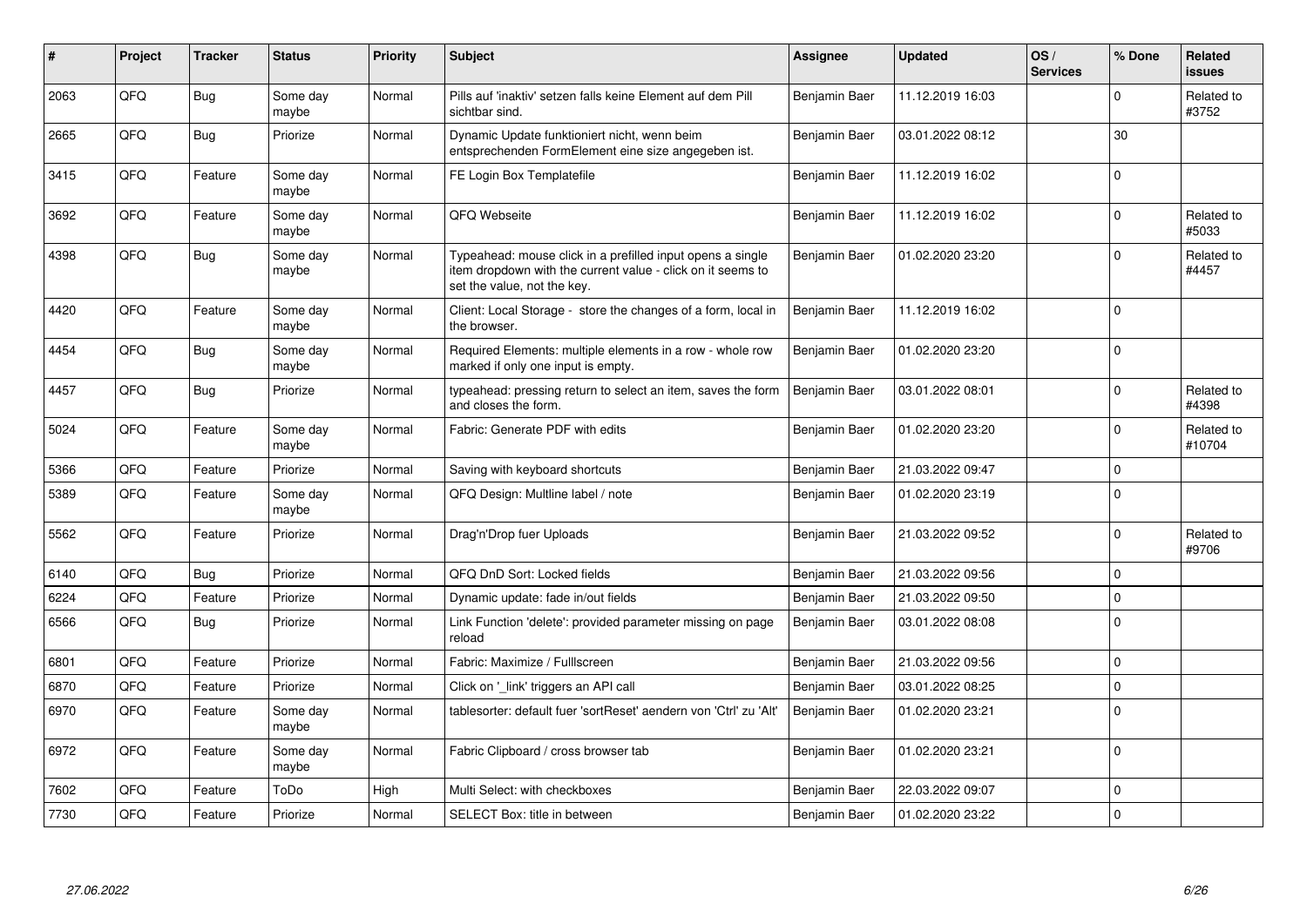| #     | Project | <b>Tracker</b> | <b>Status</b>     | <b>Priority</b> | <b>Subject</b>                                                                         | <b>Assignee</b> | <b>Updated</b>   | OS/<br><b>Services</b> | % Done      | Related<br>issues                                                      |
|-------|---------|----------------|-------------------|-----------------|----------------------------------------------------------------------------------------|-----------------|------------------|------------------------|-------------|------------------------------------------------------------------------|
| 7732  | QFQ     | Feature        | Some day<br>maybe | Normal          | Javascript: Lazy Loading der add on libs                                               | Benjamin Baer   | 08.06.2022 10:38 |                        | 0           | Related to<br>#12611,<br>Related to<br>#12490,<br>Related to<br>#10013 |
| 7965  | QFQ     | Feature        | Priorize          | Normal          | Input type 'text' with visual format - currency                                        | Benjamin Baer   | 03.01.2022 07:45 |                        | 0           |                                                                        |
| 8522  | QFQ     | Feature        | Some day<br>maybe | Normal          | build QFQ - npm warnings                                                               | Benjamin Baer   | 01.02.2020 23:19 |                        | 50          |                                                                        |
| 9130  | QFQ     | Feature        | Some day<br>maybe | Normal          | tablesorter: Automatic Row numbering / Zeilenummer                                     | Benjamin Baer   | 01.02.2020 23:22 |                        | $\Omega$    |                                                                        |
| 9135  | QFQ     | Feature        | Priorize          | Normal          | Progress Bar generic / replace old hourglass download<br>popup                         | Benjamin Baer   | 03.01.2022 07:43 |                        | $\Omega$    |                                                                        |
| 9535  | QFQ     | Bug            | Feedback          | Normal          | Report:  AS '_vertical' - column to wide - vertical >> rot45,<br>rot <sub>90</sub>     | Benjamin Baer   | 01.02.2020 15:56 |                        | $\Omega$    |                                                                        |
| 9548  | QFQ     | Feature        | Feedback          | High            | FormElement: Pattern mismatch - optional report only on<br>focus lost                  | Benjamin Baer   | 03.05.2021 21:14 |                        | $\Omega$    |                                                                        |
| 9898  | QFQ     | Bug            | Feedback          | Normal          | Formular trotz Timeout gespeichert                                                     | Benjamin Baer   | 01.02.2020 15:56 |                        | $\mathbf 0$ |                                                                        |
| 10003 | QFQ     | Feature        | Priorize          | Normal          | fieldset: stronger visualize group                                                     | Benjamin Baer   | 12.02.2020 08:13 |                        | 0           |                                                                        |
| 11057 | QFQ     | Bug            | New               | High            | Checkboxes ohne span.checkmark im Report werden<br>ausgeblendet                        | Benjamin Baer   | 03.05.2021 21:12 |                        | $\Omega$    | Related to<br>#11039                                                   |
| 11237 | QFQ     | <b>Bug</b>     | New               | High            | Radiobutton / parameter.buttonClass= btn-default - kein dirty<br>Trigger               | Benjamin Baer   | 03.05.2021 21:12 |                        | 0           | Related to<br>#10766                                                   |
| 12476 | QFQ     | Feature        | New               | Normal          | clearMe: a) should trigger 'dirty', b) sticky on textarea resize                       | Benjamin Baer   | 04.01.2022 08:40 |                        | $\Omega$    | Related to<br>#9528                                                    |
| 12490 | QFQ     | Feature        | New               | Normal          | Loading Plugins in QFQ - see what tinymce does. (lazy<br>loading)                      | Benjamin Baer   | 08.06.2022 10:37 |                        | $\Omega$    | Related to<br>#12611,<br>Related to<br>#10013,<br>Related to<br>#7732  |
| 12556 | QFQ     | Feature        | <b>New</b>        | Normal          | Pills Title: colored = static or dynamic on allrequiredgiven                           | Benjamin Baer   | 19.03.2022 17:49 |                        | $\Omega$    |                                                                        |
| 13528 | QFQ     | Bug            | <b>New</b>        | Normal          | gfg.io > releases: es wird kein neues Release angelegt                                 | Benjamin Baer   | 19.03.2022 17:46 |                        | $\Omega$    |                                                                        |
| 13647 | QFG     | Bug            | New               | Normal          | Autofocus funktioniert nicht auf Chrome                                                | Benjamin Baer   | 19.03.2022 17:44 |                        | $\pmb{0}$   |                                                                        |
| 1635  | QFQ     | Feature        | Some day<br>maybe | Normal          | QFQ Extension content record: weitere Optionen<br>einblenden.                          | Carsten Rose    | 11.12.2019 16:03 |                        | $\Omega$    |                                                                        |
| 1946  | QFQ     | Feature        | Some day<br>maybe | Normal          | Kontrolle ob der ReadOnly Modus bei den<br>Formularelementen korrekt implementiert ist | Carsten Rose    | 11.12.2019 16:03 |                        | $\mathbf 0$ |                                                                        |
| 2084  | QFQ     | Feature        | Some day<br>maybe | Normal          | Mailto mit encryption: Subrecord                                                       | Carsten Rose    | 11.12.2019 16:03 |                        | 0           | Related to<br>#2082                                                    |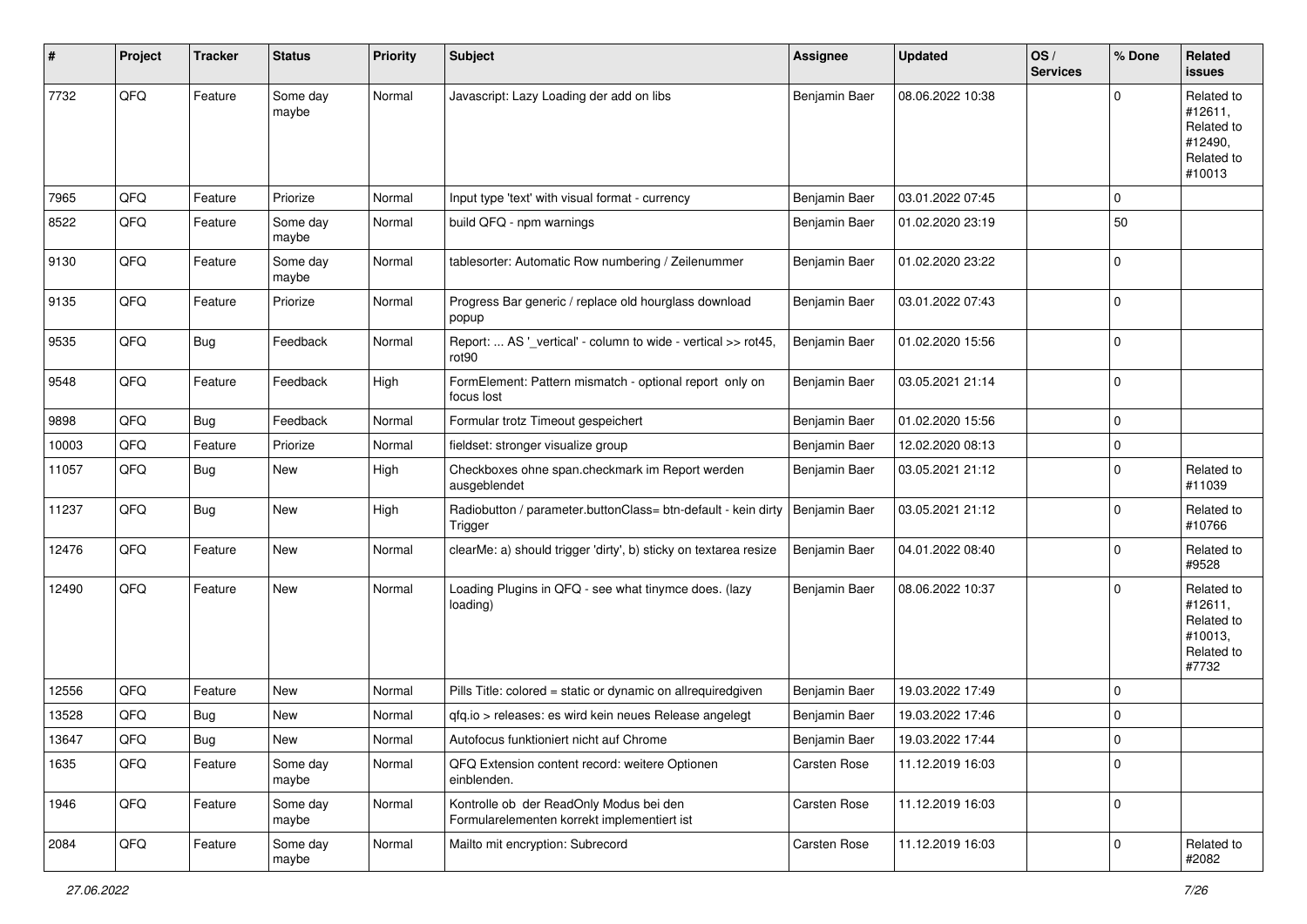| #    | Project | <b>Tracker</b> | <b>Status</b>     | <b>Priority</b> | <b>Subject</b>                                                                                                                | <b>Assignee</b>     | <b>Updated</b>   | OS/<br><b>Services</b> | % Done      | Related<br><b>issues</b>                    |
|------|---------|----------------|-------------------|-----------------|-------------------------------------------------------------------------------------------------------------------------------|---------------------|------------------|------------------------|-------------|---------------------------------------------|
| 2361 | QFQ     | Feature        | <b>New</b>        | Normal          | Logging wer/wann/wo welches Formular aufgerufen hat                                                                           | Carsten Rose        | 11.12.2019 16:15 |                        | $\Omega$    | Related to<br>#4432,<br>Related to<br>#7480 |
| 2643 | QFQ     | Bug            | Some day<br>maybe | Normal          | Zend / PHP Webinars anschauen                                                                                                 | Carsten Rose        | 01.02.2020 15:56 |                        | $\Omega$    |                                             |
| 2995 | QFQ     | Feature        | Some day<br>maybe | Normal          | Dropdown JQuery Plugin: 'chosen' - Moeglichkeit um Select<br>Listen mehr Funktion zu geben. Kein Bootstrap noetig.            | <b>Carsten Rose</b> | 11.12.2019 16:03 |                        | $\Omega$    |                                             |
| 3061 | QFQ     | Bug            | Some day<br>maybe | High            | winstitute: mysql connection durcheinander - nmhp17<br>(ag7)/QFQ arbeitet mit DB/Tabellen von biostat.                        | <b>Carsten Rose</b> | 03.05.2021 21:14 |                        | $\mathbf 0$ |                                             |
| 3109 | QFQ     | Bug            | Some day<br>maybe | High            | RealUrl: Links werden nicht korrekt gerendert                                                                                 | <b>Carsten Rose</b> | 03.05.2021 21:14 |                        | $\Omega$    |                                             |
| 3130 | QFQ     | Bug            | Some day<br>maybe | Normal          | Debug Info's nicht korrekt nach 'New > Save'.                                                                                 | <b>Carsten Rose</b> | 11.12.2019 16:03 |                        | $\Omega$    | Related to<br>#3253                         |
| 3216 | QFQ     | Feature        | Some day<br>maybe | Normal          | dynamic update für checkbox label2                                                                                            | <b>Carsten Rose</b> | 11.12.2019 16:03 |                        | $\Omega$    | Related to<br>#2081                         |
| 3267 | QFQ     | Feature        | Some day<br>maybe | Normal          | 2 Forms auf einer Seite: real + Read only                                                                                     | <b>Carsten Rose</b> | 11.12.2019 16:03 |                        | $\mathbf 0$ |                                             |
| 3273 | QFQ     | Feature        | Some day<br>maybe | Low             | Dirty Flag in Form                                                                                                            | Carsten Rose        | 11.12.2019 16:02 |                        | $\Omega$    |                                             |
| 3285 | QFQ     | Feature        | Some day<br>maybe | Normal          | Zeichenlimit pro Feld: textarea / editor                                                                                      | Carsten Rose        | 11.12.2019 16:02 |                        | $\mathbf 0$ |                                             |
| 3291 | QFQ     | Feature        | Some day<br>maybe | Normal          | AutoCron websiteToken                                                                                                         | <b>Carsten Rose</b> | 11.12.2019 16:02 |                        | $\mathbf 0$ | Related to<br>#4250                         |
| 3331 | QFQ     | Feature        | Some day<br>maybe | Normal          | Default Tooltip fuer _page? Links: mit Form und Record ID                                                                     | <b>Carsten Rose</b> | 11.12.2019 16:02 |                        | $\mathbf 0$ |                                             |
| 3332 | QFQ     | Feature        | Some day<br>maybe | Normal          | Uploads: Thumbnails, Details zum hochgeladenen File                                                                           | <b>Carsten Rose</b> | 11.12.2019 16:02 |                        | $\Omega$    | Related to<br>#3264,<br>Related to<br>#5333 |
| 3349 | QFQ     | Bug            | Some day<br>maybe | Normal          | config.qfq.ini: a) vertraegt keine '=' im Value (z.B. Passwort),<br>b) Values sollten in ticks einschliessbar sein (spaces, ) | <b>Carsten Rose</b> | 11.12.2019 16:02 |                        | $\Omega$    |                                             |
| 3350 | QFQ     | Feature        | Some day<br>maybe | Normal          | FormEditor: Hilfetext hinter 'checktype'                                                                                      | Carsten Rose        | 11.12.2019 16:02 |                        | $\Omega$    |                                             |
| 3385 | QFG     | Feature        | Some day<br>maybe | Normal          | templateGroup: insert/update/delete non primary records                                                                       | Carsten Rose        | 11.12.2019 16:02 |                        | 0           |                                             |
| 3402 | QFG     | Feature        | Some day<br>maybe | Normal          | Syntax Highlighting via CodeMirror                                                                                            | Carsten Rose        | 11.12.2019 16:02 |                        | 100         | Related to<br>#3207                         |
| 3432 | QFG     | Feature        | New               | Normal          | subrecord: dynamicUpdate                                                                                                      | Carsten Rose        | 11.06.2020 21:10 |                        | $\mathbf 0$ | Related to<br>#5691                         |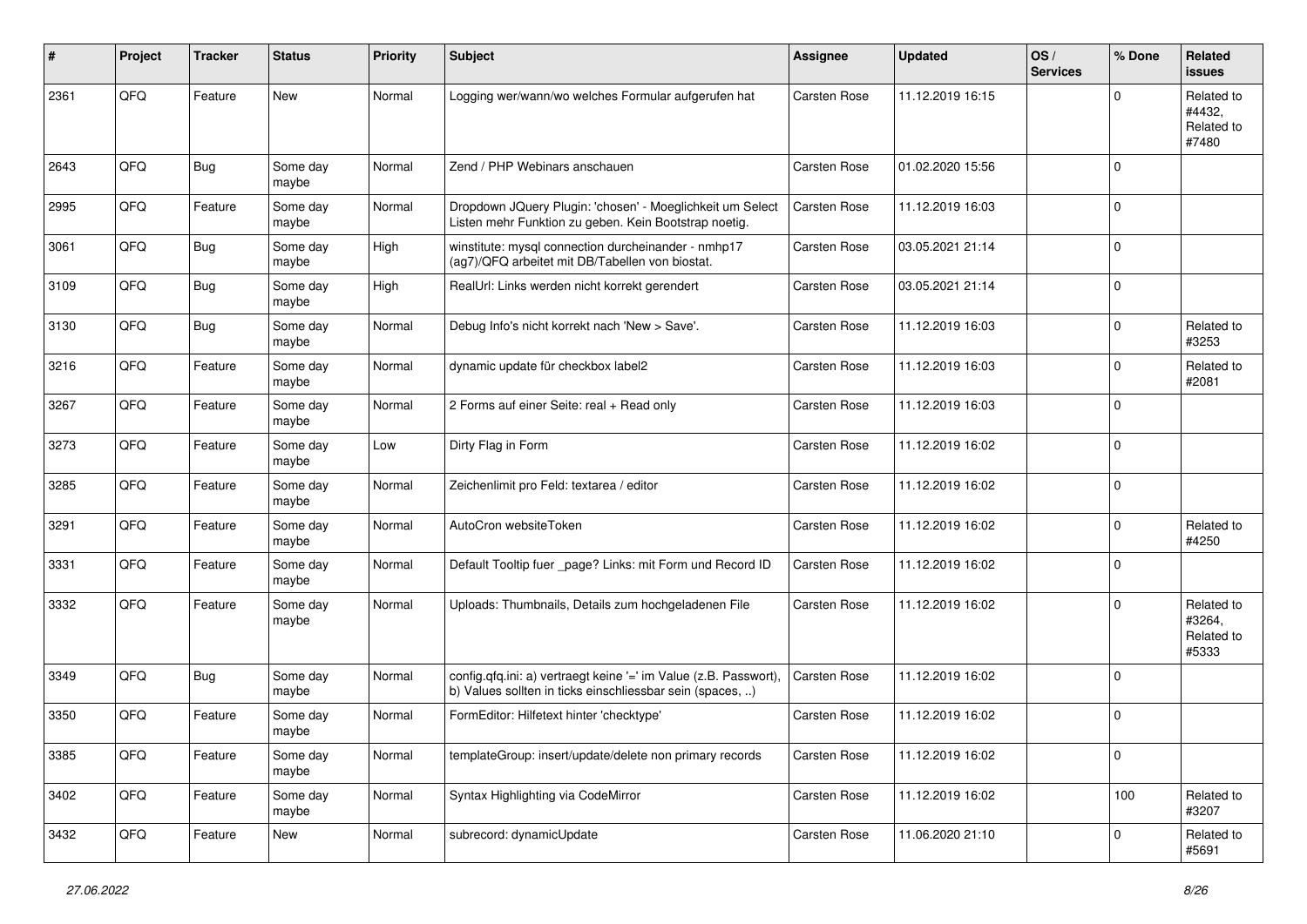| ∦    | Project | <b>Tracker</b> | <b>Status</b>     | <b>Priority</b> | <b>Subject</b>                                                                                                                               | <b>Assignee</b>     | <b>Updated</b>   | OS/<br><b>Services</b> | % Done   | <b>Related</b><br><b>issues</b>             |
|------|---------|----------------|-------------------|-----------------|----------------------------------------------------------------------------------------------------------------------------------------------|---------------------|------------------|------------------------|----------|---------------------------------------------|
| 3457 | QFQ     | Feature        | Some day<br>maybe | Normal          | LDAP: concat multi values to one single entry                                                                                                | <b>Carsten Rose</b> | 11.12.2019 16:02 |                        | $\Omega$ |                                             |
| 3458 | QFQ     | Feature        | Some day<br>maybe | Normal          | Display 'Edit Form Element'-Checkbox on form: should<br>depend on FE Group                                                                   | <b>Carsten Rose</b> | 11.12.2019 16:02 |                        | $\Omega$ | Related to<br>#3447                         |
| 3504 | QFQ     | Feature        | New               | Normal          | Logging: welche Action FEs werden wann wie ausgefuehrt                                                                                       | Carsten Rose        | 01.02.2020 23:21 |                        | $\Omega$ | Related to<br>#5458,<br>Related to<br>#4092 |
| 3537 | QFQ     | Feature        | Some day<br>maybe | Low             | SHOW COLUMNS FROM tableName - Extend '{{!'<br>definition                                                                                     | <b>Carsten Rose</b> | 11.12.2019 16:02 |                        | $\Omega$ |                                             |
| 3547 | QFQ     | Bug            | <b>New</b>        | Normal          | FE of type 'note' causes writing of empty fields.                                                                                            | <b>Carsten Rose</b> | 01.02.2020 23:21 |                        | $\Omega$ |                                             |
| 3570 | QFQ     | Bug            | Some day<br>maybe | High            | Formular mit prmitnew permitEdit=Always wird nicht<br>aufgerufen (ist leer)                                                                  | <b>Carsten Rose</b> | 03.05.2021 21:14 |                        | $\Omega$ |                                             |
| 3588 | QFQ     | <b>Bug</b>     | Some day<br>maybe | Normal          | templateGroup: versteckte Elemente werden weiterhin<br>gespeichert.                                                                          | Carsten Rose        | 11.12.2019 16:02 |                        | $\Omega$ |                                             |
| 3666 | QFQ     | Feature        | Some day<br>maybe | Normal          | a) Performance Messung: mysql_real_escape_string() im<br>Vergleich zu str_replace(), b) doppeltes Aufrufen von<br>mysql_real_escape_string() | Carsten Rose        | 11.12.2019 16:02 |                        | $\Omega$ |                                             |
| 3677 | QFQ     | Feature        | Some day<br>maybe | Normal          | wkhtmltopdf: FE User access prohibited, if client IP changes<br>\$TYPO3_CONF_VARS[FE][lockIP]                                                | <b>Carsten Rose</b> | 11.12.2019 16:02 |                        | $\Omega$ |                                             |
| 3682 | QFQ     | Bug            | Some day<br>maybe | Normal          | Dynamic update: Radio buttons                                                                                                                | Carsten Rose        | 11.12.2019 16:02 |                        | $\Omega$ |                                             |
| 3708 | QFQ     | Feature        | Some day<br>maybe | Normal          | Form: input - 'specialchars', 'none'  gewisse tags erlauben.<br>andere verbieten                                                             | <b>Carsten Rose</b> | 11.12.2019 16:02 |                        | $\Omega$ | Related to<br>#14320                        |
| 3727 | QFQ     | Feature        | New               | High            | Security: Session Hijacking erschweren                                                                                                       | <b>Carsten Rose</b> | 03.05.2021 21:14 |                        | $\Omega$ |                                             |
| 3750 | QFQ     | Bug            | Some day<br>maybe | Normal          | FE in a row: if one violates check, all are red                                                                                              | <b>Carsten Rose</b> | 11.12.2019 16:03 |                        | $\Omega$ |                                             |
| 3782 | QFQ     | Bug            | Priorize          | Normal          | Bei fehlerhafter Eingabe (z.B. Datum) sollte das erwartete<br>Format angezeigt werden                                                        | <b>Carsten Rose</b> | 01.02.2020 10:13 |                        | $\Omega$ |                                             |
| 3811 | QFQ     | Bug            | Some day<br>maybe | Normal          | Dynamic Update: extraButtonInfo - Text aktualisieren                                                                                         | <b>Carsten Rose</b> | 11.12.2019 16:03 |                        | 0        | Related to<br>#11517                        |
| 3848 | QFQ     | Feature        | Some day<br>maybe | High            | Antivirus check fuer Upload files in qfq?                                                                                                    | <b>Carsten Rose</b> | 03.05.2021 21:14 |                        | $\Omega$ | Related to<br>#4131                         |
| 3864 | QFQ     | Feature        | New               | Normal          | Encrypt / decrypt field                                                                                                                      | Carsten Rose        | 08.03.2021 18:08 |                        | $\Omega$ |                                             |
| 3867 | QFQ     | Feature        | Priorize          | Normal          | Readonly Formular: Template Groups add/delete<br>ausbeldnen                                                                                  | Carsten Rose        | 05.05.2021 22:12 |                        | $\Omega$ |                                             |
| 3877 | QFQ     | Feature        | Some day<br>maybe | Normal          | FormEditor: die Felder die aktuell nicht gebraucht werden<br>nur auf readonly/disabled setzen (nicht ausblenden > das<br>irritiert.          | <b>Carsten Rose</b> | 11.12.2019 16:03 |                        | $\Omega$ |                                             |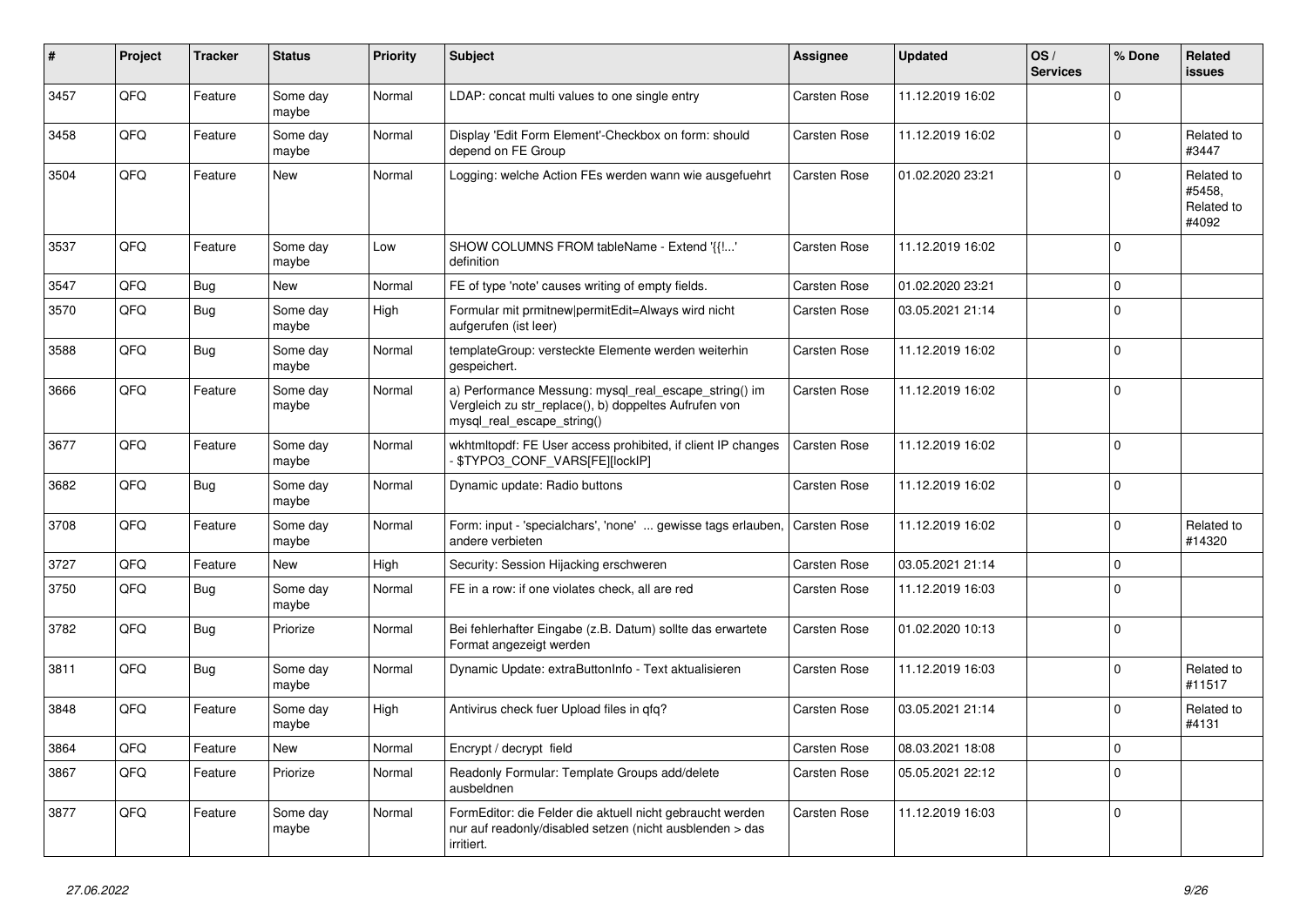| #    | Project | <b>Tracker</b> | <b>Status</b>     | <b>Priority</b> | <b>Subject</b>                                                                                                       | <b>Assignee</b>     | <b>Updated</b>   | OS/<br><b>Services</b> | % Done   | Related<br><b>issues</b>                    |
|------|---------|----------------|-------------------|-----------------|----------------------------------------------------------------------------------------------------------------------|---------------------|------------------|------------------------|----------|---------------------------------------------|
| 3882 | QFQ     | Bug            | Some day<br>maybe | Normal          | templateGroup: disable 'add' if limit is reached - funktioniert<br>nicht wenn bereits records existierten            | <b>Carsten Rose</b> | 11.12.2019 16:03 |                        | $\Omega$ |                                             |
| 3895 | QFQ     | <b>Bug</b>     | Some day<br>maybe | Normal          | typeahead pedantic: on lehrkredit Idap webpass - if only one<br>person is in dropdown, such person can't be selected | Carsten Rose        | 11.12.2019 16:03 |                        | $\Omega$ |                                             |
| 3900 | QFQ     | Feature        | Some day<br>maybe | Normal          | Extend documentation of 'Copy / Paste'                                                                               | <b>Carsten Rose</b> | 11.12.2019 16:03 |                        | $\Omega$ | Related to<br>#3899                         |
| 3905 | QFQ     | Feature        | Some day<br>maybe | Normal          | Documentation: Best Practice anhand eines Online<br>Bewerbungstools                                                  | <b>Carsten Rose</b> | 11.12.2019 16:03 |                        | $\Omega$ |                                             |
| 3941 | QFQ     | Feature        | Some day<br>maybe | Normal          | sqlAfter: es sollten mehrere moeglich sein                                                                           | Carsten Rose        | 11.12.2019 16:03 |                        | $\Omega$ | Related to<br>#3942                         |
| 3942 | QFQ     | Feature        | Some day<br>maybe | Normal          | Action Elemente: neu generierte IDs via FE weitergeben                                                               | <b>Carsten Rose</b> | 11.12.2019 16:03 |                        | $\Omega$ | Related to<br>#3941                         |
| 3947 | QFQ     | Feature        | Some day<br>maybe | Normal          | Attack detectect: logout current user                                                                                | <b>Carsten Rose</b> | 11.12.2019 16:03 |                        | $\Omega$ | Related to<br>#5458,<br>Related to<br>#6299 |
| 3967 | QFQ     | Feature        | Some day<br>maybe | High            | Report: Checkbox, Radio, Dropdown, Input welches ohne<br>Submit funktioniert - 'Inline-Form'                         | <b>Carsten Rose</b> | 03.05.2021 21:14 |                        | $\Omega$ |                                             |
| 3990 | QFQ     | Feature        | Some day<br>maybe | High            | custom class definition: add space automatically                                                                     | Carsten Rose        | 03.05.2021 21:14 |                        | $\Omega$ |                                             |
| 3991 | QFQ     | Feature        | Some day<br>maybe | Normal          | report: Columnname '_skipWrap' skips 'fbeg', 'fend'                                                                  | Carsten Rose        | 11.12.2019 16:03 |                        | $\Omega$ |                                             |
| 4008 | QFQ     | <b>Bug</b>     | Some day<br>maybe | Normal          | FormElemen.type=sendmail: wrong 'TO' if 'real<br>name <rea@mail.to>' is used</rea@mail.to>                           | <b>Carsten Rose</b> | 11.12.2019 16:03 |                        | $\Omega$ |                                             |
| 4018 | QFQ     | Feature        | Some day<br>maybe | Normal          | typeahead: solve problem with potential long query<br>parameter                                                      | <b>Carsten Rose</b> | 11.12.2019 16:03 |                        | $\Omega$ |                                             |
| 4023 | QFQ     | Feature        | <b>New</b>        | Normal          | prepared statements - FE action: salveld, sglInsert,<br>sqlUpdate, sqlDelete, sqlBefore, sqlAfter                    | <b>Carsten Rose</b> | 11.12.2019 16:15 |                        | $\Omega$ |                                             |
| 4026 | QFQ     | Feature        | Some day<br>maybe | Normal          | sglLog.sgl: log number of FE.id                                                                                      | <b>Carsten Rose</b> | 11.12.2019 16:03 |                        | $\Omega$ | Related to<br>#5458                         |
| 4050 | QFQ     | Feature        | New               | Normal          | sql.log: 1) FormElement ID which causes a specific action,<br>2) Result in the same row.                             | <b>Carsten Rose</b> | 15.04.2020 11:35 |                        | $\Omega$ | Related to<br>#5458                         |
| 4082 | QFQ     | Feature        | <b>New</b>        | Normal          | Dynamic Update: modeSql - useful default                                                                             | <b>Carsten Rose</b> | 01.02.2020 23:22 |                        | $\Omega$ |                                             |
| 4092 | QFQ     | Bug            | Some day<br>maybe | Normal          | 1) Logging verbessern wann welches FE warum ausgefuehrt<br>wird, 2) Documentation: Best Practice Template Group      | <b>Carsten Rose</b> | 01.02.2020 23:19 |                        | $\Omega$ | Related to<br>#3504                         |
| 4197 | QFQ     | Feature        | Some day<br>maybe | Normal          | Unit Test fuer JSON Stream von QuickFormQuery.php ><br>doForm()                                                      | <b>Carsten Rose</b> | 11.12.2019 16:03 |                        | $\Omega$ |                                             |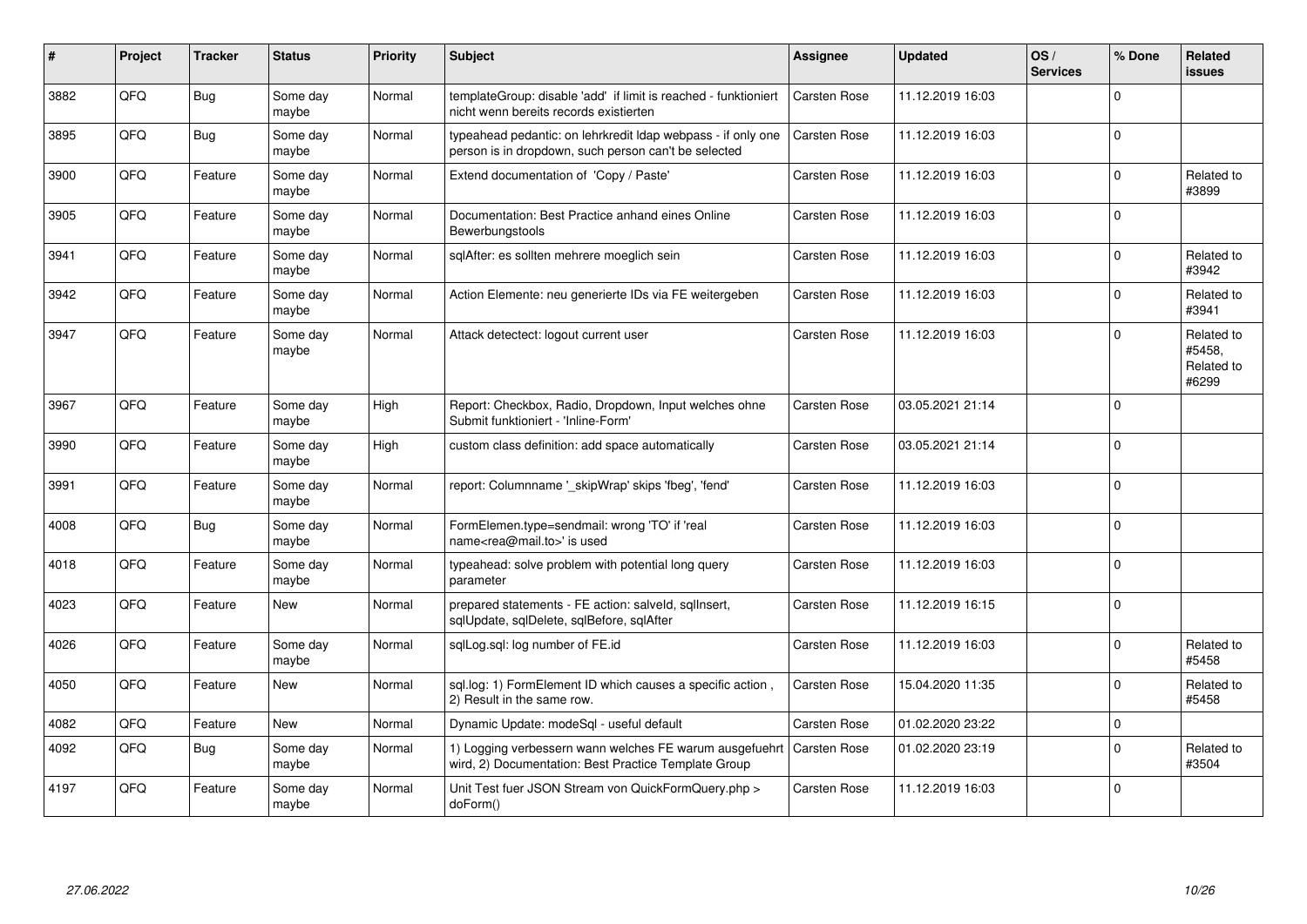| #    | Project | <b>Tracker</b> | <b>Status</b>     | <b>Priority</b> | <b>Subject</b>                                                                                                          | Assignee            | <b>Updated</b>   | OS/<br><b>Services</b> | % Done      | Related<br><b>issues</b>                    |
|------|---------|----------------|-------------------|-----------------|-------------------------------------------------------------------------------------------------------------------------|---------------------|------------------|------------------------|-------------|---------------------------------------------|
| 4250 | QFQ     | Feature        | <b>New</b>        | Normal          | AutoCron in QFQ via PHP                                                                                                 | <b>Carsten Rose</b> | 01.02.2020 23:21 |                        | $\Omega$    | Related to<br>#3292,<br>Related to<br>#3291 |
| 4258 | QFQ     | Feature        | Some day<br>maybe | High            | <b>System Defaults: Forms</b>                                                                                           | Carsten Rose        | 03.05.2021 21:14 |                        | $\Omega$    |                                             |
| 4259 | QFQ     | Feature        | Some day<br>maybe | Normal          | Instant trigger a cron job                                                                                              | <b>Carsten Rose</b> | 11.12.2019 16:03 |                        | $\Omega$    |                                             |
| 4279 | QFQ     | Bug            | Some day<br>maybe | High            | config.linkVars lost                                                                                                    | Carsten Rose        | 03.05.2021 21:14 |                        | $\Omega$    |                                             |
| 4293 | QFQ     | <b>Bug</b>     | Some day<br>maybe | Normal          | Download broken if token 'd:' is missing - but no error<br>message                                                      | <b>Carsten Rose</b> | 11.12.2019 16:03 |                        | $\Omega$    | Related to<br>#7514                         |
| 4328 | QFQ     | Bug            | Some day<br>maybe | Normal          | Error Message: Show FE name/number on problems in FE                                                                    | Carsten Rose        | 01.02.2020 23:20 |                        | $\Omega$    |                                             |
| 4330 | QFQ     | Feature        | Some day<br>maybe | Normal          | Error Message: report missing {{ / }} in sqlUpdate, sqlInsert,<br>sqlDelete, sqlAfter, sqlBefore in FE action elements. | <b>Carsten Rose</b> | 01.02.2020 23:20 |                        | $\Omega$    |                                             |
| 4343 | QFQ     | Feature        | Some day<br>maybe | Normal          | Link: Classifier to add 'attributes'                                                                                    | <b>Carsten Rose</b> | 01.02.2020 23:20 |                        | $\Omega$    | Related to<br>#14077                        |
| 4349 | QFQ     | Feature        | Some day<br>maybe | Normal          | link download: downloaded external URL to<br>deliver/concatenate - check mimetipe and handle it correctly               | <b>Carsten Rose</b> | 11.12.2019 16:02 |                        | $\Omega$    |                                             |
| 4365 | QFQ     | Feature        | Some day<br>maybe | Normal          | Multi Language: new way of config                                                                                       | Carsten Rose        | 01.02.2020 23:20 |                        | $\Omega$    |                                             |
| 4413 | QFQ     | Feature        | <b>New</b>        | Normal          | fieldset: show/hidden, modeSql, dynamicUpdate                                                                           | <b>Carsten Rose</b> | 09.02.2022 15:19 |                        | $\mathbf 0$ |                                             |
| 4528 | QFQ     | Bug            | Some day<br>maybe | Normal          | extraButtonLock mit SQLAhead Bug                                                                                        | <b>Carsten Rose</b> | 01.02.2020 23:19 |                        | $\Omega$    |                                             |
| 4549 | QFQ     | Bug            | Some day<br>maybe | Normal          | TemplateGroups: FE.type SELECT loose selected value<br>after save                                                       | Carsten Rose        | 01.02.2020 23:20 |                        | $\Omega$    | Related to<br>#4548.<br>Related to<br>#4771 |
| 4583 | QFQ     | <b>Bug</b>     | Some day<br>maybe | Normal          | Dynamic Update bei TypeAhead Feldern                                                                                    | Carsten Rose        | 01.02.2020 23:19 |                        | $\Omega$    |                                             |
| 4606 | QFQ     | Feature        | Some day<br>maybe | Normal          | link: qualifier to render bootstrap button                                                                              | Carsten Rose        | 01.02.2020 23:19 |                        | $\Omega$    |                                             |
| 4650 | QFQ     | Feature        | Some day<br>maybe | Normal          | Convert html to doc/rtf                                                                                                 | Carsten Rose        | 01.02.2020 23:20 |                        | $\Omega$    | Related to<br>#10704                        |
| 4651 | QFQ     | Bug            | Some day<br>maybe | Normal          | 'Loading document" Modal wird angezeigt bei uzhcd type=2<br>Ansicht                                                     | Carsten Rose        | 01.02.2020 23:20 |                        | $\mathbf 0$ |                                             |
| 4652 | QFQ     | Feature        | Some day<br>maybe | Normal          | UZH CD: Weiterleitung auf benutzerdefinierte 403/404 Seite                                                              | <b>Carsten Rose</b> | 01.02.2020 23:20 |                        | $\Omega$    |                                             |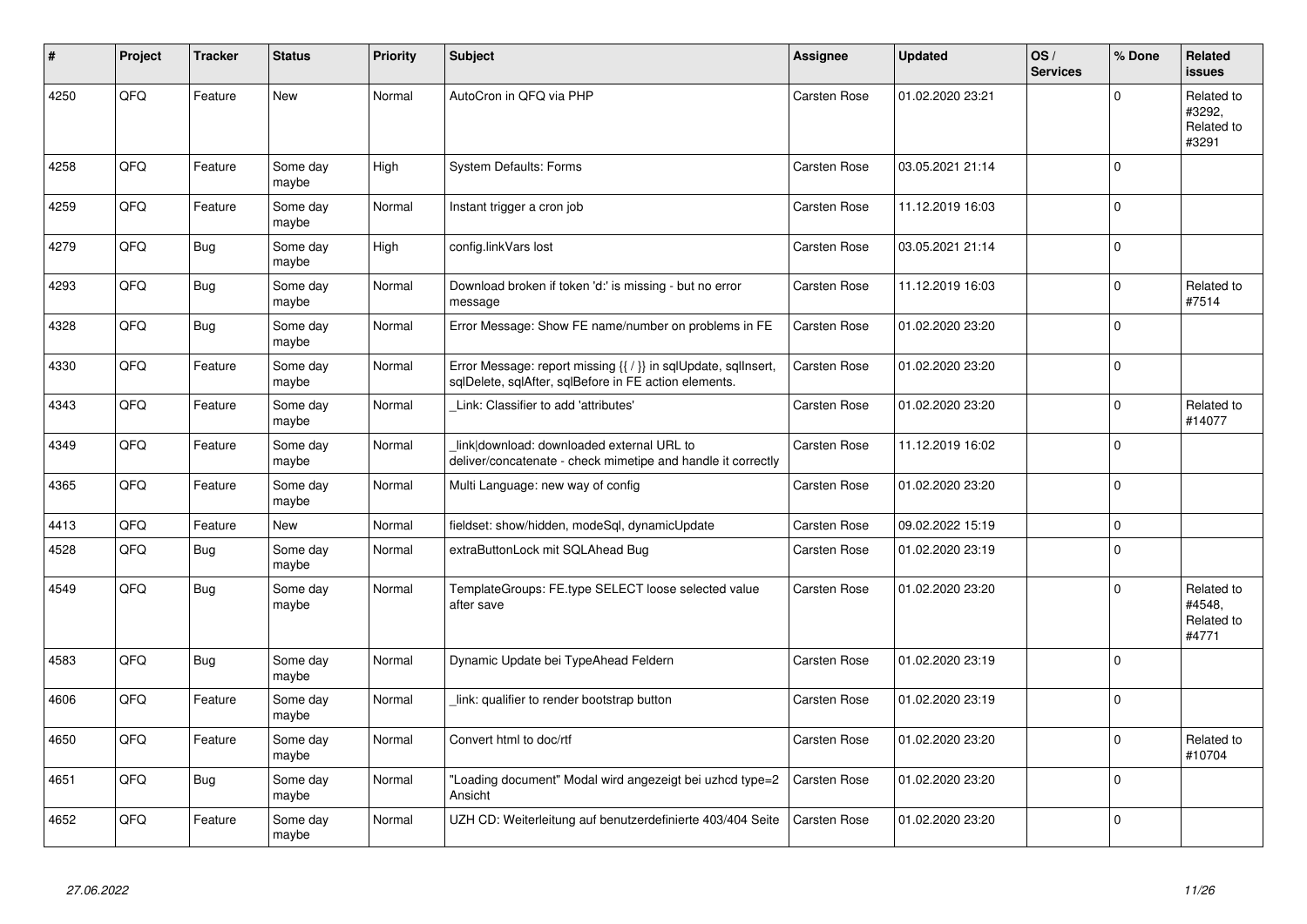| #    | Project | <b>Tracker</b> | <b>Status</b>     | <b>Priority</b> | Subject                                                                                                              | <b>Assignee</b>     | <b>Updated</b>   | OS/<br><b>Services</b> | % Done      | Related<br><b>issues</b>                       |
|------|---------|----------------|-------------------|-----------------|----------------------------------------------------------------------------------------------------------------------|---------------------|------------------|------------------------|-------------|------------------------------------------------|
| 4659 | QFQ     | <b>Bug</b>     | Some day<br>maybe | Normal          | infoButtonExtra                                                                                                      | <b>Carsten Rose</b> | 01.02.2020 23:20 |                        | $\mathbf 0$ |                                                |
| 4756 | QFQ     | <b>Bug</b>     | New               | Normal          | Form dirty even nothing changes                                                                                      | <b>Carsten Rose</b> | 11.12.2019 16:16 |                        | $\mathbf 0$ |                                                |
| 4757 | QFQ     | Feature        | Some day<br>maybe | Normal          | Test subrecord: download links ok? Links ok?                                                                         | <b>Carsten Rose</b> | 01.02.2020 23:20 |                        | $\mathbf 0$ |                                                |
| 4771 | QFQ     | Bug            | Some day<br>maybe | Normal          | qfq: select-down-values empty after save (edit-form for<br>program administrators)                                   | <b>Carsten Rose</b> | 01.02.2020 23:20 |                        | $\mathbf 0$ | Related to<br>#4549, Has<br>duplicate<br>#4282 |
| 4839 | QFQ     | Feature        | Some day<br>maybe | Normal          | qfq-handle in <head> Abschnitt</head>                                                                                | <b>Carsten Rose</b> | 11.12.2019 16:02 |                        | $\mathbf 0$ |                                                |
| 4869 | QFQ     | Feature        | Some day<br>maybe | Normal          | Dynamic Update (show, hide, readonly?, required?) for<br><b>Template Group Elements</b>                              | <b>Carsten Rose</b> | 01.02.2020 23:19 |                        | $\Omega$    | Related to<br>#4865                            |
| 4872 | QFQ     | Feature        | Some day<br>maybe | Normal          | Fields of Typo3 page available in STORE_TYPO3                                                                        | <b>Carsten Rose</b> | 01.02.2020 23:19 |                        | $\mathbf 0$ |                                                |
| 4956 | QFQ     | Feature        | Some day<br>maybe | Normal          | Sendmail: Benutzerdefinierte Headers                                                                                 | <b>Carsten Rose</b> | 11.12.2019 16:02 |                        | $\mathbf 0$ |                                                |
| 5021 | QFQ     | <b>Bug</b>     | Some day<br>maybe | Normal          | FE.typ=extra - during save displays error 'datum2' already<br>filled in STORE_SIP - the value is stored nevertheless | <b>Carsten Rose</b> | 01.02.2020 23:19 |                        | $\mathbf 0$ | Related to<br>#3875                            |
| 5131 | QFQ     | Feature        | New               | Normal          | Activate Spin Gear ('wait/busy' indicator) via LINK attribute                                                        | <b>Carsten Rose</b> | 01.02.2020 23:21 |                        | $\mathbf 0$ |                                                |
| 5132 | QFQ     | Feature        | Some day<br>maybe | Normal          | Error Message sendmail missing attachment: more details                                                              | <b>Carsten Rose</b> | 01.02.2020 23:19 |                        | $\mathbf 0$ |                                                |
| 5221 | QFQ     | Bug            | <b>New</b>        | High            | Download Dialog: Bleibt stehen in FF wenn Datei<br>automatisch gespeichert wird.                                     | <b>Carsten Rose</b> | 03.05.2021 21:14 |                        | $\mathbf 0$ |                                                |
| 5305 | QFQ     | Bug            | New               | Normal          | Upload FormElement: nicht disabled by readonly Form                                                                  | <b>Carsten Rose</b> | 16.06.2021 13:43 |                        | $\mathbf 0$ | Related to<br>#9347,<br>Related to<br>#9834    |
| 5345 | QFQ     | Feature        | New               | Normal          | Report: UPDATE / INSERT / DELETE statements should<br>trigger subqueries, depending on the result.                   | <b>Carsten Rose</b> | 27.05.2020 16:11 |                        | $\mathbf 0$ |                                                |
| 5428 | QFQ     | Feature        | Some day<br>maybe | Normal          | secure thumbnail: late render on access.                                                                             | <b>Carsten Rose</b> | 01.02.2020 23:20 |                        | $\mathbf 0$ |                                                |
| 5459 | QFQ     | <b>Bug</b>     | New               | High            | Multi DB: spread system tables between 'QFQ' and<br>'Data'-DB                                                        | <b>Carsten Rose</b> | 03.05.2021 21:14 |                        | $\mathbf 0$ | Related to<br>#4720                            |
| 5480 | QFQ     | Feature        | Some day<br>maybe | Normal          | QFQ: Dokumentation mit Screenshots versehen                                                                          | Carsten Rose        | 01.02.2020 23:20 |                        | $\mathbf 0$ | Related to<br>#9879                            |
| 5548 | QFQ     | Feature        | Some day<br>maybe | Normal          | 801 Textfiles/Scriptfiles als Thumbnail                                                                              | <b>Carsten Rose</b> | 07.03.2022 16:26 |                        | $\mathbf 0$ |                                                |
| 5557 | QFG     | <b>Bug</b>     | Some day<br>maybe | Normal          | Form load: STORE_RECORD filled, but should be empty                                                                  | Carsten Rose        | 01.02.2020 23:19 |                        | $\mathbf 0$ |                                                |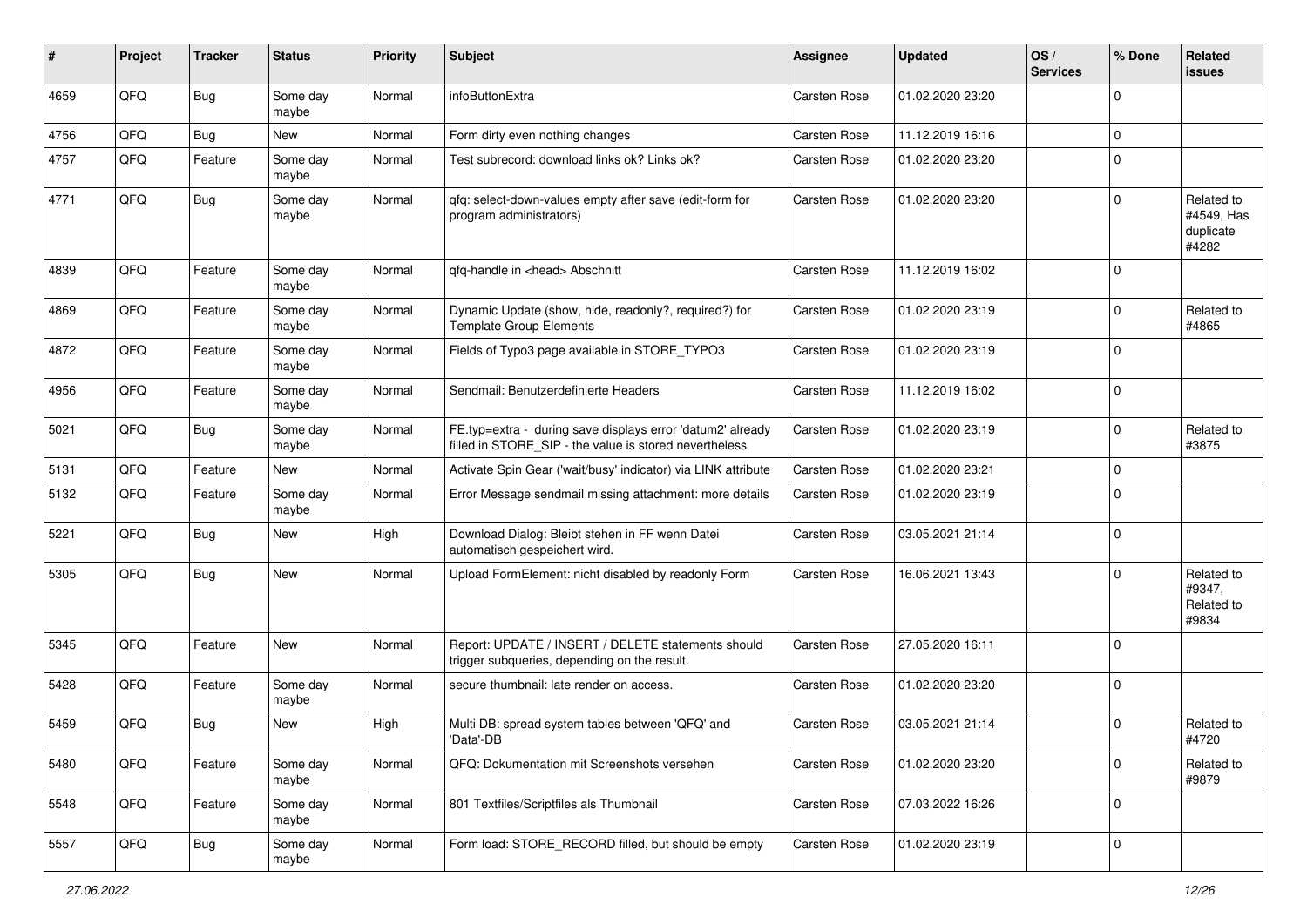| ∦    | Project | <b>Tracker</b> | <b>Status</b>     | <b>Priority</b> | Subject                                                                                               | <b>Assignee</b>     | <b>Updated</b>   | OS/<br><b>Services</b> | % Done      | Related<br>issues                           |
|------|---------|----------------|-------------------|-----------------|-------------------------------------------------------------------------------------------------------|---------------------|------------------|------------------------|-------------|---------------------------------------------|
| 5559 | QFQ     | Bug            | <b>New</b>        | Normal          | FE.type = Upload: 'accept' might contain variables                                                    | Carsten Rose        | 11.05.2020 21:23 |                        | $\Omega$    |                                             |
| 5576 | QFQ     | Bug            | <b>New</b>        | Normal          | Using MySQL 'DROP' requires privilege - wich is not really<br>necessary.                              | <b>Carsten Rose</b> | 01.02.2020 23:21 |                        | $\Omega$    |                                             |
| 5579 | QFQ     | Feature        | Some day<br>maybe | Normal          | Enhance Doc / Presentation: variable type 'link column type'                                          | <b>Carsten Rose</b> | 01.02.2020 23:19 |                        | $\Omega$    |                                             |
| 5665 | QFQ     | Feature        | Some day<br>maybe | Normal          | Versuch das '{{!' nicht mehr noetig ist.                                                              | <b>Carsten Rose</b> | 01.02.2020 23:20 |                        | $\Omega$    | Related to<br>#7432,<br>Related to<br>#7434 |
| 5695 | QFQ     | Feature        | In Progress       | Normal          | Multiform                                                                                             | <b>Carsten Rose</b> | 02.01.2021 18:38 |                        | $\mathbf 0$ |                                             |
| 5706 | QFQ     | Bug            | Some day<br>maybe | Normal          | upload: fileDestination needs to be sanatized                                                         | Carsten Rose        | 01.02.2020 23:19 |                        | $\Omega$    |                                             |
| 5715 | QFQ     | Feature        | <b>New</b>        | High            | PDF Caching                                                                                           | <b>Carsten Rose</b> | 03.05.2021 21:14 |                        | $\Omega$    | Related to<br>#5851,<br>Related to<br>#6357 |
| 5768 | QFQ     | Bug            | Some day<br>maybe | Normal          | '{{pageLanguage:T}}' missing if QFQ is called via api                                                 | <b>Carsten Rose</b> | 01.02.2020 23:19 |                        | $\Omega$    |                                             |
| 5782 | QFQ     | Feature        | <b>New</b>        | Normal          | NextCloud API                                                                                         | <b>Carsten Rose</b> | 01.02.2020 10:02 |                        | $\Omega$    |                                             |
| 5852 | QFQ     | Feature        | Some day<br>maybe | Normal          | Logging: mail.log / sql.log - im FE anzeigen und via AJAX<br>aktualisieren                            | Carsten Rose        | 01.02.2020 23:19 |                        | $\Omega$    | Related to<br>#5885                         |
| 5894 | QFQ     | Feature        | Feedback          | Normal          | Typeahead in Report: show/hide rows dynamically                                                       | <b>Carsten Rose</b> | 18.02.2022 08:50 |                        | $\Omega$    | Related to<br>#5893,<br>Related to<br>#5885 |
| 5942 | QFQ     | Feature        | Priorize          | Normal          | 'L' and 'type': append to links, generate via '_link' by using<br>'u:' .                              | <b>Carsten Rose</b> | 01.02.2020 10:13 |                        | $\mathbf 0$ |                                             |
| 5983 | QFQ     | Feature        | Some day<br>maybe | Normal          | Form Submit (save & update): normalize date/-time FE                                                  | <b>Carsten Rose</b> | 01.02.2020 23:19 |                        | $\Omega$    |                                             |
| 5991 | QFQ     | Bug            | Some day<br>maybe | Normal          | URLs with ' ' or long parameter are problematic                                                       | <b>Carsten Rose</b> | 01.02.2020 23:19 |                        | $\Omega$    |                                             |
| 6116 | QFQ     | Bug            | Priorize          | High            | value of checkbox not saved                                                                           | <b>Carsten Rose</b> | 07.12.2021 17:19 |                        | $\Omega$    |                                             |
| 6250 | QFQ     | Feature        | In Progress       | Normal          | Enhance layout: a) Subrecord, b) Subrecord-Title                                                      | <b>Carsten Rose</b> | 01.02.2020 23:22 |                        | $\Omega$    | Related to<br>#5391                         |
| 6261 | QFQ     | Feature        | New               | Normal          | Persistent SIP                                                                                        | Carsten Rose        | 12.06.2021 09:07 |                        | $\Omega$    | Related to<br>#10819                        |
| 6289 | QFQ     | Feature        | <b>New</b>        | Normal          | Form: Log                                                                                             | Carsten Rose        | 01.02.2020 23:21 |                        | $\mathbf 0$ |                                             |
| 6292 | QFQ     | Feature        | New               | Normal          | Download: File speichern mit Hash aber original Filename in<br>der Datenbank vermerken fuer Downloads | Carsten Rose        | 01.02.2020 23:21 |                        | $\mathbf 0$ |                                             |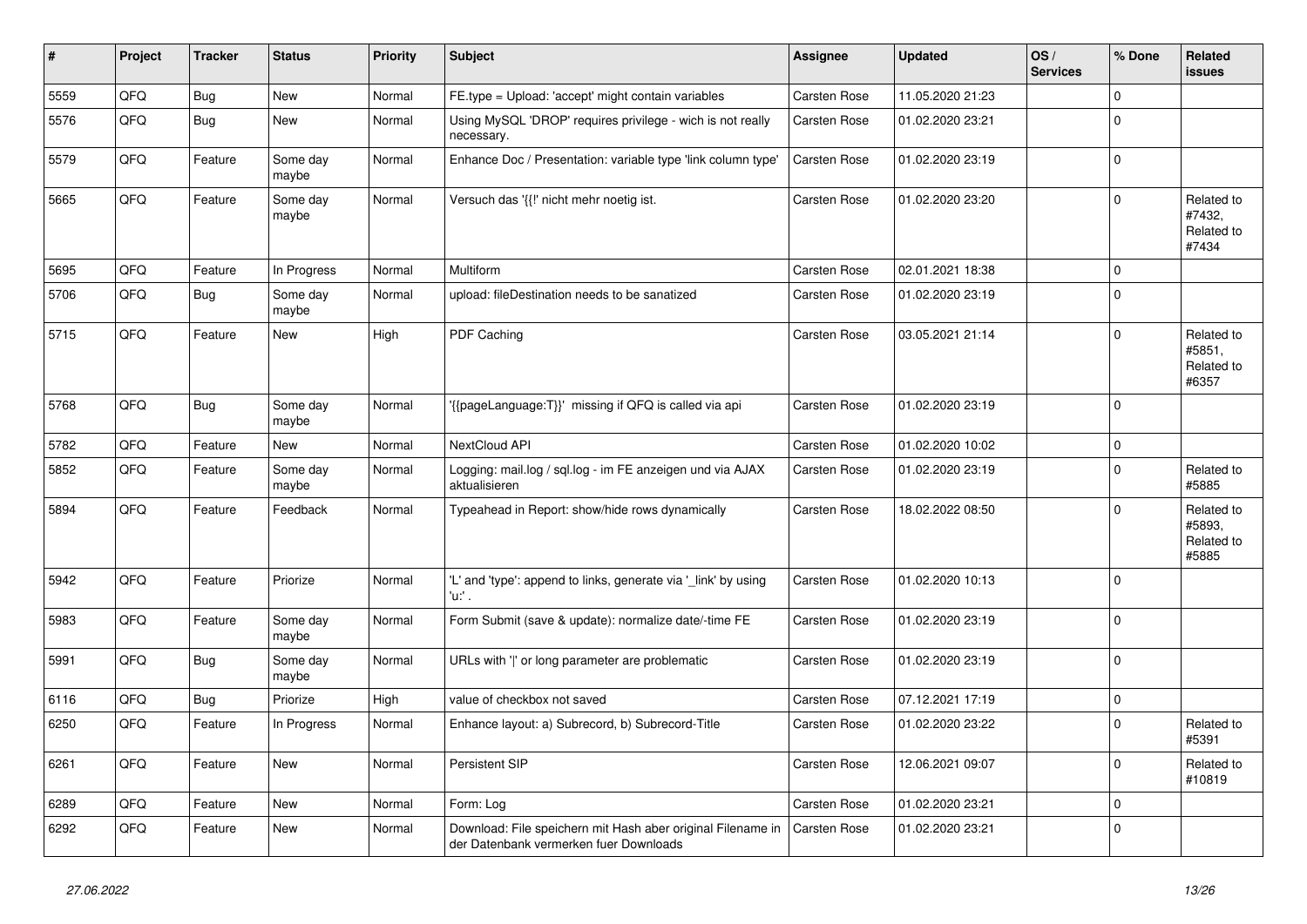| #    | Project | <b>Tracker</b> | <b>Status</b>     | <b>Priority</b> | <b>Subject</b>                                                                                                             | Assignee            | <b>Updated</b>   | OS/<br><b>Services</b> | % Done      | <b>Related</b><br><b>issues</b>             |
|------|---------|----------------|-------------------|-----------------|----------------------------------------------------------------------------------------------------------------------------|---------------------|------------------|------------------------|-------------|---------------------------------------------|
| 6437 | QFQ     | Feature        | <b>New</b>        | Normal          | Neuer Mode Button bei FormElementen                                                                                        | <b>Carsten Rose</b> | 01.02.2020 23:21 |                        | $\Omega$    | Related to<br>#9668.<br>Blocked by<br>#9678 |
| 6462 | QFQ     | Bug            | <b>New</b>        | Normal          | File Upload: Nutzlose Fehlermeldung wenn Datei zu gross                                                                    | Carsten Rose        | 01.02.2020 23:21 |                        | $\Omega$    | Related to<br>#6139                         |
| 6483 | QFQ     | Bug            | <b>New</b>        | Normal          | R Store funktioniert nicht bei 'Report Notation' im FE                                                                     | <b>Carsten Rose</b> | 01.02.2020 23:21 |                        | $\mathbf 0$ |                                             |
| 6574 | QFQ     | <b>Bug</b>     | Priorize          | Normal          | qfq.log: Fehlermeldung wurde angezeigt, aber nicht geloggt                                                                 | Carsten Rose        | 01.02.2020 10:13 |                        | $\Omega$    |                                             |
| 6594 | QFQ     | Feature        | <b>New</b>        | Normal          | Excel: on download, check if there is a valid sip                                                                          | <b>Carsten Rose</b> | 01.02.2020 23:21 |                        | $\mathbf 0$ |                                             |
| 6602 | QFQ     | Feature        | New               | Normal          | Formlet: in Report auf Mausklick ein mini-form oeffnen                                                                     | Carsten Rose        | 11.12.2019 16:16 |                        | $\Omega$    |                                             |
| 6609 | QFQ     | Feature        | <b>New</b>        | Normal          | Formlet: JSON API erweitern                                                                                                | <b>Carsten Rose</b> | 01.02.2020 23:21 |                        | 50          |                                             |
| 6677 | QFQ     | Bug            | <b>New</b>        | Normal          | Error message FE Action Element: no/wrong FE reference<br>who cause the problem.                                           | Carsten Rose        | 01.02.2020 23:21 |                        | $\Omega$    |                                             |
| 6715 | QFQ     | Feature        | Some day<br>maybe | Normal          | Code-Refactoring: dbArray vereinheitlichen                                                                                 | Carsten Rose        | 11.12.2019 16:02 |                        | $\Omega$    |                                             |
| 6723 | QFQ     | Feature        | New               | Normal          | Report QFQ Installation and Version                                                                                        | Carsten Rose        | 12.06.2021 09:07 |                        | $\Omega$    |                                             |
| 6765 | QFQ     | Feature        | <b>New</b>        | Normal          | Moeglichkeit via QFQ eigene Logs zu schreiben                                                                              | Carsten Rose        | 01.02.2020 23:21 |                        | $\mathbf 0$ |                                             |
| 6855 | QFQ     | Feature        | New               | Normal          | With {{feUser:U}}!={{feUser:T}}: Save / Delete: only possible<br>with {{feUserSave:U}}='yes' and '{{feUserDelete:U}}='yes' | <b>Carsten Rose</b> | 01.02.2020 23:21 |                        | $\Omega$    |                                             |
| 6912 | QFQ     | Bug            | New               | Normal          | error Message Var 'deadline' already set in SIP - in Form<br>with FE.value={{deadline:R:::{{deadlinePeriod:Y}}}}           | Carsten Rose        | 01.02.2020 23:21 |                        | $\Omega$    |                                             |
| 6998 | QFQ     | Feature        | Priorize          | Normal          | Form: with debug=on show column information as tooltip of<br>column label                                                  | Carsten Rose        | 01.02.2020 10:13 |                        | $\Omega$    |                                             |
| 7002 | QFQ     | Bug            | <b>New</b>        | Normal          | Dynamic Update: row does not disappear / appear                                                                            | Carsten Rose        | 01.02.2020 23:22 |                        | $\Omega$    |                                             |
| 7014 | QFQ     | Bug            | <b>New</b>        | Normal          | Sending invalid emails succeeds when<br>debug.redirectAllMailTo is set                                                     | <b>Carsten Rose</b> | 01.02.2020 23:21 |                        | $\Omega$    |                                             |
| 7099 | QFQ     | Feature        | <b>New</b>        | Normal          | Redesign FormEditor                                                                                                        | Carsten Rose        | 01.02.2020 23:21 |                        | $\Omega$    |                                             |
| 7102 | QFQ     | Feature        | <b>New</b>        | Normal          | Comment sign in report: '#' and '--'                                                                                       | Carsten Rose        | 01.02.2020 23:21 |                        | $\Omega$    |                                             |
| 7107 | QFQ     | Feature        | Some day<br>maybe | Normal          | Showcase Registration Tool: Anmeldung / Administration :<br>Liste Anmeldungen / Emaileinaldung                             | <b>Carsten Rose</b> | 11.12.2019 16:01 |                        | $\Omega$    |                                             |
| 7109 | QFQ     | Feature        | <b>New</b>        | Normal          | Dynamic Updates: row/element hide                                                                                          | <b>Carsten Rose</b> | 01.02.2020 23:22 |                        | $\Omega$    | Has<br>duplicate<br>#4081                   |
| 7119 | QFQ     | Feature        | <b>New</b>        | Normal          | Upload: scaleDownWidth, scaleDownHeight                                                                                    | <b>Carsten Rose</b> | 01.02.2020 23:21 |                        | $\Omega$    |                                             |
| 7175 | QFQ     | Feature        | <b>New</b>        | Normal          | Upload: md5 hash as filename                                                                                               | Carsten Rose        | 01.02.2020 23:21 |                        | $\Omega$    |                                             |
| 7217 | QFQ     | Feature        | Priorize          | Normal          | Download: notice User if `_sip=?` is missing                                                                               | <b>Carsten Rose</b> | 01.02.2020 10:13 |                        | $\Omega$    |                                             |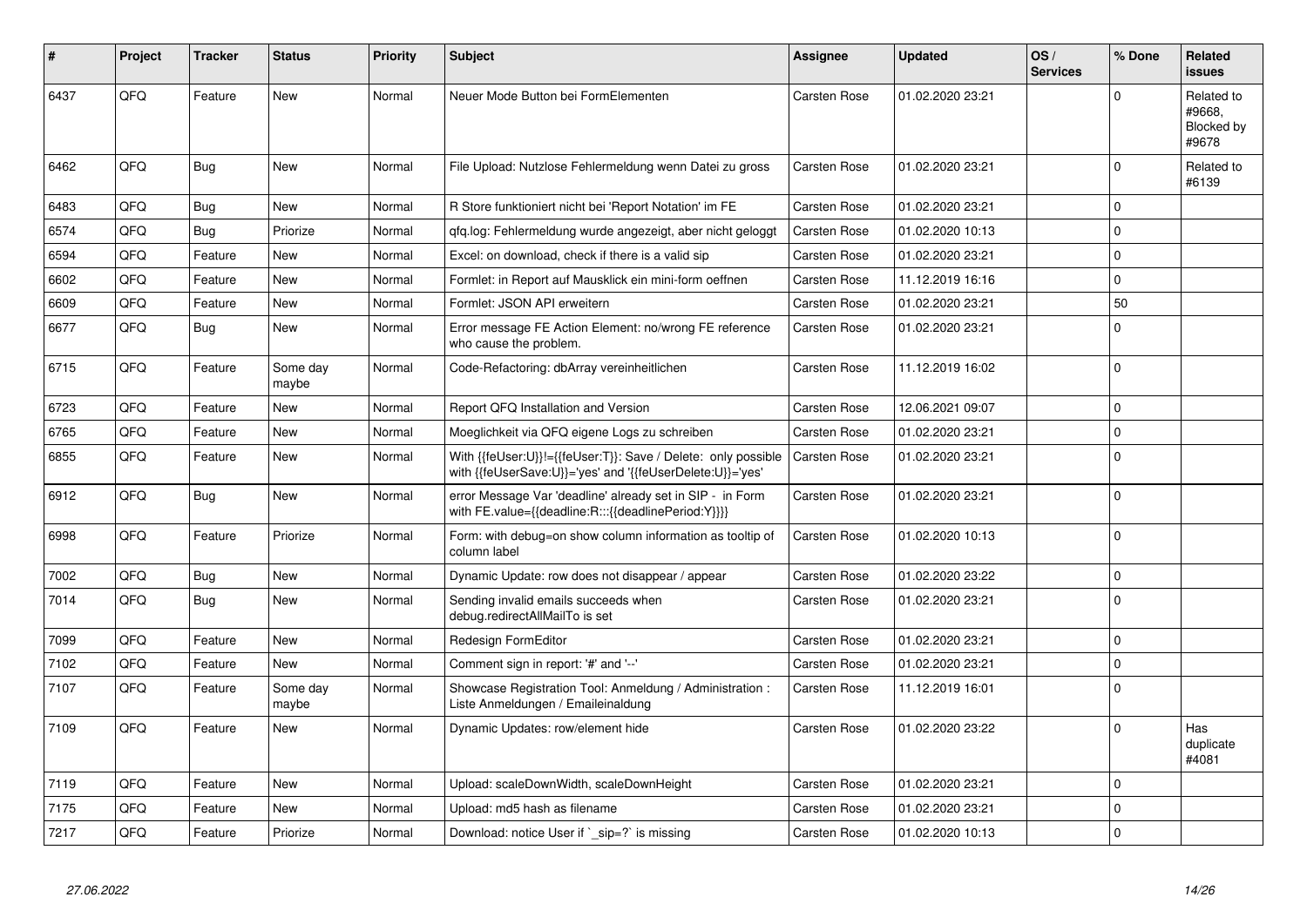| #    | Project | <b>Tracker</b> | <b>Status</b>     | <b>Priority</b> | <b>Subject</b>                                                                 | <b>Assignee</b>     | <b>Updated</b>   | OS/<br><b>Services</b> | % Done      | Related<br>issues          |
|------|---------|----------------|-------------------|-----------------|--------------------------------------------------------------------------------|---------------------|------------------|------------------------|-------------|----------------------------|
| 7219 | QFQ     | Bug            | <b>New</b>        | Normal          | typeSheadSql / typeAheadSqlPrefetch: change to curly<br>braces                 | Carsten Rose        | 01.02.2020 23:21 |                        | $\Omega$    |                            |
| 7239 | QFQ     | Feature        | New               | Normal          | TinyMCE: html tag whitelist                                                    | Carsten Rose        | 01.02.2020 23:21 |                        | $\Omega$    | Related to<br>#14320       |
| 7261 | QFQ     | Bug            | <b>New</b>        | Normal          | Report pathFilename for user without path, only the filename                   | <b>Carsten Rose</b> | 01.02.2020 23:21 |                        | $\Omega$    |                            |
| 7280 | QFQ     | Feature        | New               | Normal          | recently used table                                                            | Carsten Rose        | 01.02.2020 23:21 |                        | $\Omega$    |                            |
| 7290 | QFQ     | Feature        | Priorize          | Normal          | FormEditor: title as textarea if LEN(title)>60                                 | Carsten Rose        | 01.02.2020 10:13 |                        | 0           | <b>Blocked by</b><br>#7682 |
| 7336 | QFQ     | Feature        | Some day<br>maybe | Normal          | PDF Upload: disallow PDFs with specific Meta information                       | <b>Carsten Rose</b> | 11.12.2019 16:01 |                        | $\mathbf 0$ |                            |
| 7342 | QFG     | Feature        | New               | Normal          | add content = hide_this                                                        | <b>Carsten Rose</b> | 01.02.2020 23:21 |                        | 0           |                            |
| 7452 | QFQ     | Feature        | Some day<br>maybe | Normal          | automate deployment new QFQ version                                            | Carsten Rose        | 16.09.2021 15:10 |                        | $\Omega$    |                            |
| 7453 | QFQ     | Feature        | Some day<br>maybe | Normal          | import / export forms QFQ                                                      | Carsten Rose        | 16.09.2021 15:10 |                        | $\mathbf 0$ |                            |
| 7456 | QFQ     | Bug            | Some day<br>maybe | Low             | Todos in Code: solve or make ticket                                            | Carsten Rose        | 16.09.2021 15:10 |                        | $\mathbf 0$ |                            |
| 7480 | QFQ     | Feature        | <b>New</b>        | Normal          | Record History (Undo / Redo)                                                   | <b>Carsten Rose</b> | 11.12.2019 16:16 |                        | $\mathbf 0$ | Related to<br>#2361        |
| 7481 | QFQ     | Feature        | <b>New</b>        | Normal          | Detect 'BaseUrl' automatically                                                 | <b>Carsten Rose</b> | 01.02.2020 23:21 |                        | $\mathbf 0$ |                            |
| 7512 | QFQ     | Bug            | New               | Normal          | FE: inputType=number >> 'pattern' is not respected                             | <b>Carsten Rose</b> | 01.02.2020 23:22 |                        | $\mathbf 0$ |                            |
| 7513 | QFQ     | Bug            | New               | Normal          | Radios not correct aligned                                                     | Carsten Rose        | 01.02.2020 23:22 |                        | $\mathbf 0$ |                            |
| 7519 | QFQ     | Feature        | <b>New</b>        | Normal          | Select: Multi                                                                  | Carsten Rose        | 01.02.2020 23:22 |                        | 0           |                            |
| 7520 | QFQ     | Feature        | <b>New</b>        | Normal          | QR Code:  AS _qr ( AS _link)                                                   | <b>Carsten Rose</b> | 01.02.2020 23:22 |                        | 0           |                            |
| 7521 | QFQ     | Feature        | <b>New</b>        | Normal          | TemplateGroup: fe.type=upload                                                  | Carsten Rose        | 01.02.2020 23:21 |                        | $\Omega$    | Related to<br>#9706        |
| 7522 | QFQ     | Feature        | Priorize          | Normal          | Inserting default index.html to folder (Avoid Apache<br>Indexing)              | Carsten Rose        | 01.02.2020 10:13 |                        | $\Omega$    |                            |
| 7524 | QFQ     | <b>Bug</b>     | New               | Normal          | QFQ throws a 'General Error' if 'fileadmin/protected/log/' is<br>not writeable | Carsten Rose        | 01.02.2020 23:22 |                        | $\mathbf 0$ |                            |
| 7547 | QFQ     | Bug            | New               | Normal          | Error Message in afterSave: wrong parameter column<br>reported                 | Carsten Rose        | 01.02.2020 23:22 |                        | $\mathbf 0$ |                            |
| 7574 | QFQ     | Bug            | New               | Normal          | Substitute error: form element not reported / dont parse<br>Form.note          | Carsten Rose        | 01.02.2020 23:21 |                        | $\mathbf 0$ |                            |
| 7616 | QFQ     | Bug            | Priorize          | Normal          | Selectlist with Enum & Dynamic Update                                          | Carsten Rose        | 01.02.2020 10:13 |                        | $\mathbf 0$ |                            |
| 7630 | QFQ     | Feature        | Priorize          | Normal          | detailed error message for simple upload                                       | Carsten Rose        | 01.02.2020 10:13 |                        | 0           |                            |
| 7650 | QFQ     | Bug            | New               | High            | Optional do not show 'required' sign on FormElement                            | Carsten Rose        | 03.05.2021 21:14 |                        | 0           |                            |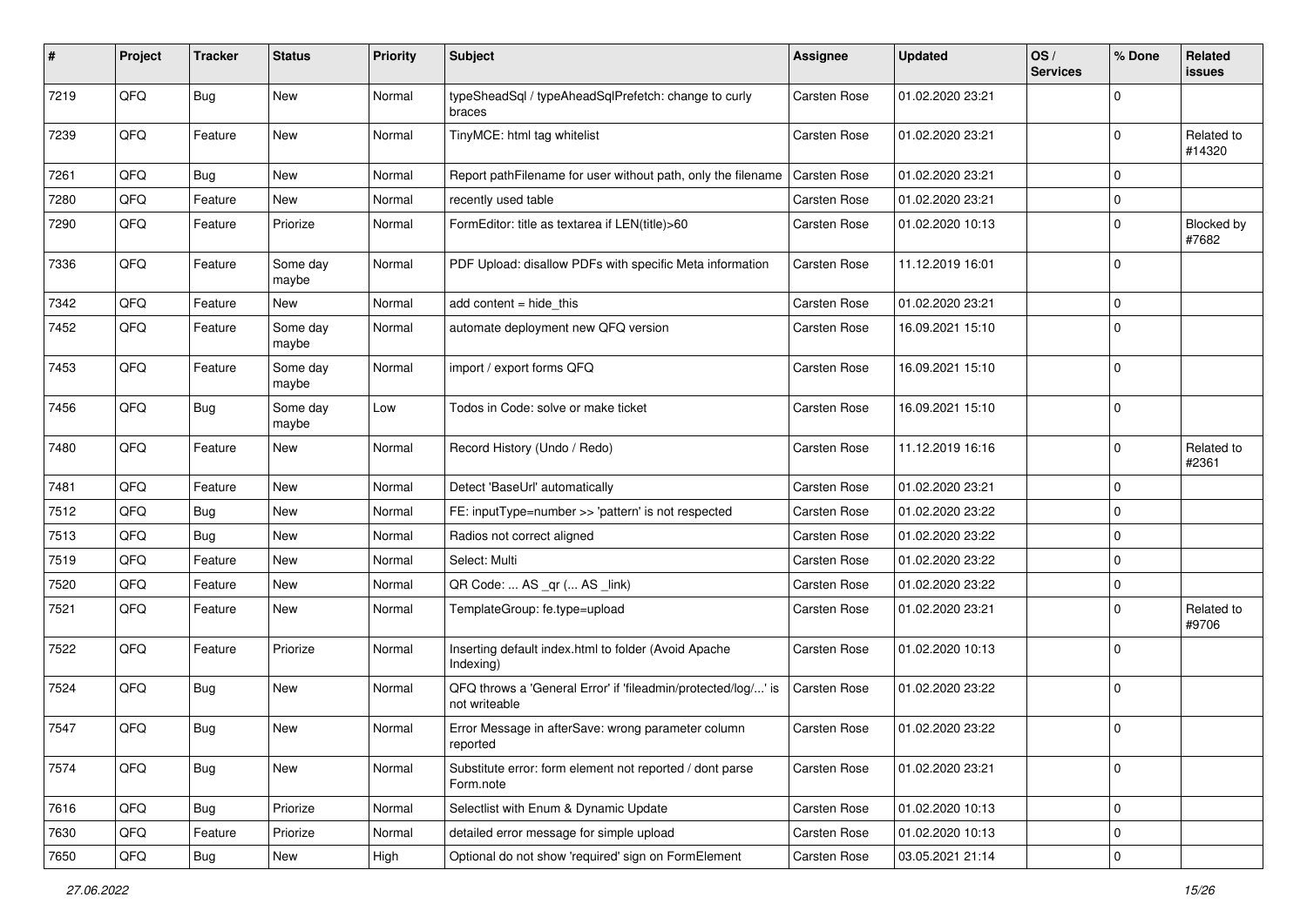| #    | Project | <b>Tracker</b> | <b>Status</b>     | <b>Priority</b> | <b>Subject</b>                                                                                        | <b>Assignee</b>     | <b>Updated</b>   | OS/<br><b>Services</b> | % Done      | Related<br>issues                               |
|------|---------|----------------|-------------------|-----------------|-------------------------------------------------------------------------------------------------------|---------------------|------------------|------------------------|-------------|-------------------------------------------------|
| 7656 | QFQ     | <b>Bug</b>     | Priorize          | Normal          | FE with required, 'pattern' and 'extraButtonLock': always<br>complain about missing value             | <b>Carsten Rose</b> | 01.02.2020 10:13 |                        | $\Omega$    |                                                 |
| 7660 | QFQ     | Feature        | <b>New</b>        | Normal          | IMAP: import mails to DB, move / delete mails                                                         | <b>Carsten Rose</b> | 01.02.2020 09:52 |                        | $\mathbf 0$ |                                                 |
| 7681 | QFQ     | Feature        | <b>New</b>        | Normal          | Optional switch off 'check for modified record'                                                       | <b>Carsten Rose</b> | 01.02.2020 23:21 |                        | $\Omega$    |                                                 |
| 7683 | QFQ     | Feature        | New               | Normal          | Special column names in '{{ SELECT  AS _link }}' should<br>be detected                                | Carsten Rose        | 01.02.2020 23:21 |                        | $\Omega$    |                                                 |
| 7685 | QFQ     | <b>Bug</b>     | <b>New</b>        | Normal          | Open FormElement from QFQ error message and save<br>modified record: error about missing {{formId:F}} | <b>Carsten Rose</b> | 01.02.2020 23:22 |                        | $\Omega$    |                                                 |
| 7795 | QFQ     | <b>Bug</b>     | <b>New</b>        | Normal          | Readonly Form: Typeahead-Felder                                                                       | Carsten Rose        | 01.02.2020 23:22 |                        | $\Omega$    |                                                 |
| 7812 | QFQ     | Feature        | <b>New</b>        | Normal          | FE 'Subrecord' - new option 'subrecordShowFilter',<br>'subrecordPaging'                               | <b>Carsten Rose</b> | 01.02.2020 23:22 |                        | $\Omega$    |                                                 |
| 7850 | QFQ     | Feature        | <b>New</b>        | High            | Upload records: non 'pathFileName' column                                                             | Carsten Rose        | 03.05.2021 21:14 |                        | $\mathbf 0$ |                                                 |
| 7890 | QFQ     | <b>Bug</b>     | <b>New</b>        | Normal          | FormElement 'required': extraButtonInfo not aligned                                                   | <b>Carsten Rose</b> | 11.06.2021 21:17 |                        | $\Omega$    | Related to<br>#11517                            |
| 7899 | QFQ     | Bug            | <b>New</b>        | High            | Fe.type=password / retype / required: always complain<br>about missing value                          | Carsten Rose        | 03.05.2021 21:14 |                        | $\Omega$    |                                                 |
| 7920 | QFQ     | Feature        | <b>New</b>        | Normal          | FE: Syntax Highlight, Zeinlenumbruch                                                                  | Carsten Rose        | 01.02.2020 10:03 |                        | $\Omega$    |                                                 |
| 7924 | QFQ     | Feature        | New               | Normal          | Radio/Checkbox with Tooltip                                                                           | Carsten Rose        | 01.02.2020 23:22 |                        | $\Omega$    |                                                 |
| 8034 | QFQ     | Feature        | Priorize          | Normal          | FormElement 'data': 22.22.2222 should not be accepted                                                 | <b>Carsten Rose</b> | 01.02.2020 10:13 |                        | $\Omega$    |                                                 |
| 8037 | QFQ     | <b>Bug</b>     | Priorize          | Normal          | FE.type=upload (advanced mode): {{slaveld:V}} missing<br>during dynamic update                        | Carsten Rose        | 01.02.2020 10:13 |                        | $\Omega$    |                                                 |
| 8044 | QFQ     | Feature        | Priorize          | Normal          | Transaction: a) Form, b) Report                                                                       | Carsten Rose        | 05.05.2021 22:14 |                        | $\Omega$    | Related to<br>#8043                             |
| 8049 | QFQ     | <b>Bug</b>     | <b>New</b>        | Normal          | FE.type=note, column 'value': text moves some pixel to top<br>after save                              | Carsten Rose        | 01.02.2020 23:22 |                        | $\Omega$    |                                                 |
| 8082 | QFQ     | Feature        | Priorize          | High            | Contact form without saving record                                                                    | Carsten Rose        | 07.12.2021 15:20 |                        | $\Omega$    | Related to<br>#8587,<br><b>Blocks</b><br>#11850 |
| 8083 | QFQ     | <b>Bug</b>     | <b>New</b>        | High            | FormEditor: primary table list does not respect<br>'indexDb={{indexData:Y}}'                          | <b>Carsten Rose</b> | 03.05.2021 21:14 |                        | $\Omega$    | Has<br>duplicate<br>#6678                       |
| 8089 | QFQ     | Feature        | <b>New</b>        | Normal          | Copy/Paste for FormElements                                                                           | Carsten Rose        | 01.02.2020 23:22 |                        | $\Omega$    |                                                 |
| 8101 | QFQ     | Feature        | Some day<br>maybe | Normal          | Password hash: support further hashing methods                                                        | <b>Carsten Rose</b> | 16.09.2021 15:10 |                        | $\Omega$    |                                                 |
| 8106 | QFQ     | Bug            | Some day<br>maybe | Normal          | Dynamic Update: Feld kann nicht auf empty zurückgesetzt<br>werden                                     | Carsten Rose        | 11.12.2019 16:01 |                        | $\Omega$    |                                                 |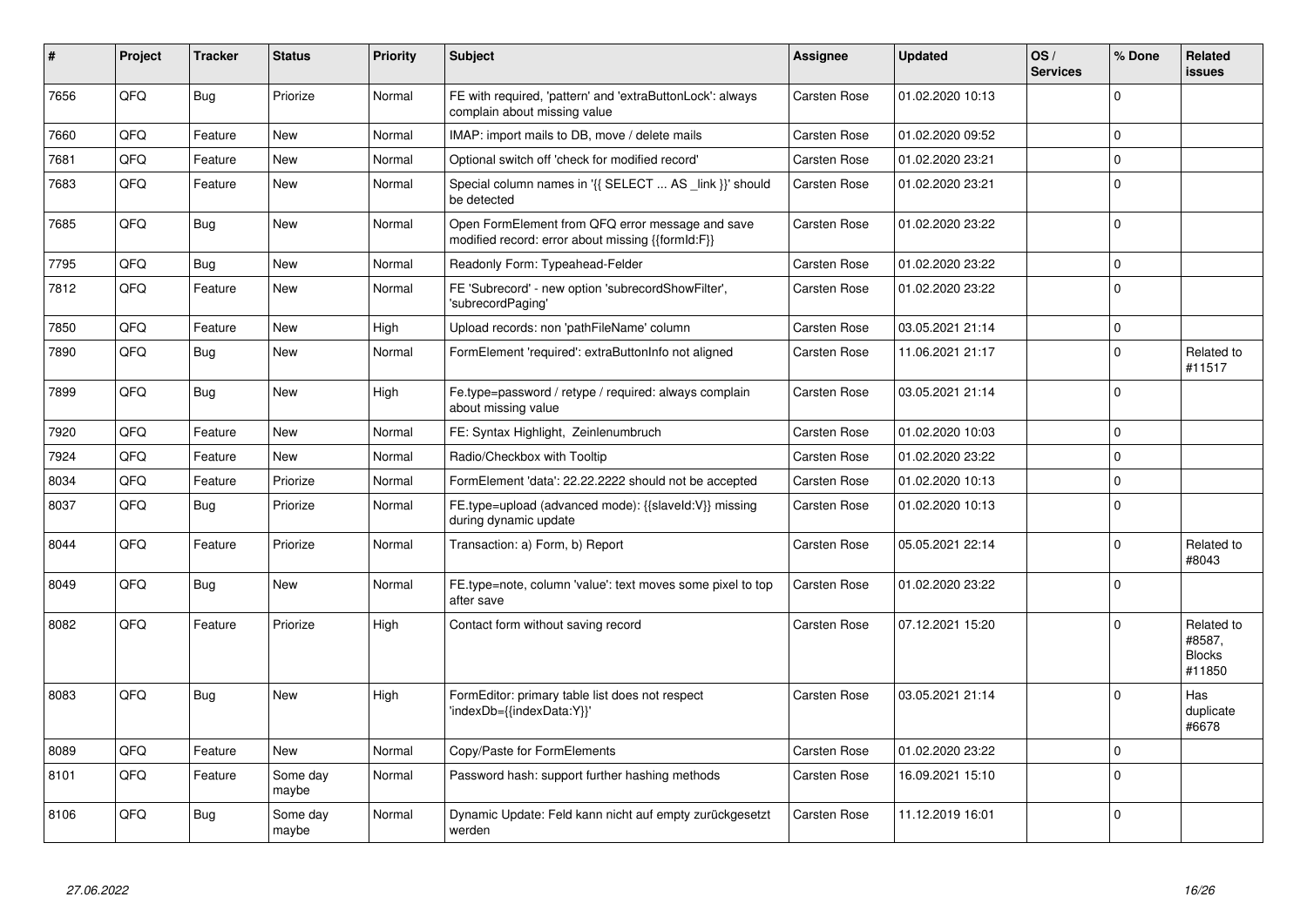| $\vert$ # | Project | <b>Tracker</b> | <b>Status</b>     | <b>Priority</b> | <b>Subject</b>                                                                                         | <b>Assignee</b>     | <b>Updated</b>   | OS/<br><b>Services</b> | % Done      | Related<br>issues    |
|-----------|---------|----------------|-------------------|-----------------|--------------------------------------------------------------------------------------------------------|---------------------|------------------|------------------------|-------------|----------------------|
| 8187      | QFQ     | Feature        | New               | Normal          | Subrecord: enable/hide new button - make new/edit/delete<br>customizeable.                             | <b>Carsten Rose</b> | 06.03.2021 18:44 |                        | $\Omega$    | Related to<br>#11326 |
| 8204      | QFQ     | Feature        | Priorize          | High            | Position 'required mark'                                                                               | <b>Carsten Rose</b> | 16.06.2021 13:44 |                        | $\mathbf 0$ |                      |
| 8217      | QFQ     | Feature        | New               | Normal          | if-elseif-else construct                                                                               | <b>Carsten Rose</b> | 16.03.2021 18:41 |                        | $\Omega$    | Related to<br>#10716 |
| 8277      | QFQ     | Feature        | Priorize          | Normal          | fe.parameter.default=                                                                                  | <b>Carsten Rose</b> | 01.02.2020 23:17 |                        | $\Omega$    | Related to<br>#8113  |
| 8336      | QFQ     | Feature        | <b>New</b>        | Normal          | Form > modified > Close New: a) Optional disable popup, b)<br>custom text, c) mode on save: close stay | <b>Carsten Rose</b> | 01.02.2020 23:22 |                        | $\Omega$    | Related to<br>#8335  |
| 8431      | QFQ     | Bug            | <b>New</b>        | High            | autocron.php with wrong path                                                                           | <b>Carsten Rose</b> | 03.05.2021 21:14 |                        | $\Omega$    |                      |
| 8520      | QFQ     | Feature        | Some day<br>maybe | Normal          | Bring QFQ to Composer                                                                                  | <b>Carsten Rose</b> | 16.09.2021 15:10 |                        | $\mathbf 0$ |                      |
| 8584      | QFQ     | Feature        | Priorize          | Normal          | FE 'Action' - never assign to Container (except Template<br>Group)                                     | <b>Carsten Rose</b> | 01.02.2020 10:13 |                        | $\Omega$    |                      |
| 8585      | QFQ     | Feature        | Priorize          | Normal          | Enhance Error message for 'unknown form'                                                               | <b>Carsten Rose</b> | 01.02.2020 10:13 |                        | $\Omega$    |                      |
| 8586      | QFQ     | Feature        | Some day<br>maybe | Normal          | QFQ: Enhance Error message for 'record not found'                                                      | <b>Carsten Rose</b> | 16.09.2021 15:10 |                        | $\Omega$    |                      |
| 8668      | QFQ     | Bug            | <b>New</b>        | High            | Pill disabled: dyamic mode 'hidden' not respected - FE is still<br>required                            | <b>Carsten Rose</b> | 03.05.2021 21:14 |                        | $\mathbf 0$ |                      |
| 8702      | QFQ     | Feature        | New               | Normal          | Load Record which is locked: missing user info                                                         | <b>Carsten Rose</b> | 11.12.2019 16:16 |                        | 0           | Related to<br>#9789  |
| 8719      | QFQ     | Feature        | <b>New</b>        | Normal          | extraButtonLock: add support for 0/1                                                                   | <b>Carsten Rose</b> | 01.02.2020 23:22 |                        | $\Omega$    |                      |
| 8806      | QFQ     | Feature        | <b>New</b>        | Normal          | SQL Function nl2br                                                                                     | Carsten Rose        | 01.02.2020 23:22 |                        | $\Omega$    |                      |
| 8892      | QFQ     | Feature        | Some day<br>maybe | Normal          | Display and Edit SQL Comments in Form Editor                                                           | <b>Carsten Rose</b> | 11.12.2019 16:01 |                        | $\mathbf 0$ |                      |
| 8894      | QFQ     | Feature        | Some day<br>maybe | Normal          | Documentation Tags Usable in QFQ Application                                                           | <b>Carsten Rose</b> | 11.12.2019 16:01 |                        | $\Omega$    |                      |
| 8962      | QFQ     | Feature        | New               | High            | allow for form fields with identical names                                                             | <b>Carsten Rose</b> | 03.05.2021 21:14 |                        | $\mathbf 0$ |                      |
| 8963      | QFQ     | Feature        | Priorize          | Normal          | Setting values in a store: flexible way                                                                | Carsten Rose        | 05.05.2021 22:10 |                        | $\Omega$    | Related to<br>#8975  |
| 8975      | QFQ     | Feature        | New               | Normal          | Report Notation: 2.0                                                                                   | <b>Carsten Rose</b> | 01.02.2020 23:22 |                        | $\Omega$    | Related to<br>#8963  |
| 9013      | QFQ     | <b>Bug</b>     | <b>New</b>        | Normal          | Error in Twig template not handled                                                                     | <b>Carsten Rose</b> | 20.10.2021 13:43 |                        | $\Omega$    |                      |
| 9077      | QFQ     | Bug            | <b>New</b>        | Normal          | typeAheadSql: report broken SQL                                                                        | Carsten Rose        | 01.02.2020 23:22 |                        | $\Omega$    |                      |
| 9121      | QFQ     | <b>Bug</b>     | Priorize          | High            | sip links have r and __dbIndexData set                                                                 | <b>Carsten Rose</b> | 12.06.2021 10:41 |                        | $\Omega$    |                      |
| 9127      | QFQ     | Bug            | New               | Normal          | Error Message: change 'roll over' color - text not readable                                            | <b>Carsten Rose</b> | 01.02.2020 23:22 |                        | $\Omega$    |                      |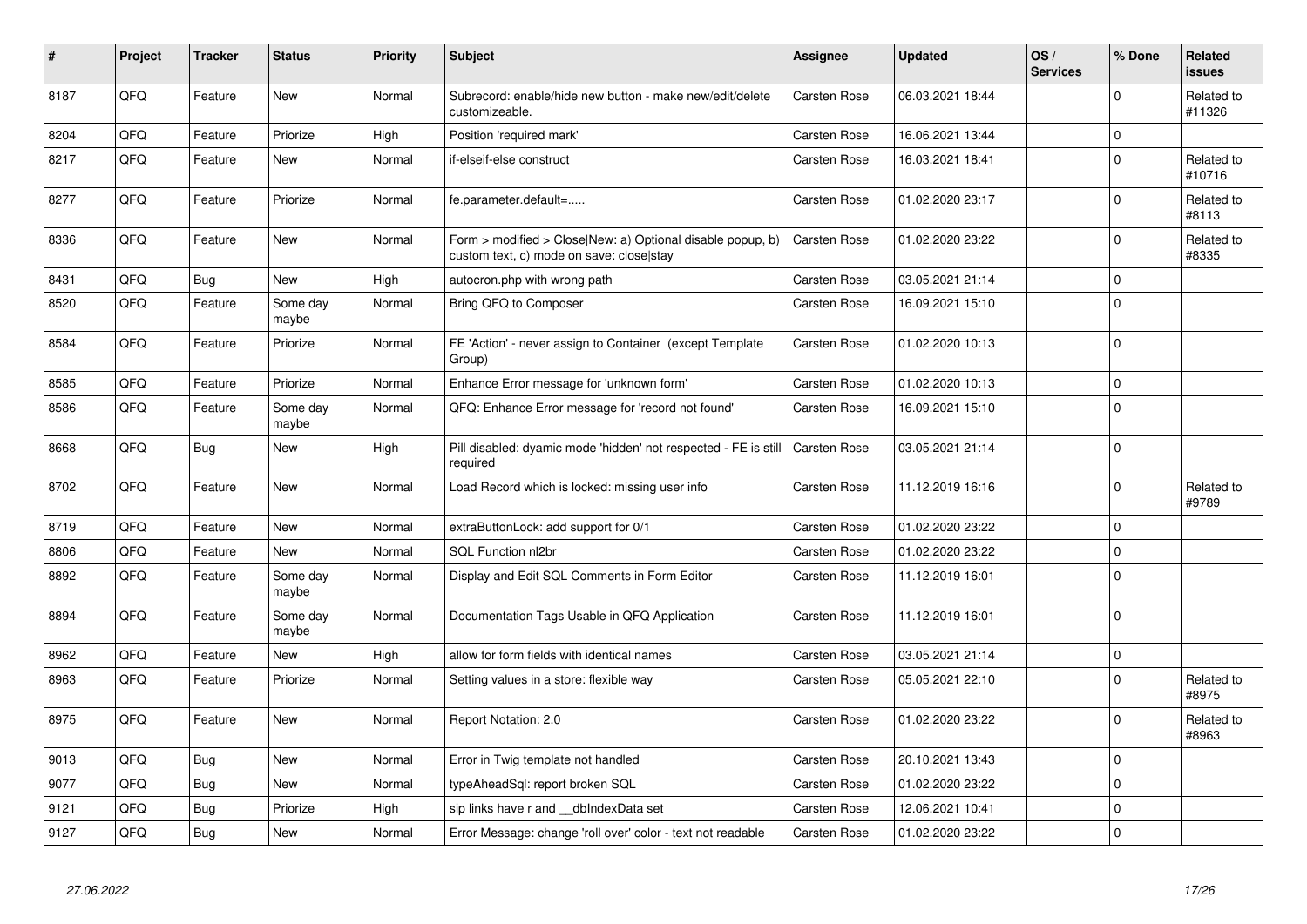| ∦    | Project | <b>Tracker</b> | <b>Status</b>     | <b>Priority</b> | Subject                                                                         | <b>Assignee</b>     | <b>Updated</b>   | OS/<br><b>Services</b> | % Done       | Related<br>issues                            |
|------|---------|----------------|-------------------|-----------------|---------------------------------------------------------------------------------|---------------------|------------------|------------------------|--------------|----------------------------------------------|
| 9128 | QFQ     | Feature        | <b>New</b>        | Normal          | Error Message: not replaced variables- a) replace back to<br>'{{', b) underline | <b>Carsten Rose</b> | 01.02.2020 23:22 |                        | <sup>0</sup> | Related to<br>#9129                          |
| 9129 | QFQ     | Feature        | New               | Normal          | sqlValidate: Message as notification, not as error                              | <b>Carsten Rose</b> | 01.02.2020 23:22 |                        | $\Omega$     | Related to<br>#9128                          |
| 9136 | QFQ     | Feature        | <b>New</b>        | Normal          | Create ZIP files with dynamic PDFs                                              | <b>Carsten Rose</b> | 01.02.2020 23:22 |                        | 0            |                                              |
| 9173 | QFQ     | Bug            | Priorize          | Urgent          | Stale Record Lock: Firefox                                                      | <b>Carsten Rose</b> | 03.05.2021 21:14 |                        | $\Omega$     | Related to<br>#9789                          |
| 9177 | QFQ     | Bug            | <b>New</b>        | Normal          | Bug? QFQ tries to save an action FE, which has real<br>existing column name     | <b>Carsten Rose</b> | 01.02.2020 23:22 |                        | $\Omega$     |                                              |
| 9208 | QFQ     | Feature        | <b>New</b>        | Normal          | Manage 'recent' records                                                         | <b>Carsten Rose</b> | 01.02.2020 23:22 |                        | $\mathbf 0$  |                                              |
| 9221 | QFQ     | Feature        | New               | Normal          | typeAhead: Zeichenlimite ausschalten                                            | <b>Carsten Rose</b> | 08.05.2021 17:06 |                        | $\Omega$     |                                              |
| 9275 | QFQ     | Bug            | <b>New</b>        | Normal          | autcron: t3 page, which takes to long to respond, is not<br>reported properly   | <b>Carsten Rose</b> | 01.02.2020 23:22 |                        | 100          |                                              |
| 9281 | QFQ     | Bug            | Some day<br>maybe | Normal          | Allow STRICT_TRANS_TABLES                                                       | <b>Carsten Rose</b> | 02.01.2021 18:43 |                        | $\Omega$     |                                              |
| 9317 | QFQ     | Bug            | <b>New</b>        | Normal          | FE.type=note: with dynamic show/hidden an empty label<br>causes trouble         | <b>Carsten Rose</b> | 01.02.2020 23:22 |                        | $\Omega$     |                                              |
| 9346 | QFQ     | Feature        | Priorize          | Normal          | beforeSave: check if an upload is given                                         | <b>Carsten Rose</b> | 11.06.2021 21:18 |                        | $\mathbf 0$  |                                              |
| 9347 | QFQ     | Bug            | New               | High            | FE.type=upload with dynamic show/hidden: required not<br>detected               | <b>Carsten Rose</b> | 12.06.2021 10:40 |                        | $\Omega$     | Related to<br>#5305,<br>Related to<br>#12398 |
| 9348 | QFQ     | Feature        | <b>New</b>        | Normal          | defaultThumbnailSize: pre render thumbnails                                     | <b>Carsten Rose</b> | 12.06.2021 09:05 |                        | $\Omega$     |                                              |
| 9352 | QFQ     | Feature        | <b>New</b>        | Normal          | FE 'Native' fire slaveld, sqlAfter, sqlIns                                      | <b>Carsten Rose</b> | 01.02.2020 23:22 |                        | $\Omega$     |                                              |
| 9394 | QFQ     | Feature        | Priorize          | Normal          | REST: allow for non numerical ids in get requests                               | Carsten Rose        | 05.05.2021 22:10 |                        | $\mathbf 0$  |                                              |
| 9517 | QFQ     | Feature        | In Progress       | High            | Input multiple tags with typeahead                                              | <b>Carsten Rose</b> | 03.05.2021 21:14 |                        | 40           | Related to<br>#10150                         |
| 9531 | QFQ     | Bug            | <b>New</b>        | High            | FE File: Dynamic Update / modeSql / required detected<br>even it not set        | <b>Carsten Rose</b> | 11.06.2021 20:32 |                        | $\Omega$     | Related to<br>#12398                         |
| 9533 | QFQ     | Bug            | <b>New</b>        | Normal          | FE.type=upload: Check in 'beforeSave' if upload is given                        | <b>Carsten Rose</b> | 01.02.2020 23:22 |                        | $\Omega$     | Related to<br>#11523                         |
| 9534 | QFQ     | Bug            | Priorize          | Urgent          | FE.type=upload: 'Unknown Mode: ID"                                              | Carsten Rose        | 03.05.2021 21:14 |                        | $\Omega$     | Related to<br>#9532                          |
| 9537 | QFQ     | Feature        | New               | Normal          | FormEditor: Edit fieldset in FrontEnd                                           | Carsten Rose        | 01.02.2020 23:22 |                        | $\mathbf 0$  |                                              |
| 9579 | QFQ     | Feature        | Some day<br>maybe | Normal          | Multiform with Process Row                                                      | <b>Carsten Rose</b> | 11.12.2019 16:01 |                        | $\Omega$     |                                              |
| 9602 | QFQ     | Feature        | New               | Normal          | Form definition as JSON                                                         | Carsten Rose        | 01.02.2020 23:21 |                        | $\mathbf 0$  | Related to<br>#9600                          |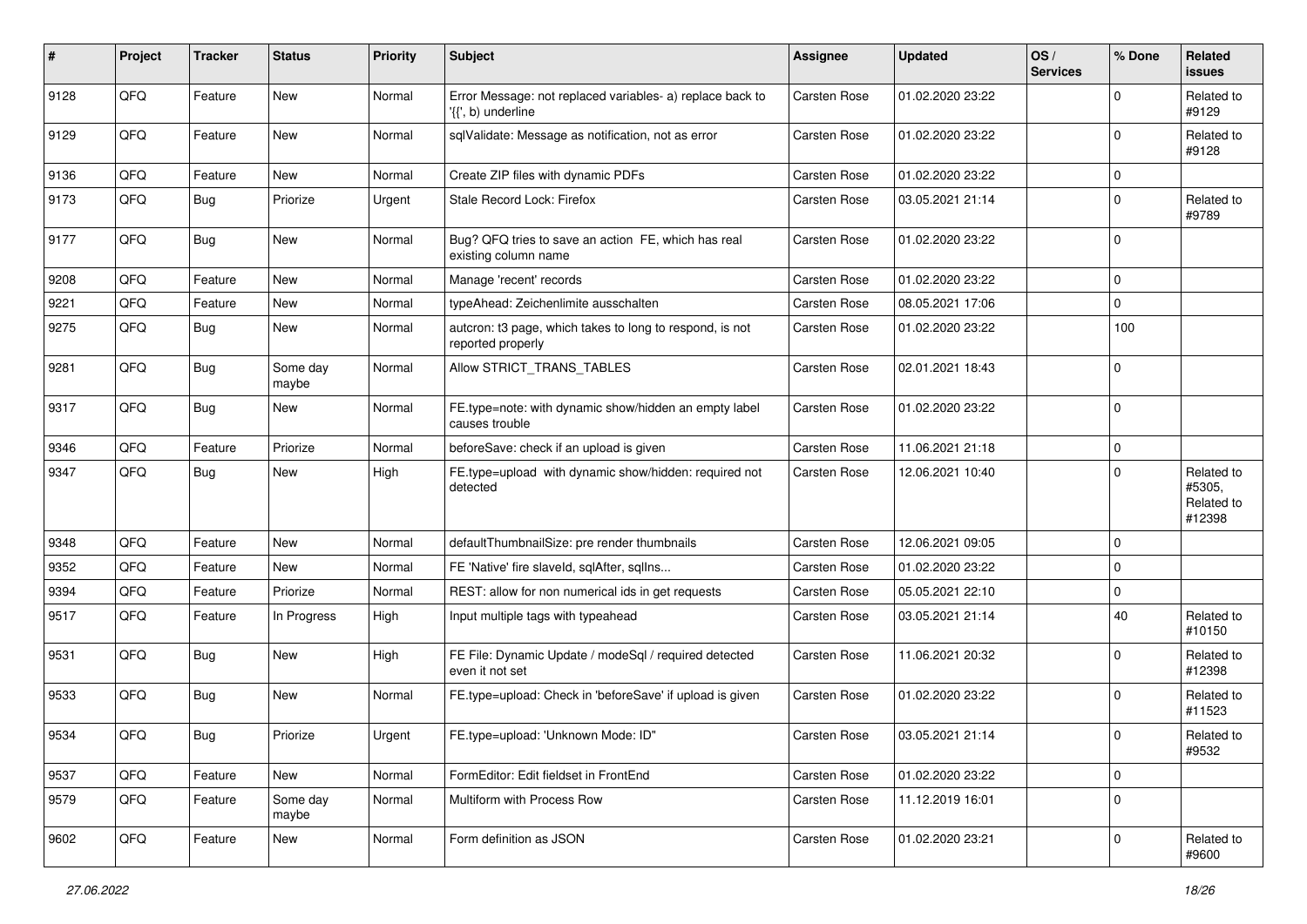| #    | Project | <b>Tracker</b> | <b>Status</b>     | <b>Priority</b> | <b>Subject</b>                                                                                                                        | Assignee            | <b>Updated</b>   | OS/<br><b>Services</b> | % Done      | Related<br><b>issues</b>                                                |
|------|---------|----------------|-------------------|-----------------|---------------------------------------------------------------------------------------------------------------------------------------|---------------------|------------------|------------------------|-------------|-------------------------------------------------------------------------|
| 9668 | QFQ     | Feature        | Priorize          | Normal          | Form.mode: rename 'hidden' to 'hide'                                                                                                  | Carsten Rose        | 05.05.2021 22:14 |                        | $\Omega$    | Related to<br>#6437                                                     |
| 9669 | QFQ     | <b>Bug</b>     | Some day<br>maybe | Normal          | Checkbox / Template Group: radio/checkbox visible broken<br>after 'add'                                                               | Carsten Rose        | 16.06.2021 13:47 |                        | $\mathbf 0$ | Related to<br>#8091                                                     |
| 9691 | QFQ     | <b>Bug</b>     | In Progress       | Normal          | Checkbox: dynamic update > readonly                                                                                                   | Carsten Rose        | 01.02.2020 23:22 |                        | 50          | Related to<br>#9834                                                     |
| 9704 | QFQ     | Feature        | Some day<br>maybe | Normal          | Thumbnails Generieren beim Splitten von PDF Files                                                                                     | Carsten Rose        | 11.12.2019 16:01 |                        | $\mathbf 0$ |                                                                         |
| 9706 | QFQ     | Feature        | New               | Normal          | Multi File Upload (hidden template group)                                                                                             | <b>Carsten Rose</b> | 01.02.2020 23:22 |                        | $\mathbf 0$ | Related to<br>#7521,<br>Related to<br>#5562,<br>Related to<br>#13330    |
| 9707 | QFQ     | Feature        | <b>New</b>        | Normal          | SIP security: encode pageld and check pageld on decode                                                                                | Carsten Rose        | 01.02.2020 23:22 |                        | $\mathbf 0$ |                                                                         |
| 9773 | QFQ     | Bug            | New               | Normal          | form.parameter.formModeGlobal=requiredOff                                                                                             | <b>Carsten Rose</b> | 01.02.2020 15:56 |                        | $\mathbf 0$ |                                                                         |
| 9777 | QFQ     | Feature        | <b>New</b>        | Normal          | Logging QFQ Variables                                                                                                                 | Carsten Rose        | 16.12.2019 17:17 |                        | $\mathbf 0$ |                                                                         |
| 9781 | QFQ     | Feature        | New               | Normal          | Button: CSS class to make buttons smaller                                                                                             | Carsten Rose        | 01.02.2020 23:22 |                        | $\mathbf 0$ |                                                                         |
| 9783 | QFQ     | Bug            | New               | Normal          | Email with special characters                                                                                                         | Carsten Rose        | 01.02.2020 23:22 |                        | $\mathbf 0$ |                                                                         |
| 9789 | QFQ     | <b>Bug</b>     | In Progress       | High            | Record Lock: release to early on 'leave page'                                                                                         | Carsten Rose        | 10.01.2022 09:25 |                        | 100         | Related to<br>#10081,<br>Related to<br>#9173,<br>Related to<br>#8702    |
| 9811 | QFQ     | Feature        | New               | Normal          | Report: tag every n'th row                                                                                                            | Carsten Rose        | 01.02.2020 23:22 |                        | $\mathbf 0$ |                                                                         |
| 9834 | QFQ     | Bug            | Priorize          | Normal          | Input elements with tag 'disabled' are missing on<br>form-submit: server option 'processReadOnly' broken                              | Carsten Rose        | 07.12.2021 16:43 |                        | $\Omega$    | Related to<br>#9691,<br>Related to<br>#5305, Has<br>duplicate<br>#12331 |
| 9862 | QFQ     | Bug            | Priorize          | Normal          | Failed writing to sql mail qfq.log should throw an exception                                                                          | Carsten Rose        | 01.02.2020 10:13 |                        | $\mathbf 0$ |                                                                         |
| 9900 | QFQ     | Feature        | Priorize          | Normal          | Generic API Call: tt-content record >> JSON                                                                                           | Carsten Rose        | 01.02.2020 10:13 |                        | $\mathbf 0$ |                                                                         |
| 9927 | QFQ     | Feature        | New               | Normal          | QFQ Update: a) Update nur machen wenn BE User<br>eingeloggt ist., b) Bei Fehler genaue Meldung welcher<br>Updateschritt Probleme hat. | Carsten Rose        | 22.01.2020 12:59 |                        | $\mathbf 0$ |                                                                         |
| 9928 | QFQ     | Feature        | Priorize          | Normal          | SpecialColumnName: a) Deprecated: ' AS "_+tag " ', b)<br>New: ' AS "_ <tag1><tag2>"</tag2></tag1>                                     | Carsten Rose        | 01.02.2020 23:17 |                        | $\mathbf 0$ | Related to<br>#9929                                                     |
| 9947 | QFQ     | Bug            | Priorize          | Normal          | Unwanted error message if missing 'typeAheadSqlPrefetch'                                                                              | Carsten Rose        | 01.02.2020 10:13 |                        | $\mathbf 0$ |                                                                         |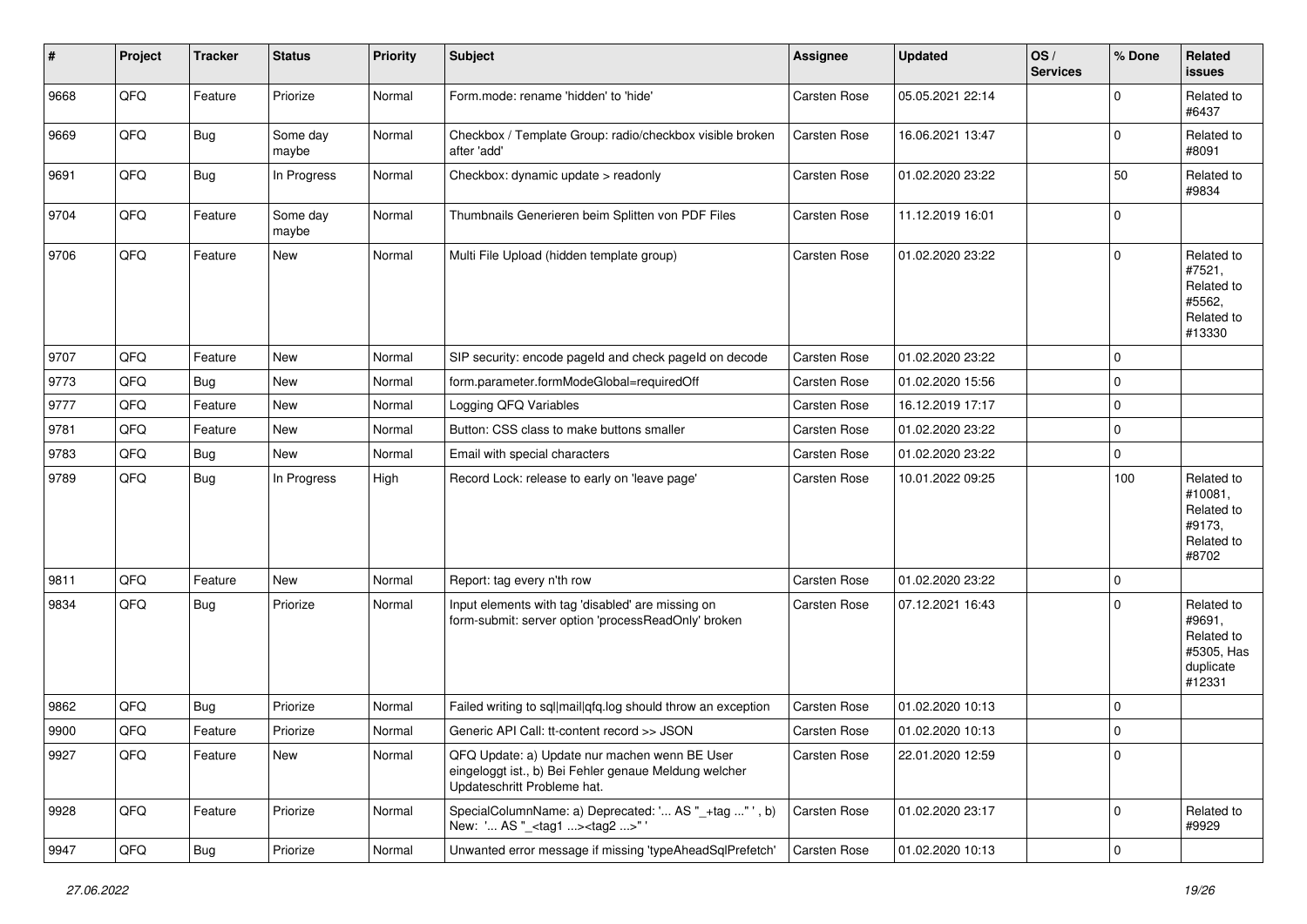| $\vert$ # | Project | <b>Tracker</b> | <b>Status</b>     | <b>Priority</b> | <b>Subject</b>                                                                           | Assignee            | <b>Updated</b>   | OS/<br><b>Services</b> | % Done      | Related<br>issues                                                      |
|-----------|---------|----------------|-------------------|-----------------|------------------------------------------------------------------------------------------|---------------------|------------------|------------------------|-------------|------------------------------------------------------------------------|
| 9958      | QFQ     | <b>Bug</b>     | Priorize          | Normal          | Broken subrecord query: no error message                                                 | <b>Carsten Rose</b> | 05.02.2021 15:15 |                        | $\mathbf 0$ |                                                                        |
| 9968      | QFQ     | Feature        | Priorize          | Normal          | Tooltip in Links for Developer                                                           | Carsten Rose        | 01.02.2020 23:17 |                        | $\mathbf 0$ |                                                                        |
| 9975      | QFQ     | <b>Bug</b>     | Priorize          | Normal          | Dropdown Menu: 'r:3' broken                                                              | Carsten Rose        | 01.02.2020 10:13 |                        | $\mathbf 0$ |                                                                        |
| 9983      | QFQ     | Feature        | New               | Normal          | Report Notation: new keyword 'range'                                                     | Carsten Rose        | 01.02.2020 15:55 |                        | $\mathbf 0$ |                                                                        |
| 10005     | QFQ     | Feature        | Priorize          | Normal          | Report / special column name:  AS _calendar                                              | Carsten Rose        | 03.06.2020 17:28 |                        | $\mathbf 0$ |                                                                        |
| 10011     | QFQ     | Feature        | Priorize          | Normal          | Offer new STORE_TYPO3 Variable 'beUser', 'beEmail'                                       | Carsten Rose        | 08.05.2021 09:51 |                        | $\mathbf 0$ | Related to<br>#10012,<br>Related to<br>#12511                          |
| 10012     | QFQ     | Feature        | Priorize          | Normal          | redirectAllMailTo: {{beEmail:T}}                                                         | Carsten Rose        | 08.05.2021 09:54 |                        | $\mathbf 0$ | Related to<br>#12412,<br>Related to<br>#12413,<br>Related to<br>#10011 |
| 10013     | QFQ     | Feature        | Some day<br>maybe | Normal          | FE.typ=editor: CodeMirror                                                                | Carsten Rose        | 08.06.2022 10:37 |                        | $\Omega$    | Related to<br>#12611,<br>Related to<br>#12490,<br>Related to<br>#7732  |
| 10014     | QFQ     | Feature        | New               | Normal          | Manual.rst: describe behaviour and process order of<br>fillStoreVar, slaveId, sqlBefore, | Carsten Rose        | 01.02.2020 22:31 |                        | $\mathbf 0$ |                                                                        |
| 10015     | QFQ     | Feature        | Priorize          | Normal          | Monospace in Textarea                                                                    | Carsten Rose        | 03.02.2020 13:40 |                        | $\mathbf 0$ |                                                                        |
| 10080     | QFQ     | Feature        | New               | Normal          | Popup on 'save' / 'close': configure dialog (answer<br>yes/no/cancle/)                   | Carsten Rose        | 28.03.2021 20:52 |                        | $\mathbf 0$ | Is duplicate<br>of #12262                                              |
| 10081     | QFQ     | <b>Bug</b>     | New               | High            | Stale record lock after 'forbidden' character                                            | <b>Carsten Rose</b> | 03.05.2021 21:12 |                        | $\mathbf 0$ | Related to<br>#10082,<br>Related to<br>#9789                           |
| 10082     | QFQ     | <b>Bug</b>     | <b>New</b>        | Normal          | FE.type=SELECT - 'sanatize' Class                                                        | Carsten Rose        | 07.05.2020 09:36 |                        | $\Omega$    | Related to<br>#10081                                                   |
| 10095     | QFQ     | Feature        | Some day<br>maybe | Normal          | Generic Gitlab Integration into QFQ                                                      | Carsten Rose        | 16.09.2021 15:10 |                        | $\mathbf 0$ |                                                                        |
| 10115     | QFQ     | Feature        | New               | Normal          | TypeAhead: static list                                                                   | Carsten Rose        | 26.02.2020 16:42 |                        | 100         |                                                                        |
| 10116     | QFQ     | Feature        | Some day<br>maybe | Normal          | TypeAhead: Tag - show inside 'input' element                                             | Carsten Rose        | 16.09.2021 15:09 |                        | $\mathbf 0$ |                                                                        |
| 10119     | QFQ     | Feature        | New               | Normal          | Dropdown (selectlist) & TypeAhead: format and catagorize<br>list                         | Carsten Rose        | 07.05.2020 09:36 |                        | $\mathbf 0$ |                                                                        |
| 10322     | QFQ     | Bug            | New               | Normal          | FormElement / Radio: missing column 'enum' >> FE not<br>reported                         | Carsten Rose        | 07.05.2020 09:37 |                        | $\mathbf 0$ |                                                                        |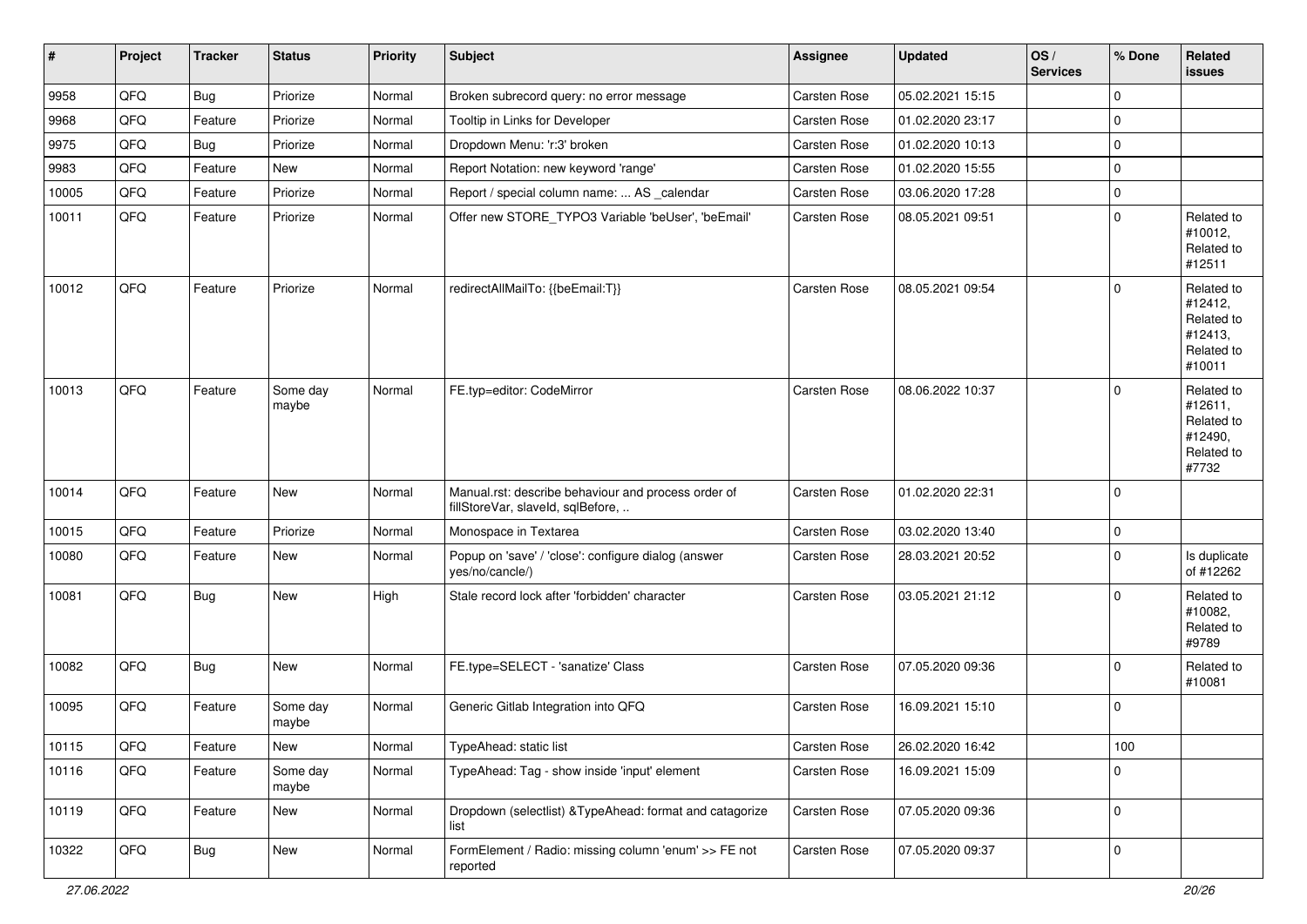| #     | Project | <b>Tracker</b> | <b>Status</b>     | <b>Priority</b> | Subject                                                                             | <b>Assignee</b>     | <b>Updated</b>   | OS/<br><b>Services</b> | % Done      | Related<br>issues                                                    |
|-------|---------|----------------|-------------------|-----------------|-------------------------------------------------------------------------------------|---------------------|------------------|------------------------|-------------|----------------------------------------------------------------------|
| 10443 | QFQ     | Feature        | In Progress       | Normal          | Konzept_api / _live                                                                 | Carsten Rose        | 07.05.2020 09:39 |                        | $\Omega$    |                                                                      |
| 10506 | QFQ     | <b>Bug</b>     | <b>New</b>        | High            | Template Group broken on MultiDB instance                                           | <b>Carsten Rose</b> | 03.05.2021 21:12 |                        | $\Omega$    | Related to<br>#10505                                                 |
| 10508 | QFQ     | Bug            | New               | High            | Multi Form broken on Multi DB Instance                                              | <b>Carsten Rose</b> | 03.05.2021 21:12 |                        | $\mathbf 0$ |                                                                      |
| 10588 | QFQ     | Bug            | <b>New</b>        | Normal          | typeahed Tag: Doku anpassen                                                         | <b>Carsten Rose</b> | 12.11.2020 23:45 |                        | $\Omega$    |                                                                      |
| 10593 | QFQ     | Feature        | New               | Normal          | label2: text behind input element                                                   | <b>Carsten Rose</b> | 16.05.2020 10:57 |                        | $\Omega$    |                                                                      |
| 10640 | QFQ     | Bug            | <b>New</b>        | High            | TypeAhead Tag: FE editierbar trotz readOnly                                         | Carsten Rose        | 03.05.2021 21:12 |                        | $\mathbf 0$ |                                                                      |
| 10658 | QFQ     | <b>Bug</b>     | <b>New</b>        | Normal          | processReadOnly broken                                                              | <b>Carsten Rose</b> | 27.05.2020 17:55 |                        | $\Omega$    |                                                                      |
| 10661 | QFQ     | Bug            | In Progress       | Normal          | Typo3 Warnungen                                                                     | Carsten Rose        | 07.09.2021 13:23 |                        | $\mathbf 0$ | Related to<br>#12440                                                 |
| 10704 | QFQ     | <b>Bug</b>     | <b>New</b>        | Normal          | wkhtml problem rendering fullCalendar.js / fabric.js >><br>successor: puppeteer     | <b>Carsten Rose</b> | 12.11.2020 23:45 |                        | $\mathbf 0$ | Related to<br>#5024,<br>Related to<br>#4650,<br>Related to<br>#10715 |
| 10714 | QFQ     | Feature        | <b>New</b>        | Normal          | multi Table Form                                                                    | <b>Carsten Rose</b> | 16.03.2021 18:44 |                        | $\mathbf 0$ |                                                                      |
| 10716 | QFQ     | Feature        | Some day<br>maybe | Normal          | Business Logic mit Externen Skripten                                                | Carsten Rose        | 16.09.2021 15:10 |                        | $\Omega$    | Related to<br>#10713,<br>Related to<br>#8217                         |
| 10745 | QFQ     | Feature        | Some day<br>maybe | Normal          | Tablesorter Excel Export                                                            | Carsten Rose        | 16.09.2021 15:09 |                        | $\Omega$    |                                                                      |
| 10793 | QFQ     | Feature        | In Progress       | Normal          | <b>Update NPM Packages</b>                                                          | Carsten Rose        | 07.09.2021 13:25 |                        | 30          |                                                                      |
| 10819 | QFQ     | Feature        | New               | Normal          | Persistent SIP - second try                                                         | Carsten Rose        | 29.06.2020 23:02 |                        | $\Omega$    | Related to<br>#6261                                                  |
| 10937 | QFQ     | Bug            | New               | Normal          | Fehler mit abhängigen Select- Feldern beim Positionieren                            | <b>Carsten Rose</b> | 12.11.2020 23:45 |                        | $\mathbf 0$ |                                                                      |
| 10976 | QFQ     | Feature        | <b>New</b>        | Normal          | Excel Export Verbesserungen                                                         | Carsten Rose        | 06.08.2020 10:56 |                        | $\mathbf 0$ |                                                                      |
| 10979 | QFQ     | Feature        | <b>New</b>        | Normal          | Ajax Calls an API - dataReport                                                      | <b>Carsten Rose</b> | 11.05.2022 12:15 |                        | $\mathbf 0$ |                                                                      |
| 10996 | QFQ     | Feature        | New               | Normal          | Download video via sip: no seek                                                     | Carsten Rose        | 12.08.2020 14:18 |                        | $\Omega$    |                                                                      |
| 11036 | QFQ     | Feature        | Some day<br>maybe | Normal          | inline report editor permissions                                                    | <b>Carsten Rose</b> | 16.09.2021 15:09 |                        | 0           | Related to<br>#11323                                                 |
| 11076 | QFQ     | Feature        | In Progress       | Normal          | SELECT  AS _websocket                                                               | Carsten Rose        | 30.08.2020 17:49 |                        | $\mathbf 0$ |                                                                      |
| 11080 | QFQ     | Feature        | New               | Normal          | Send MQTT messages                                                                  | Carsten Rose        | 29.08.2020 19:49 |                        | $\mathbf 0$ |                                                                      |
| 11217 | QFQ     | Feature        | Some day<br>maybe | Normal          | <b>Extend Script Functionality</b>                                                  | Carsten Rose        | 16.09.2021 15:10 |                        | $\Omega$    |                                                                      |
| 11239 | QFG     | Bug            | New               | Normal          | Radiobutton (plain): horizontales Rendern abhängig vom<br>Datentyp in der Datenbank | Carsten Rose        | 30.09.2020 18:37 |                        | $\mathbf 0$ |                                                                      |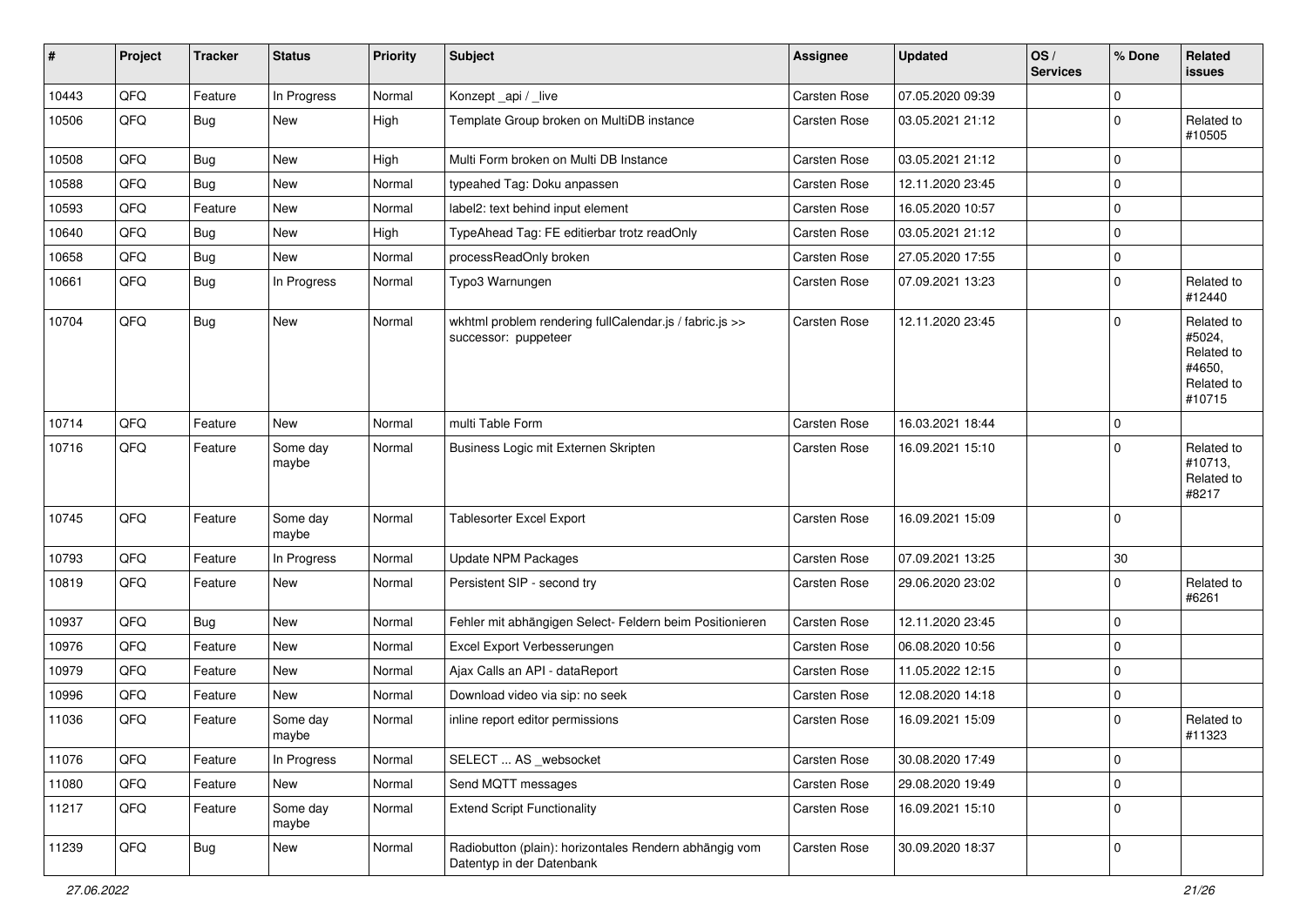| $\vert$ # | Project | <b>Tracker</b> | <b>Status</b>     | <b>Priority</b> | <b>Subject</b>                                                                                       | Assignee                                               | <b>Updated</b>   | OS/<br><b>Services</b> | % Done      | Related<br><b>issues</b>                                                                                                       |                      |
|-----------|---------|----------------|-------------------|-----------------|------------------------------------------------------------------------------------------------------|--------------------------------------------------------|------------------|------------------------|-------------|--------------------------------------------------------------------------------------------------------------------------------|----------------------|
| 11320     | QFQ     | Feature        | Priorize          | Normal          | Typo3 Version 10 support                                                                             | Carsten Rose                                           | 05.05.2021 22:09 |                        | $\mathbf 0$ |                                                                                                                                |                      |
| 11322     | QFQ     | Feature        | Some day<br>maybe | Normal          | Form Element JSON - (multiline parameter field)                                                      | Carsten Rose                                           | 16.09.2021 15:10 |                        | $\mathbf 0$ |                                                                                                                                |                      |
| 11323     | QFQ     | Feature        | Some day<br>maybe | Normal          | Report Frontend Editor Modal + Codemirror                                                            | Carsten Rose                                           | 16.09.2021 15:10 |                        | $\mathbf 0$ | Related to<br>#11036                                                                                                           |                      |
| 11460     | QFQ     | Feature        | New               | Normal          | Easier creation of changelog: gitchangelog                                                           | Carsten Rose                                           | 12.06.2021 10:20 |                        | $\mathbf 0$ | Related to<br>#13467                                                                                                           |                      |
| 11504     | QFQ     | Feature        | New               | Normal          | Dynamic Update: Button text update for 'Save',' Close' &<br>'Delete'                                 | Carsten Rose                                           | 12.11.2020 23:44 |                        | $\mathbf 0$ |                                                                                                                                |                      |
| 11516     | QFQ     | Feature        | New               | Normal          | Multi Page Form (Previous/Next Buttons)                                                              | Carsten Rose                                           | 16.03.2021 17:52 |                        | $\mathsf 0$ |                                                                                                                                |                      |
| 11517     | QFQ     | Bug            | In Progress       | Normal          | extraButtonInfo Broken for multiple FormElements                                                     | Carsten Rose                                           | 12.05.2022 13:12 |                        | $\mathbf 0$ | Related to<br>#7890,<br>Related to<br>#3811, Has<br>duplicate<br>#10905, Has<br>duplicate<br>#10553, Has<br>duplicate<br>#6779 |                      |
| 11523     | QFQ     | Feature        | <b>New</b>        | Normal          | Mit dynamic Update erkennen, ob Upload gemacht wurde                                                 | Carsten Rose                                           | 13.11.2020 15:07 |                        | $\mathbf 0$ | Related to<br>#9533                                                                                                            |                      |
| 11667     | QFQ     | Bug            | <b>New</b>        | Normal          | MySQL mariadb-server-10.3: Incorrect datetime value                                                  | Carsten Rose                                           | 03.05.2021 20:48 |                        | $\mathbf 0$ |                                                                                                                                |                      |
| 11668     | QFQ     | Bug            | New               | Normal          | Play function.sql - problem with mysql                                                               | Carsten Rose                                           | 03.05.2021 20:48 |                        | $\mathbf 0$ |                                                                                                                                |                      |
| 11695     | QFQ     | Bug            | New               | Normal          | MultiForm required FE Error                                                                          | Carsten Rose                                           | 04.12.2020 13:34 |                        | $\mathsf 0$ |                                                                                                                                |                      |
| 11702     | QFQ     | Feature        | New               | Normal          | HTML Special Char makes no sense for 'allbut' if '&' is<br>forbidden                                 | Carsten Rose                                           | 07.12.2021 16:35 |                        | $\mathbf 0$ | Related to<br>#5112,<br>Related to<br>#14320                                                                                   |                      |
| 11747     | QFQ     | Feature        | New               | Normal          | Maintenance Page with Redirect                                                                       | Carsten Rose                                           | 03.05.2021 20:47 |                        | $\mathbf 0$ | Related to<br>#11741                                                                                                           |                      |
| 11752     | QFQ     | Bug            | <b>New</b>        | Normal          | checkbox renders multiple input elements with same name                                              | Carsten Rose                                           | 17.12.2020 14:58 |                        | $\mathbf 0$ | Related to<br>#11750                                                                                                           |                      |
| 11775     | QFQ     | Feature        | New               | Normal          | Subrecord Tooltip pro Feld                                                                           | Carsten Rose                                           | 18.12.2020 15:22 |                        | $\mathbf 0$ | Related to<br>#11955                                                                                                           |                      |
| 11893     | QFQ     | Feature        | New               | High            | Broken SIP: a) only report one time, b) only report in main<br>column                                | Carsten Rose                                           | 12.05.2021 12:13 |                        | $\mathbf 0$ | Related to<br>#12532,<br>Related to<br>#14187                                                                                  |                      |
| 11955     | QFQ     | Feature        | New               | Normal          | subrecord: new title option to set <th> attributes - e.g. to<br/>customize tablesorter options.</th> | attributes - e.g. to<br>customize tablesorter options. | Carsten Rose     | 03.05.2021 20:47       |             | $\mathbf 0$                                                                                                                    | Related to<br>#11775 |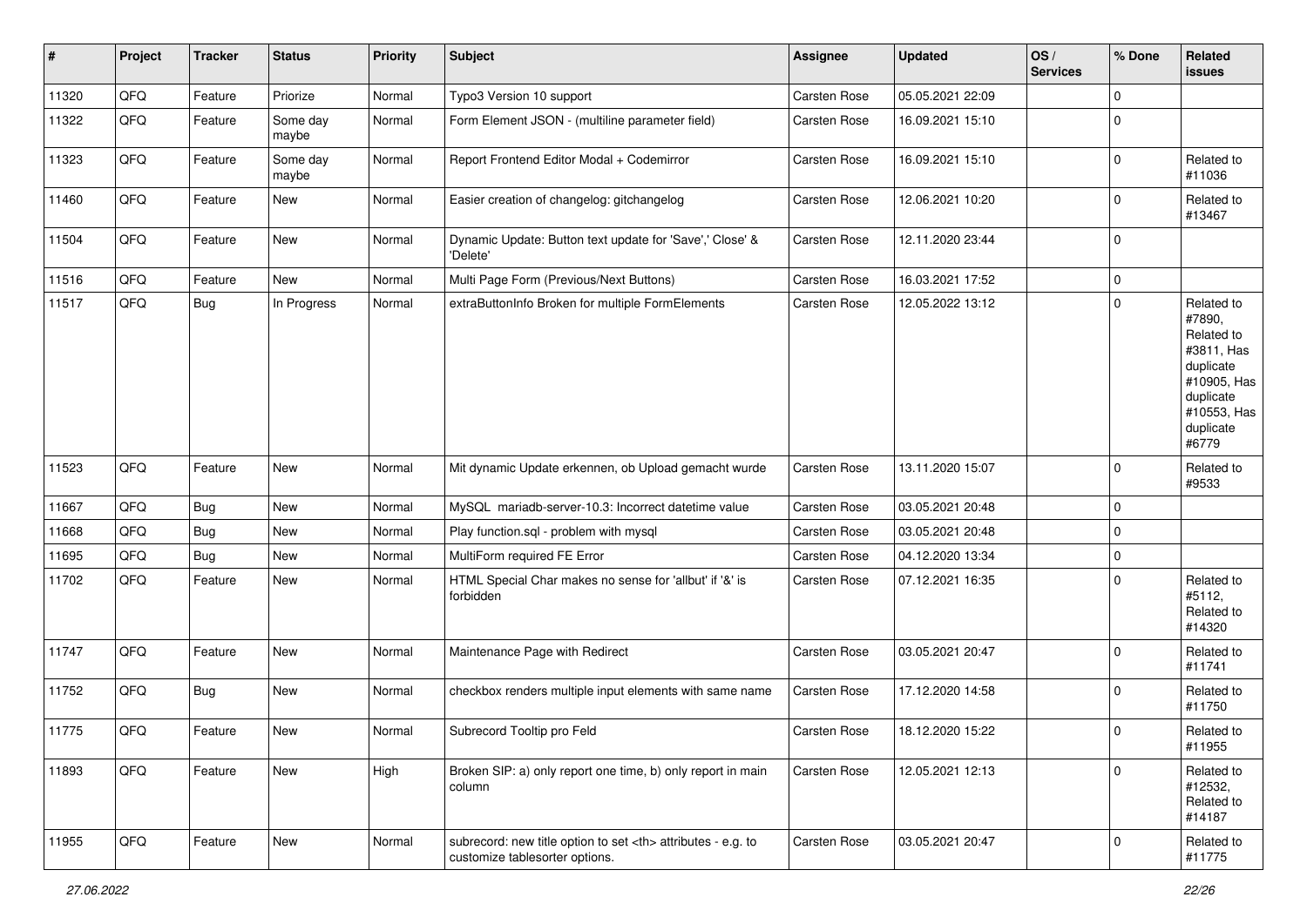| #     | <b>Project</b> | <b>Tracker</b> | <b>Status</b>     | <b>Priority</b> | <b>Subject</b>                                                                                             | <b>Assignee</b>     | <b>Updated</b>   | OS/<br><b>Services</b> | % Done       | Related<br><b>issues</b>                      |
|-------|----------------|----------------|-------------------|-----------------|------------------------------------------------------------------------------------------------------------|---------------------|------------------|------------------------|--------------|-----------------------------------------------|
| 11980 | QFQ            | Feature        | In Progress       | Normal          | protected verzeichnis MUSS geschützt werden                                                                | <b>Carsten Rose</b> | 07.09.2021 13:30 |                        | <sup>0</sup> |                                               |
| 12023 | QFQ            | Feature        | <b>New</b>        | Normal          | MySQL Stored Precdure: QDECODESPECIALCHAR()                                                                | Carsten Rose        | 16.02.2021 11:16 |                        | $\Omega$     | Related to<br>#12022                          |
| 12024 | QFQ            | Feature        | <b>New</b>        | Normal          | Excel Export: text columns by default decode<br>htmlspeciachar()                                           | <b>Carsten Rose</b> | 17.02.2021 23:55 |                        | $\Omega$     | Related to<br>#12022                          |
| 12040 | QFQ            | Bug            | <b>New</b>        | Normal          | FE Mode 'hidden' für zwei FEs auf einer Zeile                                                              | <b>Carsten Rose</b> | 18.02.2021 10:13 |                        | 0            |                                               |
| 12045 | QFQ            | Bug            | <b>New</b>        | Normal          | templateGroup afterSave FE: Aufruf ohne<br>sqlHonorFormElements funktioniert nicht                         | Carsten Rose        | 18.02.2021 16:33 |                        | $\Omega$     |                                               |
| 12109 | QFQ            | Feature        | <b>New</b>        | Normal          | Donwload Link: Plain, SIP, Persistent Link, Peristent SIP -<br>new notation                                | <b>Carsten Rose</b> | 03.05.2021 20:45 |                        | $\Omega$     | Related to<br>#12085                          |
| 12119 | QFQ            | Feature        | <b>New</b>        | Normal          | AS paged: error message missing if there ist no 'r' argument.                                              | <b>Carsten Rose</b> | 03.05.2021 20:51 |                        | $\Omega$     |                                               |
| 12133 | QFQ            | Bug            | <b>New</b>        | Normal          | NPM, phpSpreadSheet aktualisieren                                                                          | Carsten Rose        | 15.03.2021 09:04 |                        | $\Omega$     |                                               |
| 12146 | QFQ            | Feature        | New               | Normal          | Autocron Job: Anzeigen wann der naechste Job ausgefuehrt<br>wird, resp das er nicht ausgefuehrt wird       | <b>Carsten Rose</b> | 15.03.2021 15:23 |                        | $\Omega$     |                                               |
| 12162 | QFQ            | Feature        | <b>New</b>        | Normal          | FE.type=sendmail: personalized mailing (several mails) via<br>template                                     | <b>Carsten Rose</b> | 03.05.2021 20:45 |                        | $\Omega$     |                                               |
| 12163 | QFQ            | Feature        | <b>New</b>        | Normal          | Checkbox: table wrap                                                                                       | <b>Carsten Rose</b> | 03.05.2021 20:51 |                        | 0            |                                               |
| 12186 | QFQ            | Feature        | <b>New</b>        | High            | TinyMCE Config für Objekte                                                                                 | <b>Carsten Rose</b> | 07.12.2021 17:19 |                        | $\Omega$     | <b>Blocks</b><br>#12632                       |
| 12187 | QFQ            | Bug            | <b>New</b>        | Normal          | Trigger FormAsFile() via Report: probably problem with multi<br>DB setup                                   | <b>Carsten Rose</b> | 20.03.2021 21:20 |                        | $\Omega$     |                                               |
| 12269 | QFQ            | Feature        | <b>New</b>        | Normal          | 2FA - Login                                                                                                | <b>Carsten Rose</b> | 03.05.2021 20:45 |                        | $\Omega$     |                                               |
| 12315 | QFQ            | Feature        | Some day<br>maybe | Normal          | Form History (Diffs) / Backups                                                                             | Carsten Rose        | 16.09.2021 15:10 |                        | $\Omega$     |                                               |
| 12325 | QFQ            | Bug            | Priorize          | Normal          | MultiDB form.dblndex not working for report syntax                                                         | <b>Carsten Rose</b> | 07.09.2021 13:37 |                        | $\Omega$     | Related to<br>#12145,<br>Related to<br>#12314 |
| 12327 | QFQ            | Bug            | <b>New</b>        | Normal          | Copy to clipboard: Glyphicon can not be changed                                                            | Carsten Rose        | 27.12.2021 17:59 |                        | $\Omega$     |                                               |
| 12330 | QFQ            | Feature        | New               | Normal          | Copy to input field / text area / TinyMCE                                                                  | <b>Carsten Rose</b> | 07.04.2021 09:01 |                        | $\Omega$     |                                               |
| 12337 | QFQ            | Feature        | Some day<br>maybe | Normal          | Database.php: better caching                                                                               | Carsten Rose        | 16.09.2021 15:10 |                        | $\Omega$     |                                               |
| 12395 | QFQ            | Bug            | ToDo              | High            | QFQ Function: Result two times shown                                                                       | <b>Carsten Rose</b> | 18.02.2022 08:59 |                        | 0            |                                               |
| 12400 | QFQ            | Feature        | <b>New</b>        | Normal          | Tutorial ist in QFQ Doku, Wird in der Suche gefunden, es<br>gibt aber kein Menupunkt - Inhalt ueberpruefen | <b>Carsten Rose</b> | 03.05.2021 20:45 |                        | $\Omega$     |                                               |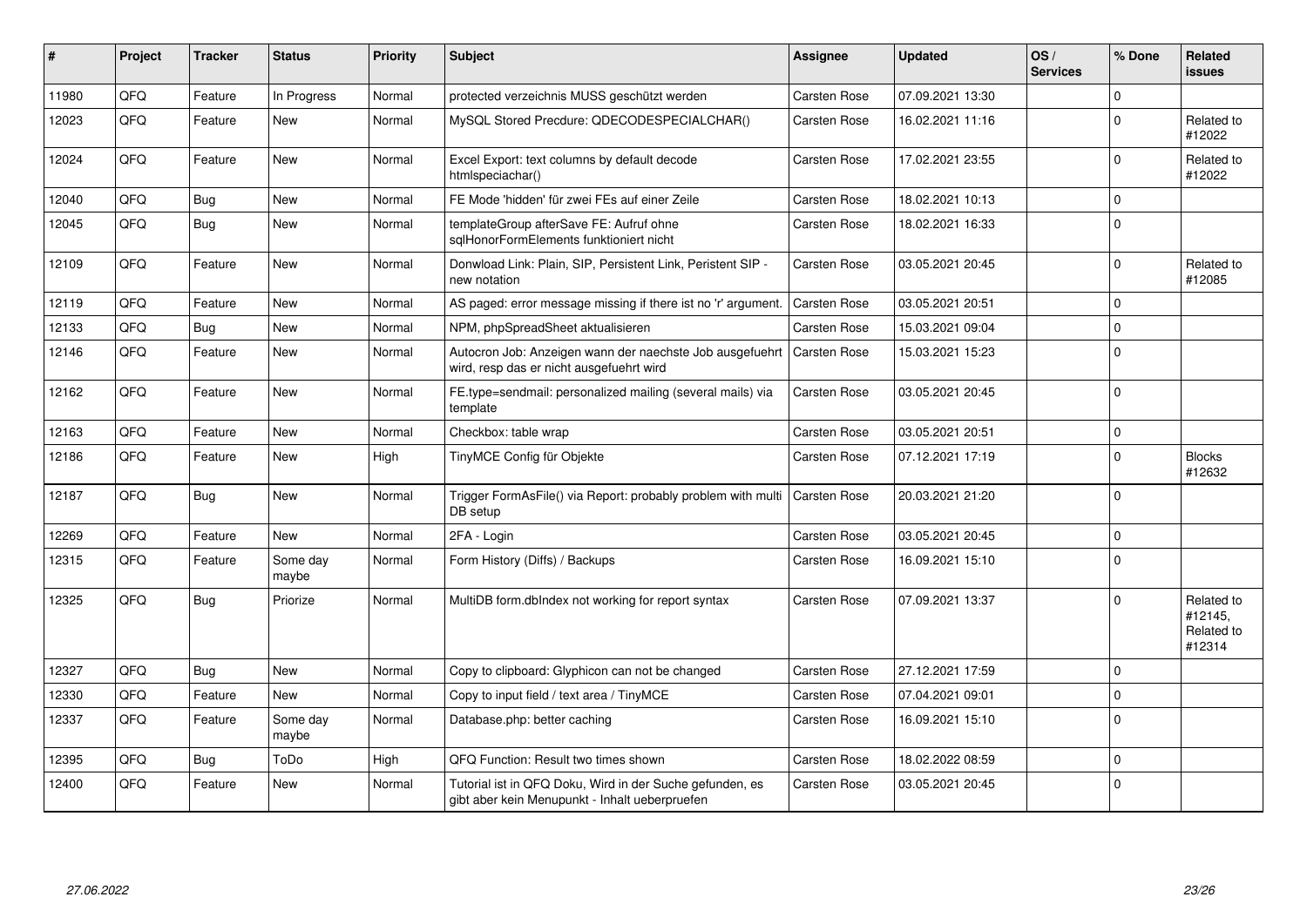| ∦     | Project | <b>Tracker</b> | <b>Status</b> | <b>Priority</b> | <b>Subject</b>                                                                                                                        | <b>Assignee</b>     | <b>Updated</b>   | OS/<br><b>Services</b> | % Done      | Related<br><b>issues</b>                                               |
|-------|---------|----------------|---------------|-----------------|---------------------------------------------------------------------------------------------------------------------------------------|---------------------|------------------|------------------------|-------------|------------------------------------------------------------------------|
| 12412 | QFQ     | Feature        | <b>New</b>    | Normal          | Action/Escape qualifier 'e' (empty), '0': if given, an empty<br>string (or '0') will be treated as 'not found'                        | Carsten Rose        | 08.05.2021 09:40 |                        | $\Omega$    | Related to<br>#12413,<br>Related to<br>#10012                          |
| 12413 | QFQ     | Feature        | <b>New</b>    | Normal          | STORE_TYPO3: enhance for {{be_users.email:T}},<br>{{fe users.email:T}}                                                                | Carsten Rose        | 03.05.2021 20:45 |                        | $\Omega$    | Related to<br>#12412,<br>Related to<br>#10012                          |
| 12439 | QFQ     | Feature        | In Progress   | Normal          | TinyMCE Paste from Word & Character Count/Limit                                                                                       | Carsten Rose        | 05.05.2021 22:15 |                        | $\Omega$    |                                                                        |
| 12440 | QFQ     | Feature        | In Progress   | Normal          | Typo3 V10 upgrade (durchfuehren und testen)                                                                                           | <b>Carsten Rose</b> | 21.03.2022 09:53 |                        | 50          | Related to<br>#12357,<br>Related to<br>#12067,<br>Related to<br>#10661 |
| 12452 | QFQ     | Feature        | Priorize      | Normal          | BaseURL: alsways with '/' at the end                                                                                                  | Carsten Rose        | 19.06.2022 13:45 |                        | $\Omega$    | Related to<br>#10782                                                   |
| 12463 | QFQ     | <b>Bug</b>     | ToDo          | High            | QFQ Function: 'function' and 'sql' on same level - output of<br>sql is shown two times.                                               | <b>Carsten Rose</b> | 15.12.2021 16:31 |                        | $\mathbf 0$ |                                                                        |
| 12465 | QFQ     | Feature        | New           | Normal          | QFQ Function: use in FE to fill StoreRecord                                                                                           | Carsten Rose        | 05.05.2021 21:58 |                        | $\mathbf 0$ |                                                                        |
| 12468 | QFQ     | Bug            | <b>New</b>    | Urgent          | Form: update Form.title after save                                                                                                    | <b>Carsten Rose</b> | 03.05.2021 21:12 |                        | $\mathbf 0$ |                                                                        |
| 12474 | QFQ     | Feature        | <b>New</b>    | Normal          | Check BaseConfigURL if it is given and the the last char is '/'                                                                       | <b>Carsten Rose</b> | 03.05.2021 20:45 |                        | $\mathbf 0$ |                                                                        |
| 12477 | QFQ     | Feature        | <b>New</b>    | Normal          | Support for refactoring: Form, FormElement, diverse<br>Tabellen/Spalten, tt-content Records                                           | Carsten Rose        | 03.05.2021 20:45 |                        | $\Omega$    |                                                                        |
| 12480 | QFQ     | Feature        | <b>New</b>    | Normal          | If QFQ upgrade is running, block further request                                                                                      | <b>Carsten Rose</b> | 03.05.2021 20:45 |                        | $\Omega$    |                                                                        |
| 12503 | QFQ     | Feature        | Priorize      | Normal          | Detect dangerous UPDATE statement with missing WHERE                                                                                  | Carsten Rose        | 05.05.2021 22:09 |                        | $\mathbf 0$ |                                                                        |
| 12504 | QFQ     | Feature        | Priorize      | Normal          | sgl.log: report fe.id                                                                                                                 | <b>Carsten Rose</b> | 05.05.2021 22:09 |                        | $\mathbf 0$ |                                                                        |
| 12512 | QFQ     | Bug            | <b>New</b>    | Normal          | Some MySQL Installation can't use 'stored procedures'                                                                                 | <b>Carsten Rose</b> | 19.03.2022 17:48 |                        | $\Omega$    |                                                                        |
| 12513 | QFQ     | <b>Bug</b>     | New           | High            | Implement server side check of maxlength                                                                                              | Carsten Rose        | 07.12.2021 17:19 |                        | $\Omega$    |                                                                        |
| 12520 | QFQ     | Bug            | <b>New</b>    | Normal          | Switch FE User: still active even FE User session expired                                                                             | <b>Carsten Rose</b> | 19.03.2022 17:48 |                        | $\mathbf 0$ |                                                                        |
| 12532 | QFQ     | Feature        | <b>New</b>    | High            | SIP-Parameter bei Seitenaufruf in Browser-Console<br>anzeigen                                                                         | <b>Carsten Rose</b> | 07.12.2021 17:19 |                        | $\mathbf 0$ | Related to<br>#11893,<br>Related to<br>#14187                          |
| 12544 | QFQ     | Feature        | <b>New</b>    | High            | a) ' AS _link' new also as ' AS _format', b) sortierung via<br>'display: none;', c) ' format' benoeitgt nicht zwingend<br>u/U/p/m/z/d | <b>Carsten Rose</b> | 14.12.2021 16:03 |                        | $\Omega$    |                                                                        |
| 12545 | QFQ     | Bug            | <b>New</b>    | Urgent          | sql.log not created / updated                                                                                                         | Carsten Rose        | 14.12.2021 16:02 |                        | $\Omega$    |                                                                        |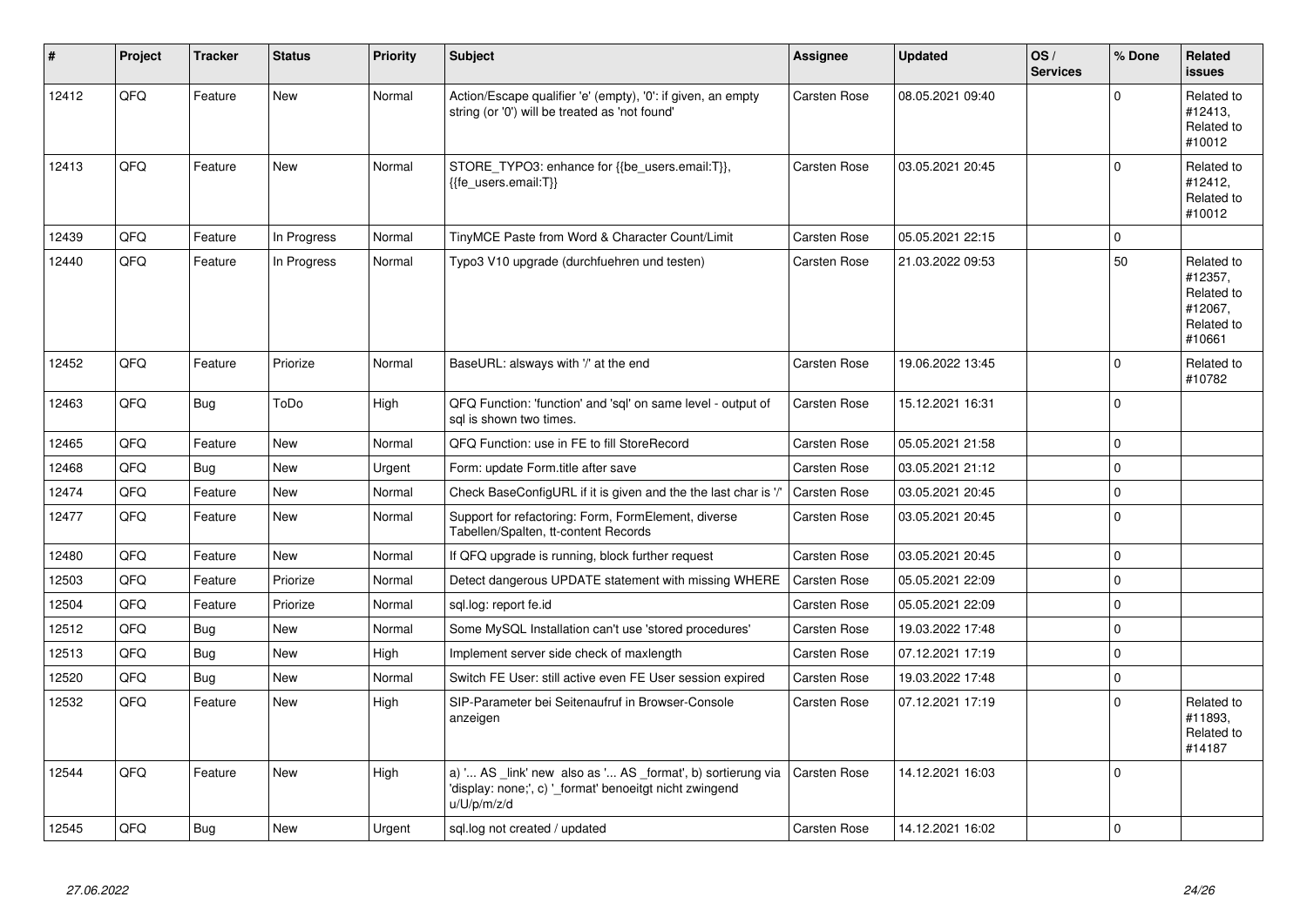| #     | Project | <b>Tracker</b> | <b>Status</b>              | <b>Priority</b> | <b>Subject</b>                                                                                                                                      | <b>Assignee</b>     | <b>Updated</b>   | OS/<br><b>Services</b> | % Done      | Related<br><b>issues</b>                                              |
|-------|---------|----------------|----------------------------|-----------------|-----------------------------------------------------------------------------------------------------------------------------------------------------|---------------------|------------------|------------------------|-------------|-----------------------------------------------------------------------|
| 12546 | QFQ     | <b>Bug</b>     | Feedback                   | Normal          | Branch 'Development' - Unit Tests mit dirty workaround<br>angepasst                                                                                 | <b>Carsten Rose</b> | 19.03.2022 17:48 |                        | $\Omega$    |                                                                       |
| 12581 | QFQ     | <b>Bug</b>     | <b>New</b>                 | Normal          | Form forward=close: Record 'new' in new browser tab ><br>save (& close) >> Form is not reloaded with new created<br>record id and stays in mode=new | <b>Carsten Rose</b> | 19.03.2022 17:48 |                        | $\Omega$    |                                                                       |
| 12584 | QFQ     | Feature        | Feedback                   | Normal          | T3 v10 migration script: replace alias-patterns (v11)                                                                                               | <b>Carsten Rose</b> | 28.05.2022 11:12 |                        | 100         |                                                                       |
| 12603 | QFQ     | Feature        | <b>New</b>                 | Normal          | Dropdown (Select), Radio, checkbox:<br>itemListAlways={{!SELECT key, value}}                                                                        | <b>Carsten Rose</b> | 19.03.2022 17:47 |                        | $\Omega$    |                                                                       |
| 12611 | QFQ     | Feature        | Some day<br>maybe          | Normal          | Refactoring: Bootstrap with Lazy Loading                                                                                                            | <b>Carsten Rose</b> | 08.06.2022 10:37 |                        | $\Omega$    | Related to<br>#12490,<br>Related to<br>#10013,<br>Related to<br>#7732 |
| 12632 | QFQ     | Feature        | <b>New</b>                 | Normal          | TinyMCE: Prepare CSS classes for images                                                                                                             | <b>Carsten Rose</b> | 04.06.2021 14:35 |                        | 100         | Blocked by<br>#12186                                                  |
| 12664 | QFQ     | Feature        | <b>New</b>                 | Normal          | TinyMCE: report/remove malicous HTML/JS Code                                                                                                        | <b>Carsten Rose</b> | 19.03.2022 17:47 |                        | $\Omega$    | Related to<br>#14320                                                  |
| 12670 | QFQ     | <b>Bug</b>     | <b>New</b>                 | High            | Dropdown-Menu classes können nicht mehr angegeben<br>werden                                                                                         | <b>Carsten Rose</b> | 07.12.2021 17:19 |                        | $\mathbf 0$ |                                                                       |
| 12679 | QFQ     | Feature        | New                        | Normal          | tablesorter: custom column width                                                                                                                    | Carsten Rose        | 16.06.2021 11:10 |                        | $\Omega$    |                                                                       |
| 12702 | QFQ     | <b>Bug</b>     | <b>New</b>                 | High            | templateGroup: broken in multiDb Setup                                                                                                              | <b>Carsten Rose</b> | 14.12.2021 16:02 |                        | $\Omega$    |                                                                       |
| 12714 | QFQ     | Bug            | <b>New</b>                 | Normal          | Conversion of GIF to PDF broken when GIF contains Alpha.                                                                                            | Carsten Rose        | 19.03.2022 17:49 |                        | $\Omega$    |                                                                       |
| 12716 | QFQ     | <b>Bug</b>     | New                        | Normal          | template group: Pattern only applied to first instance                                                                                              | <b>Carsten Rose</b> | 19.03.2022 17:47 |                        | $\mathbf 0$ |                                                                       |
| 12974 | QFQ     | Bug            | <b>New</b>                 | High            | Sanitize Queries in Action-Elements                                                                                                                 | <b>Carsten Rose</b> | 07.12.2021 17:19 |                        | $\Omega$    |                                                                       |
| 13330 | QFQ     | Feature        | In Progress                | Normal          | Multi Form: Upload                                                                                                                                  | <b>Carsten Rose</b> | 07.11.2021 12:40 |                        | 50          | Related to<br>#9706                                                   |
| 13331 | OFO     | <b>Bug</b>     | New                        | Normal          | Multi Form: Clear Icon misplaced                                                                                                                    | <b>Carsten Rose</b> | 19.03.2022 17:47 |                        | $\Omega$    |                                                                       |
| 13332 | QFQ     | Bug            | <b>New</b>                 | Normal          | Multi Form: Required Felder werden visuell nicht markiert.                                                                                          | <b>Carsten Rose</b> | 19.03.2022 17:47 |                        | 0           |                                                                       |
| 13354 | QFQ     | Feature        | <b>New</b>                 | Normal          | Using Websocket in QFQ                                                                                                                              | <b>Carsten Rose</b> | 10.11.2021 15:47 |                        | $\Omega$    |                                                                       |
| 13451 | QFQ     | <b>Bug</b>     | New                        | Normal          | Character Counter / Max Character: Problem in Safari                                                                                                | <b>Carsten Rose</b> | 15.04.2022 17:18 |                        | $\mathbf 0$ |                                                                       |
| 13460 | QFQ     | <b>Bug</b>     | New                        | Normal          | Doc: Password set/reset  password should not processed<br>with 'html encode'                                                                        | <b>Carsten Rose</b> | 19.03.2022 17:46 |                        | $\Omega$    |                                                                       |
| 13467 | QFQ     | Feature        | <b>New</b>                 | Normal          | ChangeLog Generator                                                                                                                                 | <b>Carsten Rose</b> | 19.03.2022 17:46 |                        | $\Omega$    | Related to<br>#11460                                                  |
| 13566 | QFQ     | Feature        | Ready to sync<br>(develop) | Normal          | Delete config-example.gfg.php file                                                                                                                  | <b>Carsten Rose</b> | 23.12.2021 09:25 |                        | $\Omega$    |                                                                       |